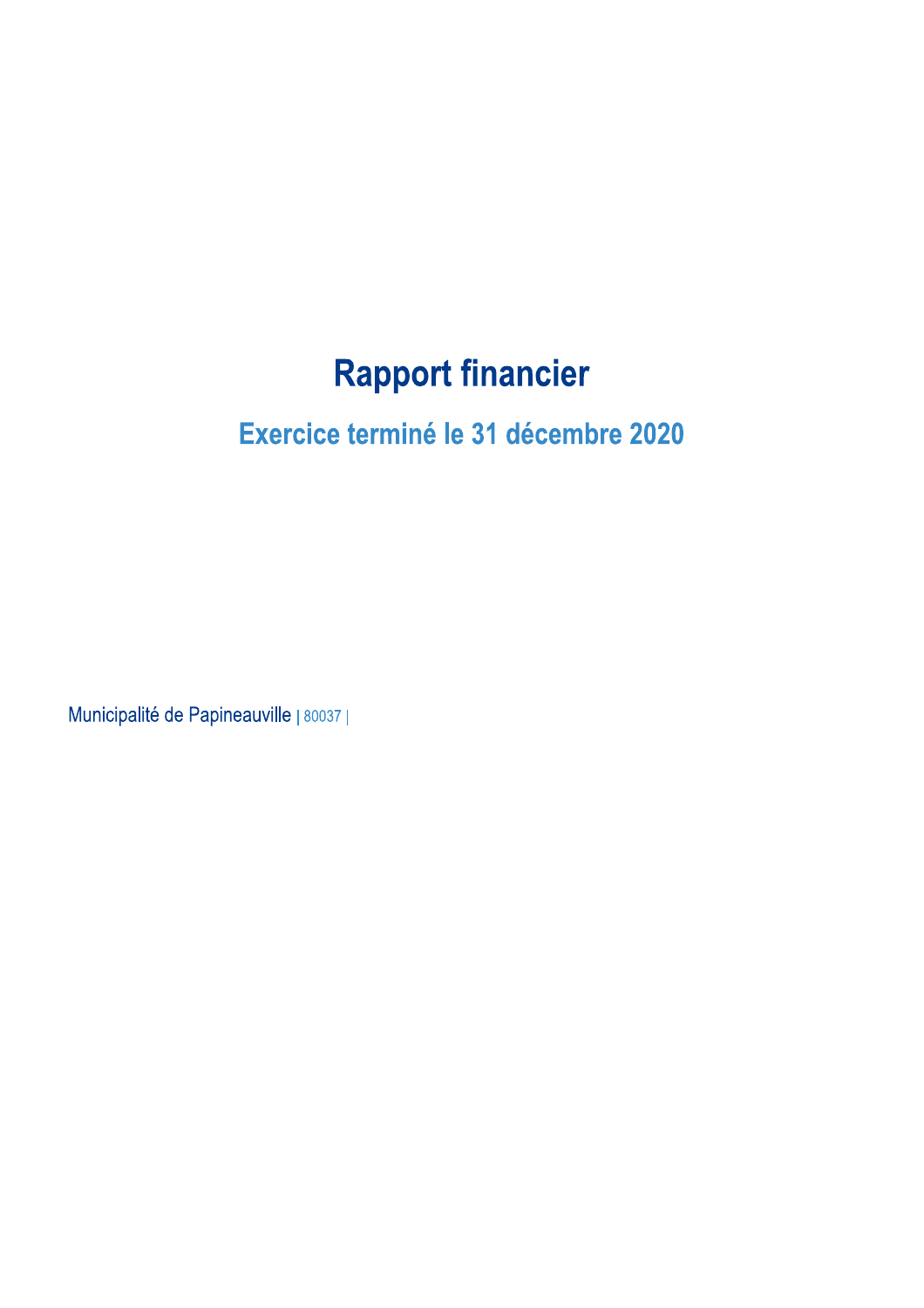### ATTESTATION DU TRÉSORIER OU DU SECRÉTAIRE-TRÉSORIER SUR LE RAPPORT FINANCIER

Aux membres du conseil,

Je soussigné(e), Martine Joanisse, atteste la véracité du Rapport financier de Municipalité de Papineauville pour l'exercice terminé le 31 décembre 2020.

Rapport financier 2020 | S3 |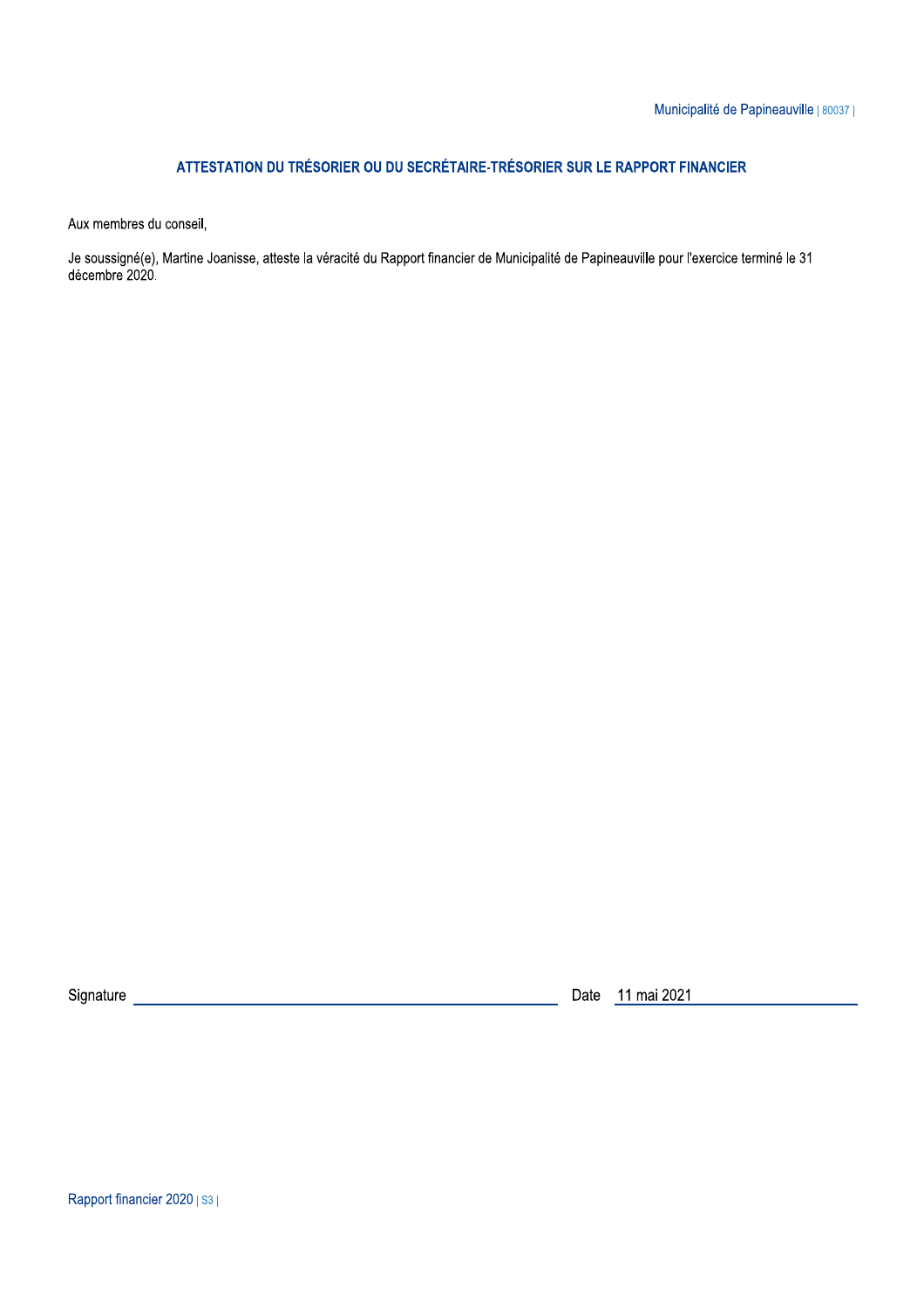### Table des matières

### États financiers audités

| Rapport de l'auditeur indépendant ou des auditeurs indépendants     |    |
|---------------------------------------------------------------------|----|
| État des résultats                                                  | 4  |
| État de la situation financière                                     | 5  |
| État de la variation des actifs financiers nets (de la dette nette) | 6  |
| État des flux de trésorerie                                         |    |
| Notes complémentaires aux états financiers                          | 8  |
| Renseignements complémentaires                                      |    |
| Résultats détaillés                                                 | 20 |
| Excédent (déficit) de fonctionnement à des fins fiscales            | 21 |
| Excédent (déficit) d'investissement à des fins fiscales             | 22 |
| Charges par objets                                                  | 23 |
| Excédent (déficit) accumulé                                         | 24 |
| Avantages sociaux futurs                                            | 28 |
|                                                                     |    |

### Renseignements financiers non audités

| Analyse des revenus | 35 |
|---------------------|----|
| Analyse des charges |    |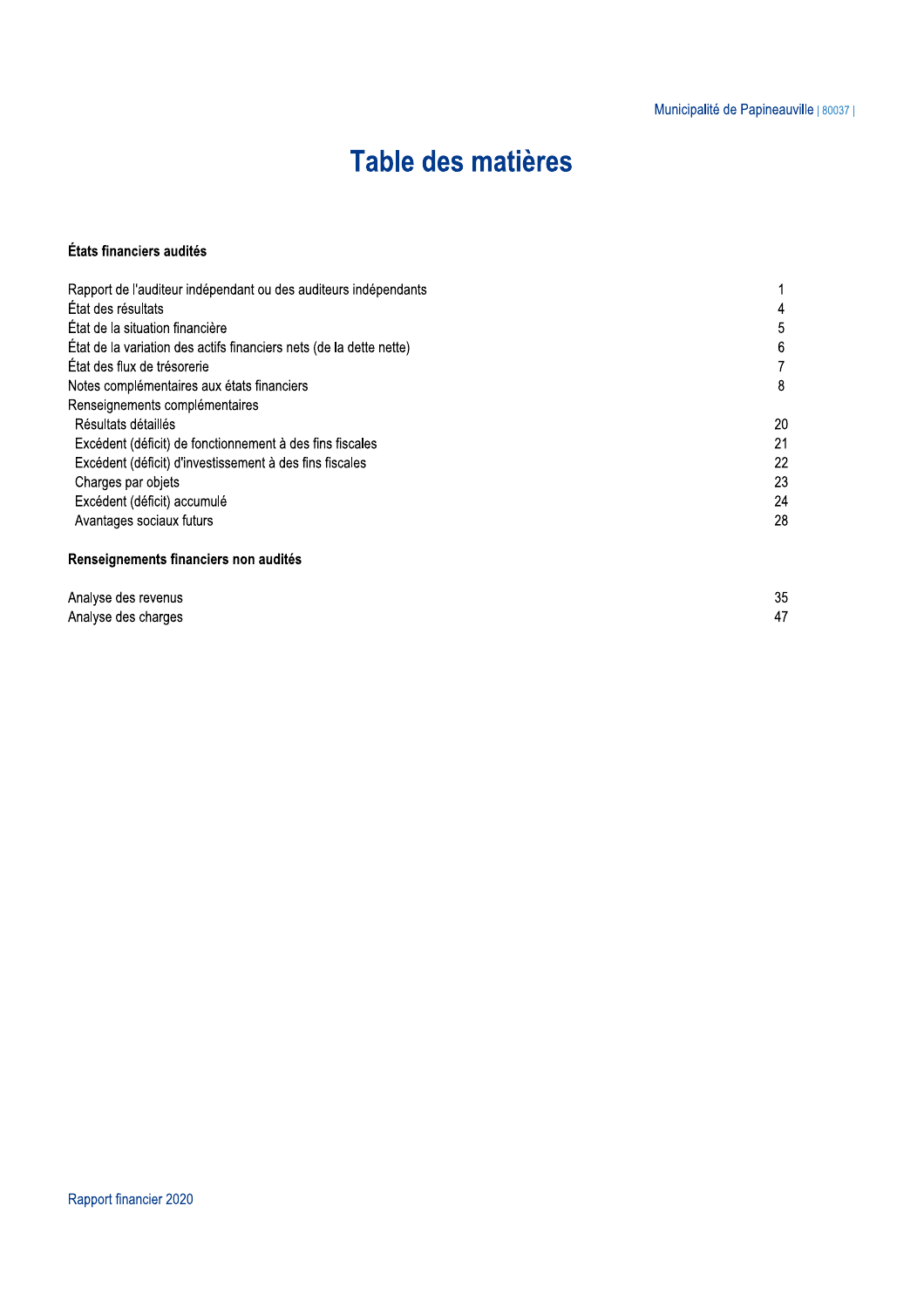#### **RAPPORT DE L'AUDITEUR INDÉPENDANT**

Aux membres du conseil municipal de la Municipalité de Papineauville

#### Opinion

Nous avons effectué l'audit des états financiers de la Municipalité de Papineauville (ci-après « la municipalité »), qui comprennent l'état de la situation financière au 31 décembre 2020 et l'état des résultats, l'état de la variation des actifs financiers nets (de la dette nette) et l'état des flux de trésorerie pour l'exercice clos à cette date, ainsi que les notes complémentaires, y compris le résumé des principales méthodes comptables.

À notre avis, les états financiers ci-joints donnent, dans tous leurs aspects significatifs, une image fidèle de la situation financière de la municipalité au 31 décembre 2020 ainsi que des résultats de ses activités, de la variation de ses actifs financiers nets (de sa dette nette) et de ses flux de trésorerie pour l'exercice clos à cette date, conformément aux Normes comptables canadiennes pour le secteur public.

#### Fondement de l'opinion

Nous avons effectué notre audit conformément aux normes d'audit généralement reconnues du Canada. Les responsabilités qui nous incombent en vertu de ces normes sont plus amplement décrites dans la section « Responsabilités de l'auditeur à l'égard de l'audit des états financiers » du présent rapport. Nous sommes indépendants de la municipalité conformément aux règles de déontologie qui s'appliquent à notre audit des états financiers au Canada et nous nous sommes acquittés des autres responsabilités déontologiques qui nous incombent selon ces règles. Nous estimons que les éléments probants que nous avons obtenus sont suffisants et appropriés pour fonder notre opinion.

#### Observation - informations financières établies à des fins fiscales

Nous attirons l'attention sur le fait que la municipalité inclut dans ses états financiers certaines informations financières qui ne sont pas exigées selon les Normes comptables canadiennes pour le secteur public. Ces informations, établies conformément au modèle prescrit par le ministère des Affaires municipales et de l'Habitation (MAMH) et présentées aux pages S17, S18, S23-1, S23-2 et S23-3, portent sur l'établissement de l'excédent (du déficit) de l'exercice et sur la ventilation de l'excédent (du déficit) accumulé à des fins fiscales. Notre opinion n'est pas modifiée à l'égard de ce point.

#### Responsabilités de la direction et des responsables de la gouvernance à l'égard des états financiers

La direction est responsable de la préparation et de la présentation fidèle des états financiers conformément aux Normes comptables canadiennes pour le secteur public, ainsi que du contrôle interne qu'elle considère comme nécessaire pour permettre la préparation d'états financiers exempts d'anomalies significatives, que celles-ci résultent de fraudes ou d'erreurs.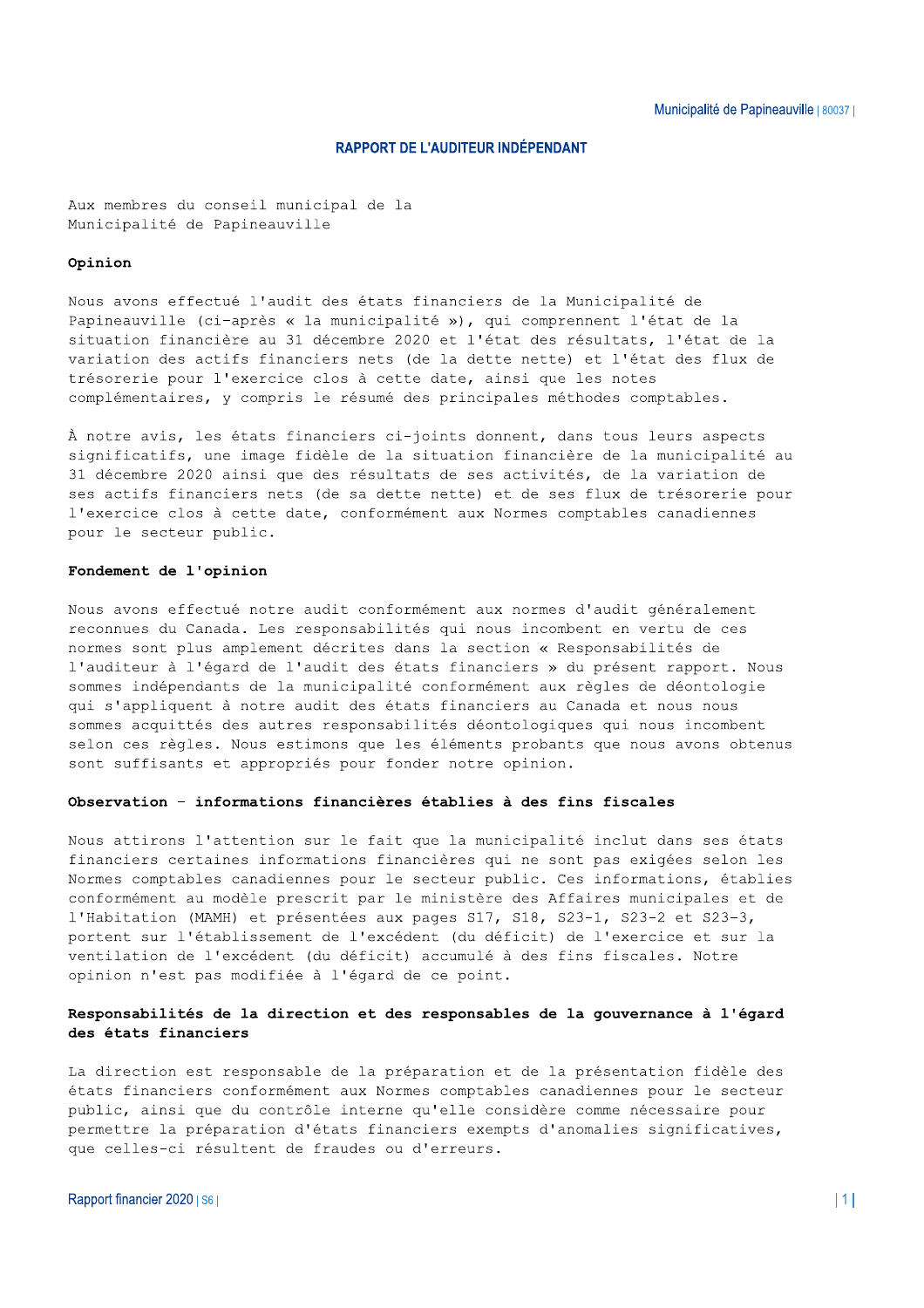#### **RAPPORT DE L'AUDITEUR INDÉPENDANT**

Lors de la préparation des états financiers, c'est à la direction qu'il incombe d'évaluer la capacité de la municipalité à poursuivre ses activités, de communiquer, le cas échéant, les questions relatives à la continuité de l'exploitation et d'appliquer le principe comptable de continuité d'exploitation, sauf si la direction a l'intention de liquider la municipalité ou de cesser son activité, ou si aucune autre solution réaliste ne s'offre à  $e11e$ .

Il incombe aux responsables de la gouvernance de surveiller le processus d'information financière de la municipalité.

#### Responsabilités de l'auditeur à l'égard de l'audit des états financiers

Nos objectifs sont d'obtenir l'assurance raisonnable que les états financiers pris dans leur ensemble sont exempts d'anomalies significatives, que celles-ci résultent de fraudes ou d'erreurs, et de délivrer un rapport de l'auditeur contenant notre opinion. L'assurance raisonnable correspond à un niveau élevé d'assurance, qui ne garantit toutefois pas qu'un audit réalisé conformément aux normes d'audit généralement reconnues du Canada permettra toujours de détecter toute anomalie significative qui pourrait exister. Les anomalies peuvent résulter de fraudes ou d'erreurs et elles sont considérées comme significatives lorsqu'il est raisonnable de s'attendre à ce qu'elles, individuellement ou collectivement, puissent influer sur les décisions économiques que les utilisateurs des états financiers prennent en se fondant sur ceux-ci.

Dans le cadre d'un audit réalisé conformément aux normes d'audit généralement reconnues du Canada, nous exerçons notre jugement professionnel et faisons preuve d'esprit critique tout au long de cet audit. En outre :

- nous identifions et évaluons les risques que les états financiers comportent des anomalies significatives, que celles-ci résultent de fraudes ou d'erreurs, concevons et mettons en oeuvre des procédures d'audit en réponse à ces risques, et réunissons des éléments probants suffisants et appropriés pour fonder notre opinion. Le risque de non-détection d'une anomalie significative résultant d'une fraude est plus élevé que celui d'une anomalie significative résultant d'une erreur, car la fraude peut impliquer la collusion, la falsification, les omissions volontaires, les fausses déclarations ou le contournement du contrôle interne:

-nous acquérons une compréhension des éléments du contrôle interne pertinents pour l'audit afin de concevoir des procédures d'audit appropriées aux circonstances, et non dans le but d'exprimer une opinion sur l'efficacité du contrôle interne de la municipalité;

-nous apprécions le caractère approprié des méthodes comptables retenues et le caractère raisonnable des estimations comptables faites par la direction, de même que des informations y afférentes fournies par cette dernière;

-nous tirons une conclusion quant au caractère approprié de l'utilisation par la direction du principe comptable de continuité d'exploitation et, selon les éléments probants obtenus, quant à l'existence ou non d'une incertitude

Rapport financier 2020 | S6 |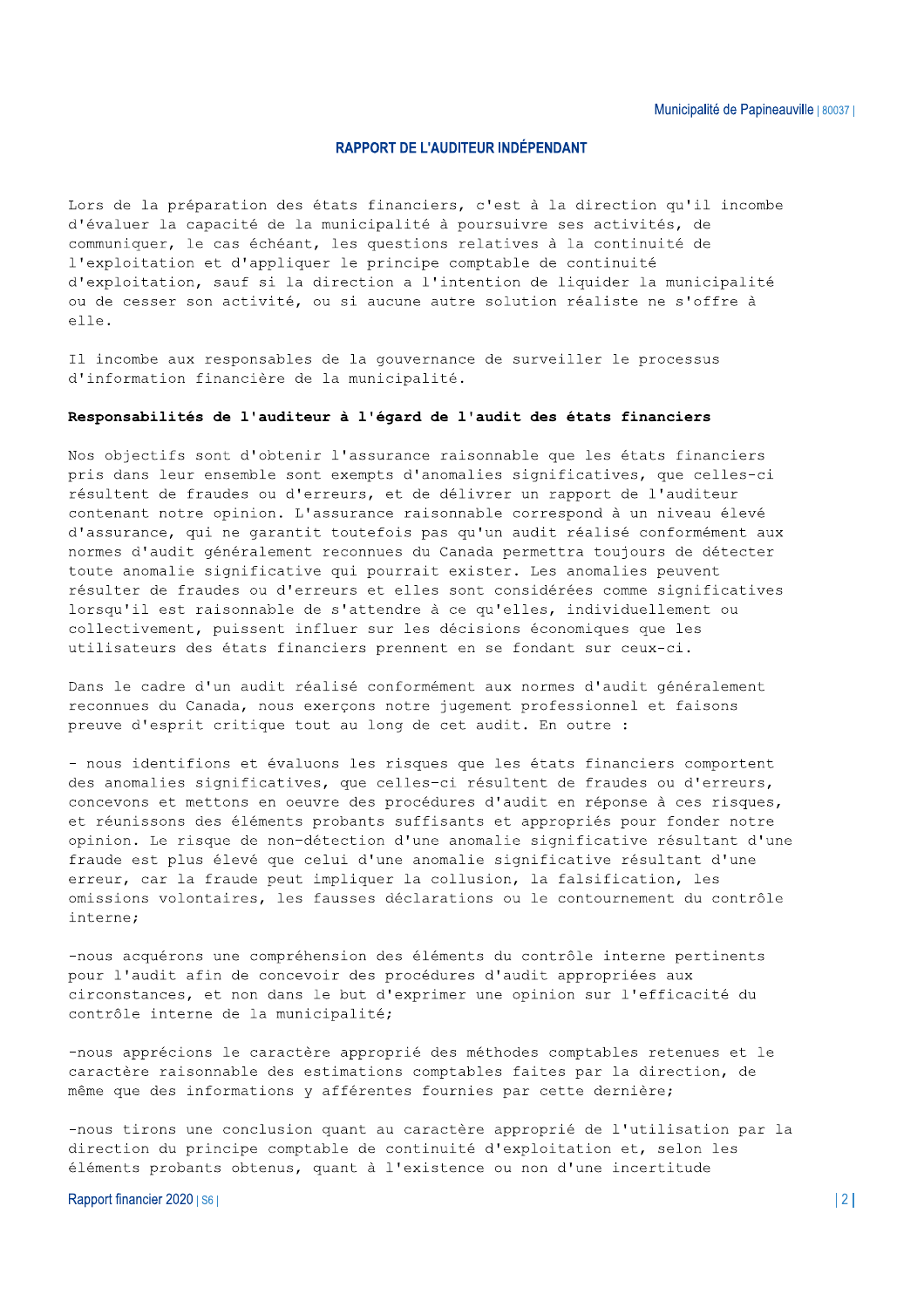#### **RAPPORT DE L'AUDITEUR INDÉPENDANT**

significative liée à des événements ou situations susceptibles de jeter un doute important sur la capacité de la municipalité à poursuivre ses activités. Si nous concluons à l'existence d'une incertitude significative, nous sommes tenus d'attirer l'attention des lecteurs de notre rapport sur les informations fournies dans les états financiers au sujet de cette incertitude ou, si ces informations ne sont pas adéquates, d'exprimer une opinion modifiée. Nos conclusions s'appuient sur les éléments probants obtenus jusqu'à la date de notre rapport. Des événements ou situations futurs pourraient par ailleurs amener la municipalité à cesser ses activités;

-nous évaluons la présentation d'ensemble, la structure et le contenu des états financiers, y compris les informations fournies dans les notes, et apprécions si les états financiers représentent les opérations et événements sous-jacents d'une manière propre à donner une image fidèle.

Nous communiquons aux responsables de la gouvernance notamment l'étendue et le calendrier prévus des travaux d'audit et nos constatations importantes, y compris toute déficience importante du contrôle interne que nous aurions relevée au cours de notre audit.

Dignard Éthier CPA Inc. Simon Thibault, CPA auditeur, CGA Chelsea. Québec Le 11 mai 2021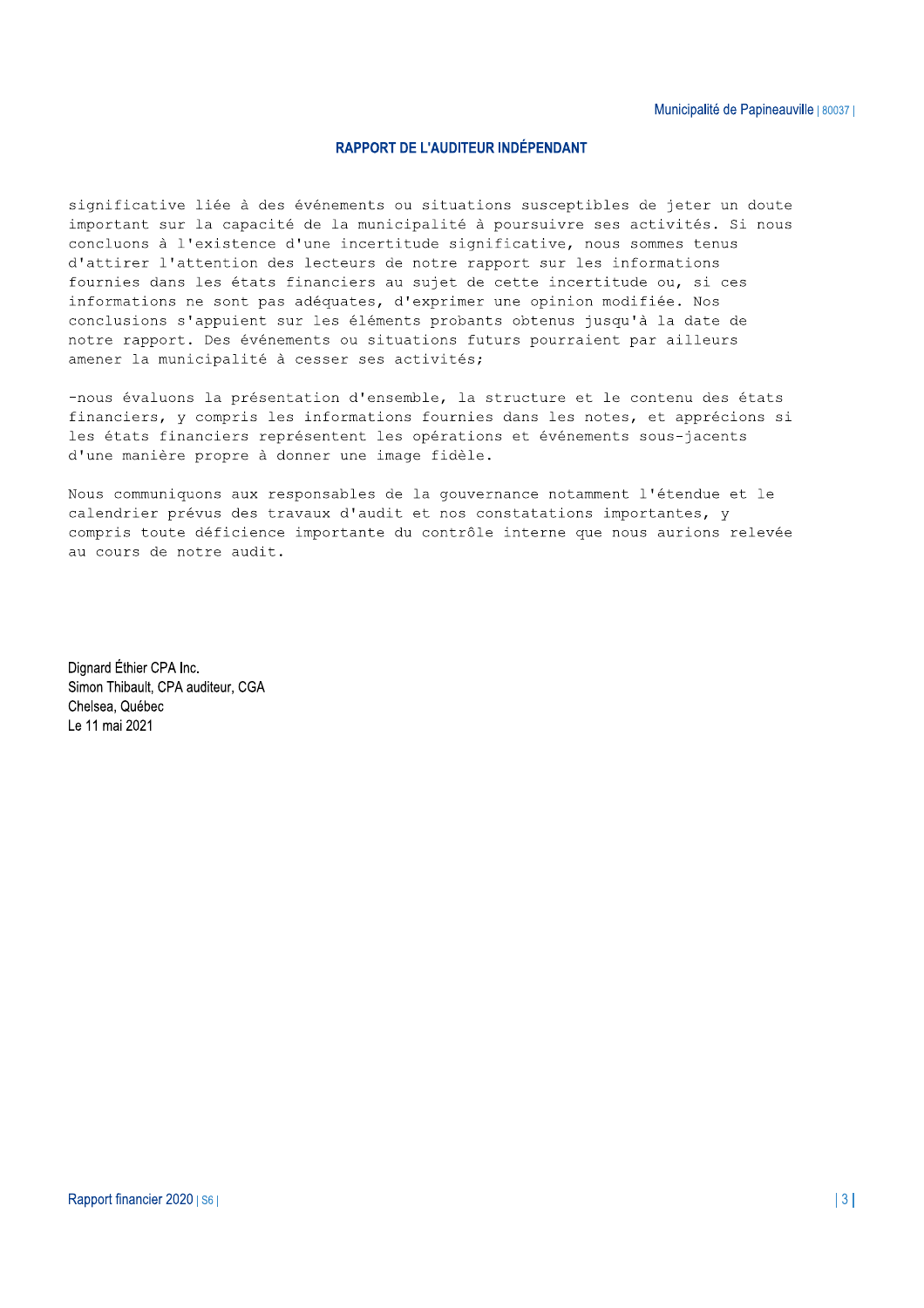### **ÉTAT DES RÉSULTATS EXERCICE TERMINÉ LE 31 DÉCEMBRE 2020**

|                                                    |                | <b>Budget</b> | <b>Réalisations</b> |           |
|----------------------------------------------------|----------------|---------------|---------------------|-----------|
|                                                    |                | 2020          | 2020                | 2019      |
| <b>Revenus</b>                                     |                |               |                     |           |
| Taxes                                              | -1             | 2 969 132     | 3 0 3 4 0 6 2       | 2 851 591 |
| Compensations tenant lieu de taxes                 | $\overline{2}$ | 264 475       | 264 082             | 273 559   |
| Quotes-parts                                       | 3              |               |                     |           |
| <b>Transferts</b>                                  | 4              | 174 477       | 377 189             | 623 741   |
| Services rendus                                    | 5              | 178 600       | 98 239              | 222 209   |
| Imposition de droits                               | 6              | 80 990        | 183 480             | 91780     |
| Amendes et pénalités                               | $\overline{7}$ | 4 500         | 7 202               | 4 4 4 4   |
| Revenus de placements de portefeuille              | 8              |               |                     |           |
| Autres revenus d'intérêts                          | 9              | 31 500        | 10 252              | 31 908    |
| Autres revenus                                     | 10             | 6800          | 10830               | 153 926   |
| Quote-part dans les résultats nets d'entreprises   |                |               |                     |           |
| municipales et de partenariats commerciaux         | 11             |               |                     |           |
| Effet net des opérations de restructuration        | 12             |               |                     |           |
|                                                    | 13             | 3710474       | 3 985 336           | 4 253 158 |
| <b>Charges</b>                                     |                |               |                     |           |
| Administration générale                            | 14             | 792 785       | 795 672             | 832 194   |
| Sécurité publique                                  | 15             | 412739        | 468 956             | 646 082   |
| Transport                                          | 16             | 917 130       | 1 060 105           | 953 310   |
| Hygiène du milieu                                  | 17             | 496 127       | 866 542             | 974 831   |
| Santé et bien-être                                 | 18             | 750           | 750                 | 4753      |
| Aménagement, urbanisme et développement            | 19             | 215 460       | 222 095             | 238 796   |
| Loisirs et culture                                 | 20             | 309 735       | 366 055             | 440 198   |
| Réseau d'électricité                               | 21             |               |                     |           |
| Frais de financement                               | 22             | 114 918       | 111 552             | 126 491   |
| Effet net des opérations de restructuration        | 23             |               |                     |           |
|                                                    | 24             | 3 259 644     | 3891727             | 4 216 655 |
| Excédent (déficit) de l'exercice                   | 25             | 450 830       | 93 609              | 36 503    |
| Excédent (déficit) accumulé au début de l'exercice |                |               |                     |           |
| Solde déjà établi                                  | 26             |               | 9610510             | 9574007   |
| Redressement aux exercices antérieurs (note 23)    | 27             |               |                     |           |
| Solde redressé                                     | 28             |               | 9610510             | 9 574 007 |
| Excédent (déficit) accumulé à la fin de l'exercice | 29             |               | 9704119             | 9610510   |

Les notes et les renseignements complémentaires font partie intégrante des états financiers.

Pour l'excédent (déficit) de fonctionnement de l'exercice à des fins fiscales, se référer aux renseignements complémentaires à la page S17.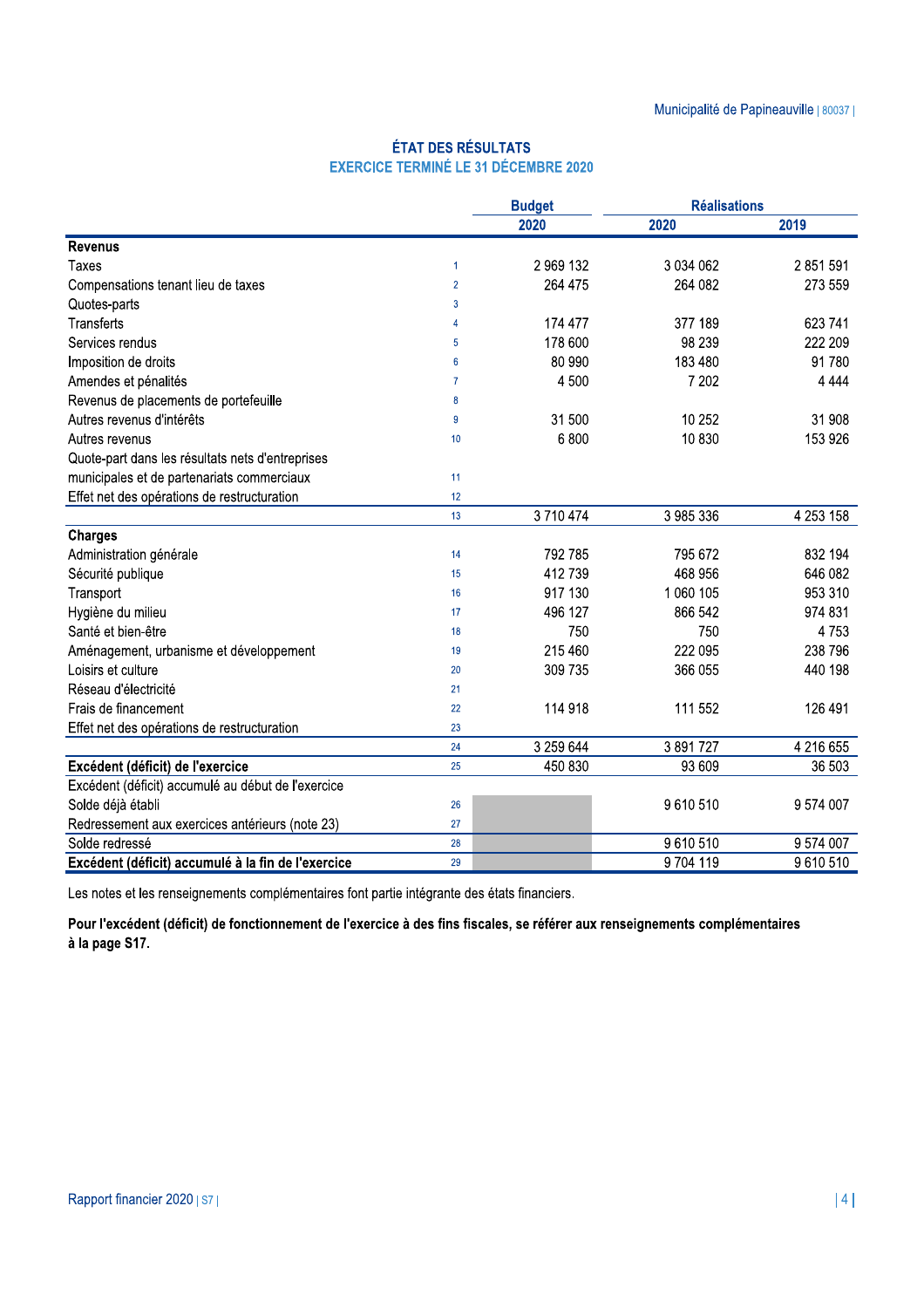### ÉTAT DE LA SITUATION FINANCIÈRE AU 31 DÉCEMBRE 2020

|                                                                    |                 | 2020       | 2019       |
|--------------------------------------------------------------------|-----------------|------------|------------|
| <b>ACTIFS FINANCIERS</b>                                           |                 |            |            |
| Trésorerie et équivalents de trésorerie (note 4)                   | $\mathbf{1}$    | 227 380    | 126 642    |
| Débiteurs (note 5)                                                 | $\overline{2}$  | 1883743    | 2 203 265  |
| Prêts (note 6)                                                     | 3               |            |            |
| Placements de portefeuille (note 7)                                | 4               | 614 112    | 352 537    |
| Participations dans des entreprises municipales et des             |                 |            |            |
| partenariats commerciaux                                           | 5               |            |            |
| Actif au titre des avantages sociaux futurs (note 8)               | $6\phantom{1}6$ |            |            |
| Autres actifs financiers (note 9)                                  | $\overline{7}$  |            |            |
|                                                                    | 8               | 2725235    | 2 682 444  |
| <b>PASSIFS</b>                                                     |                 |            |            |
| Insuffisance de trésorerie et d'équivalents de trésorerie (note 4) | 9               |            |            |
| Emprunts temporaires (note 10)                                     | 10              |            | 76 000     |
| Créditeurs et charges à payer (note 11)                            | 11              | 194 807    | 203 824    |
| Revenus reportés (note 12)                                         | 12              | 85 149     | 78 644     |
| Dette à long terme (note 13)                                       | 13              | 4 322 046  | 4 222 344  |
| Passif au titre des avantages sociaux futurs (note 8)              | 14              |            |            |
| Autres passifs (note 14)                                           | 15              |            |            |
|                                                                    | 16              | 4 602 002  | 4 580 812  |
| <b>ACTIFS FINANCIERS NETS (DETTE NETTE) (note 15)</b>              | 17              | (1876767)  | (1898368)  |
| <b>ACTIFS NON FINANCIERS</b>                                       |                 |            |            |
| Immobilisations (note 16)                                          | 18              | 11 464 680 | 11 389 301 |
| Propriétés destinées à la revente (note 17)                        | 19              |            |            |
| Stocks de fournitures                                              | 20              | 116 206    | 119 577    |
| Autres actifs non financiers (note 18)                             | 21              |            |            |
|                                                                    | 22              | 11 580 886 | 11 508 878 |
| <b>EXCÉDENT (DÉFICIT) ACCUMULÉ</b>                                 | 23              | 9704119    | 9610510    |

Obligations contractuelles (note 19) Droits contractuels (note 20) Passifs éventuels (note 21)

Voir les notes afférentes aux états financiers, lesquelles avec les renseignements complémentaires font partie intégrante des états financiers.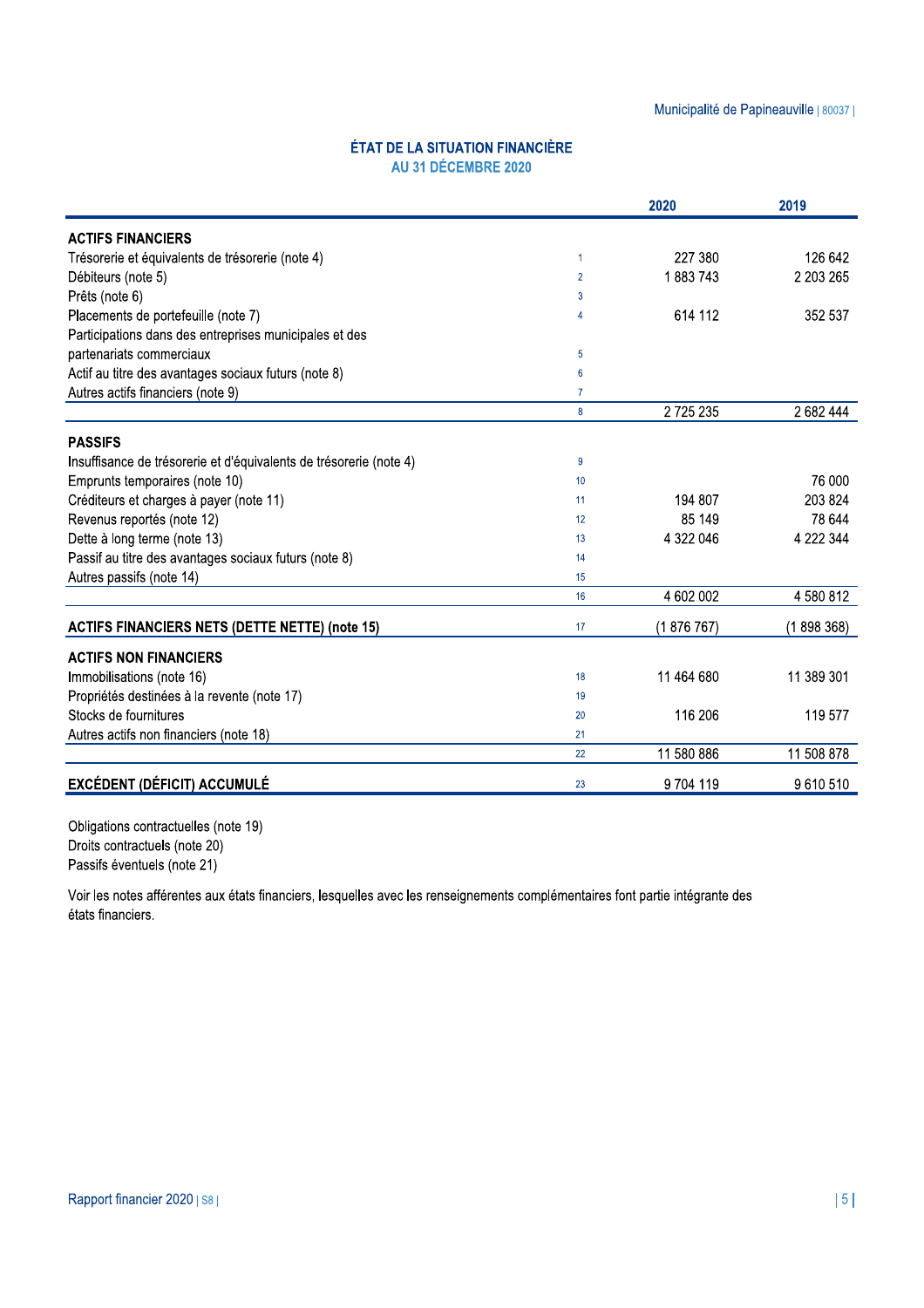## ÉTAT DE LA VARIATION DES ACTIFS FINANCIERS NETS (DE LA DETTE NETTE)<br>EXERCICE TERMINÉ LE 31 DÉCEMBRE 2020

|                                                             |                | <b>Réalisations</b><br><b>Budget</b> |             |           |
|-------------------------------------------------------------|----------------|--------------------------------------|-------------|-----------|
|                                                             |                | 2020                                 | 2020        | 2019      |
| Excédent (déficit) de l'exercice                            | $\overline{1}$ | 450 830                              | 93 609      | 36 503    |
| Variation des immobilisations                               |                |                                      |             |           |
| Acquisition                                                 | 2 <sup>1</sup> | $\mathcal{)}($                       | 715 370 ) ( | 196 872)  |
| Produit de cession                                          | 3              |                                      | 3 0 0 0     | 1 0 0 0   |
| Amortissement                                               | 4              |                                      | 636 991     | 642 198   |
| (Gain) perte sur cession                                    | 5              |                                      |             | 2850      |
| Réduction de valeur / Reclassement                          | 6              |                                      |             |           |
| Transfert dans le cadre d'opérations de restructuration     | 7              |                                      |             |           |
|                                                             | 8              |                                      | (75379)     | 449 176   |
| Variation des propriétés destinées à la revente             | 9              |                                      |             | 83 900    |
| Variation des stocks de fournitures                         | 10             |                                      | 3 3 7 1     | (1429)    |
| Variation des autres actifs non financiers                  | 11             |                                      |             |           |
|                                                             | 12             |                                      | 3 3 7 1     | 82 471    |
| Gains (pertes) de réévaluation nets de l'exercice           | 13             |                                      |             |           |
| Révision d'estimations comptables et autres ajustements     | 14             |                                      |             |           |
| Variation des actifs financiers nets (ou de la dette nette) | 15             | 450 830                              | 21 601      | 568 150   |
| Actifs financiers nets (dette nette) au début de l'exercice |                |                                      |             |           |
| Solde déjà établi                                           | 16             |                                      | (1898368)   | (2466518) |
| Redressement aux exercices antérieurs (note 23)             | 17             |                                      |             |           |
| Reclassement de propriétés destinées à la revente           | 18             |                                      |             |           |
| Solde redressé                                              | 19             |                                      | (1898368)   | (2466518) |
| Actifs financiers nets (dette nette) à la fin de l'exercice | 20             |                                      | (1876767)   | (1898368) |

Les notes et les renseignements complémentaires font partie intégrante des états financiers.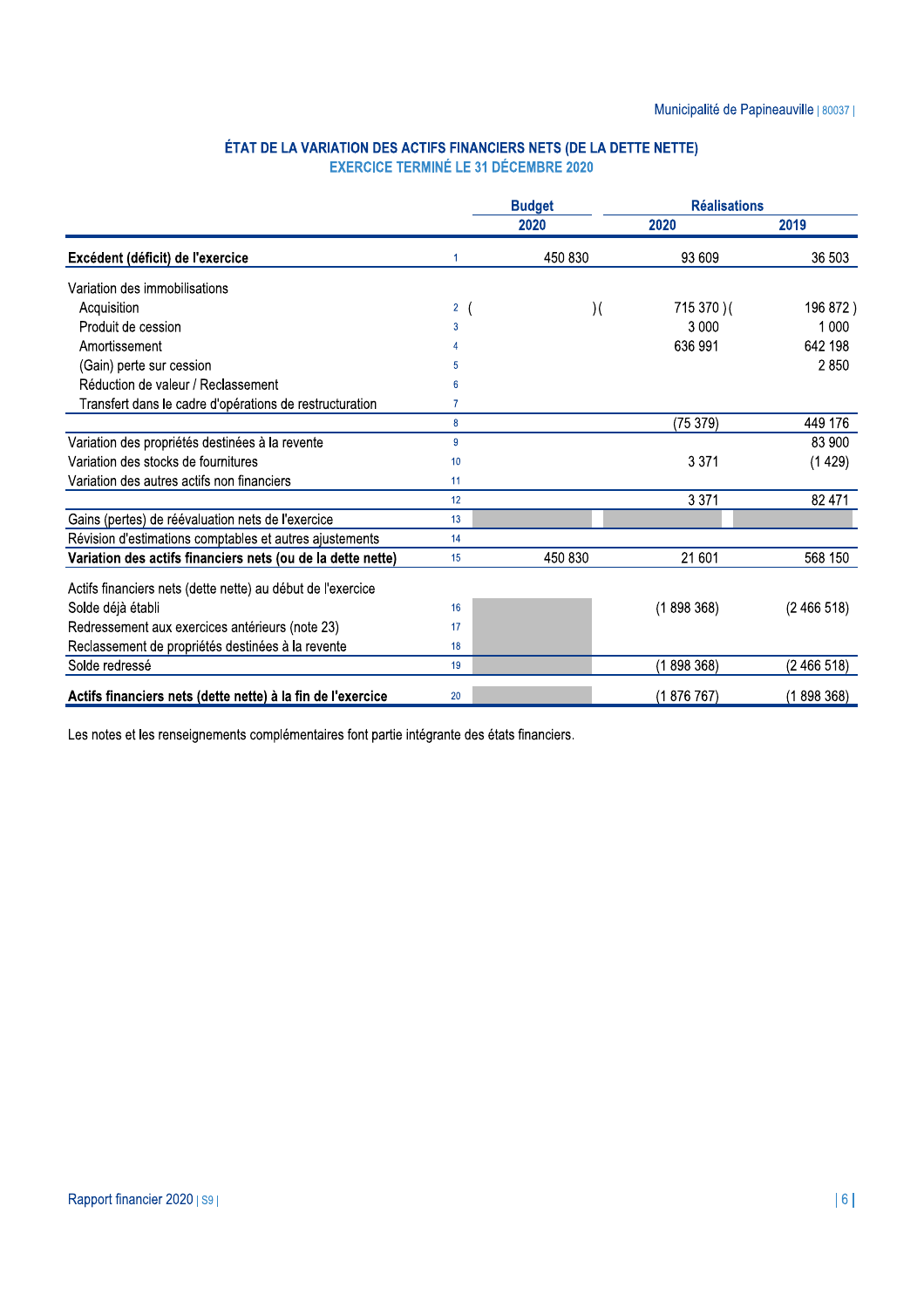### ÉTAT DES FLUX DE TRÉSORERIE EXERCICE TERMINÉ LE 31 DÉCEMBRE 2020

|                                                                                        |                                | 2020                   | 2019                 |
|----------------------------------------------------------------------------------------|--------------------------------|------------------------|----------------------|
| Activités de fonctionnement                                                            |                                |                        |                      |
| Excédent (déficit) de l'exercice                                                       | 1                              | 93 609                 | 36 503               |
| Éléments sans effet sur la trésorerie                                                  |                                |                        |                      |
| Amortissement (note 16)                                                                | $\overline{2}$                 | 636 991                | 642 198              |
| Autres                                                                                 |                                |                        |                      |
| • Gain sur cession d'immo                                                              | 3                              |                        | 2850                 |
|                                                                                        | 4                              |                        |                      |
|                                                                                        | 5                              | 730 600                | 681 551              |
| Variation nette des éléments hors caisse                                               |                                |                        |                      |
| <b>Débiteurs</b>                                                                       | 6                              | 319 522                | 138 369              |
| Autres actifs financiers                                                               | 7                              |                        |                      |
| Créditeurs et charges à payer / Autres passifs                                         | 8                              | (9017)                 | (10191)              |
| Revenus reportés                                                                       | 9                              | 6505                   | 9 0 2 0              |
| Actif / passif au titre des avantages sociaux futurs                                   | 10                             |                        |                      |
| Propriétés destinées à la revente                                                      | 11                             |                        | 83 900               |
| Stocks de fournitures                                                                  | 12                             | 3 3 7 1                | (1429)               |
| Autres actifs non financiers                                                           | 13                             |                        |                      |
|                                                                                        | 14                             | 1 050 981              | 901 220              |
| Activités d'investissement en immobilisations                                          |                                |                        |                      |
|                                                                                        |                                |                        |                      |
| Acquisition                                                                            | 15                             | 715 370 ) (<br>3 0 0 0 | 196 872)             |
| Produit de cession                                                                     | 16<br>17                       | (712370)               | 1 0 0 0<br>(195 872) |
|                                                                                        |                                |                        |                      |
| Activités de placement                                                                 |                                |                        |                      |
| Prêts, placements de portefeuille à titre d'investissement et participations           |                                |                        |                      |
| dans des entreprises municipales et des partenariats commerciaux                       |                                |                        |                      |
| Émission ou acquisition                                                                | 18<br>$\overline{\mathcal{L}}$ | $)$ (                  |                      |
| Remboursement ou cession                                                               | 19                             |                        |                      |
| Autres placements de portefeuille                                                      |                                |                        |                      |
| Acquisition                                                                            | 20                             | 261 575 ) (            | 317 011)             |
| Cession                                                                                | 21                             |                        |                      |
|                                                                                        | 22                             | (261575)               | (317011)             |
| Activités de financement (note 4)                                                      |                                |                        |                      |
| Émission de dettes à long terme                                                        | 23                             | 544 061                | 234 508              |
| Remboursement de la dette à long terme                                                 | 24                             | 455 415)(              | 675 173)             |
| Variation nette des emprunts temporaires                                               | 25                             | (76000)                | 48 000               |
| Variation nette des frais reportés liés à la dette à long terme                        | 26                             | 11 056                 | 11 134               |
| Autres                                                                                 |                                |                        |                      |
|                                                                                        | 27                             |                        |                      |
|                                                                                        | 28                             |                        |                      |
|                                                                                        | 29                             | 23 702                 | (381531)             |
| Augmentation (diminution) de la trésorerie et des équivalents de trésorerie            | 30                             | 100 738                | 6806                 |
| Trésorerie et équivalents de trésorerie (insuffisance) au début de l'exercice          |                                |                        |                      |
| Solde déjà établi                                                                      | 31                             | 126 642                | 119836               |
| Redressement aux exercices antérieurs (note 23)                                        | 32                             |                        |                      |
| Solde redressé                                                                         | 33                             | 126 642                | 119836               |
| Trésorerie et équivalents de trésorerie (insuffisance) à la fin de l'exercice (note 4) | 34                             | 227 380                | 126 642              |

Les notes et les renseignements complémentaires font partie intégrante des états financiers.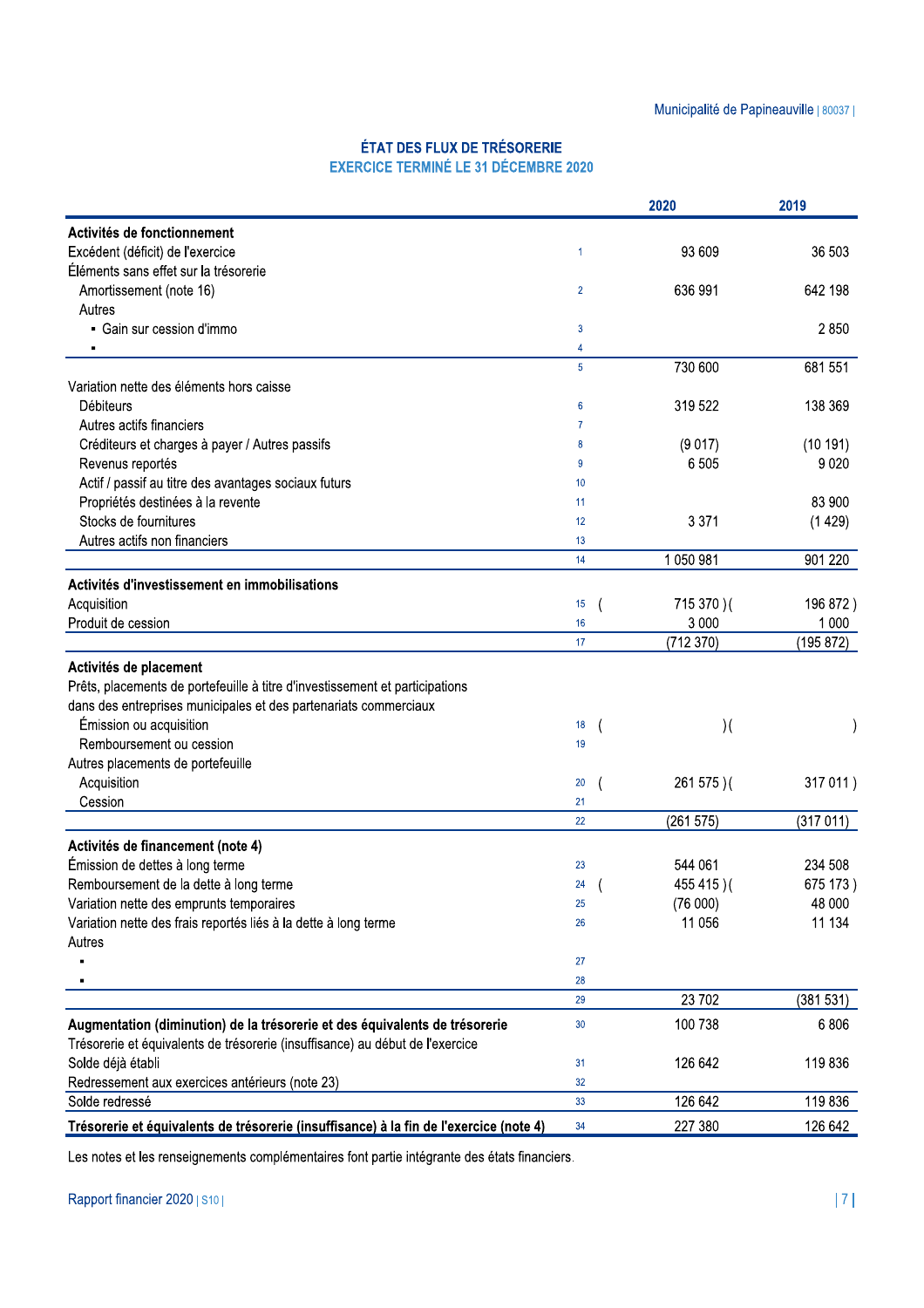### NOTES COMPLÉMENTAIRES AUX ÉTATS FINANCIERS

Municipalité de Papin<br>
Municipalité de Papin<br>
EXERCICE TERMINÉ LE 31 DÉCEMBRE 2020<br>
1. Statut de l'organisme municipal<br>
La municipalité de Papineauville est constituée en vertu du Code municipal du<br>
2. Principales méthodes

La direction est responsable de la préparation des états financiers de la municipalité de Papineauville, lesquels sont établis selon les Normes comptables canadiennes pour le secteur public (ci-après les « normes comptables »).

Ils contiennent certaines informations financières établies à des fins fiscales conformément au Manuel de la présentation de l'information financière municipale publié par le ministère des Affaires municipales et de l'Habitation. Celles-ci comprennent l'excédent (déficit) de l'exercice à des fins fiscales présenté aux pages S17 et S18, la ventilation de l'excédent (le déficit) accumulé à des fins fiscales présentée aux pages S23-1, S23-2 et S23-3.

#### A) Périmètre comptable et partenariats

La municipalité ne contrôle aucun organisme et ne participe à aucun partenariat de type commercial. Les états financiers présentent les actifs, les passifs, les revenus et les charges de la municipalité.

#### a) Périmètre comptable

S.O.

### b) Partenariats<br> $S, O$ .

evenus et les charges de la municipalité.<br> **a) Périmètre comptable**<br> **a).**<br> **a) Périmètre comptable**<br> **5.0.**<br> **b) Partenariats**<br> **a**).<br> **b**) **Partenariats**<br> **a**).<br> **b**) **Partenariats**<br> **b**) **Comptablicé d'exercice**<br> **Extim** réels pourraient être différents de ces estimations.

### C) Actifs<br> $S_2 \Omega_1$

#### a) Actifs financiers

Placements de portefeuille

Les placements de portefeuille sont comptabilisés au coût.

Si une indication objective de dépréciation existe, une perte de valeur est comptabilisée lorsqu'un placement subit une moins-value durable.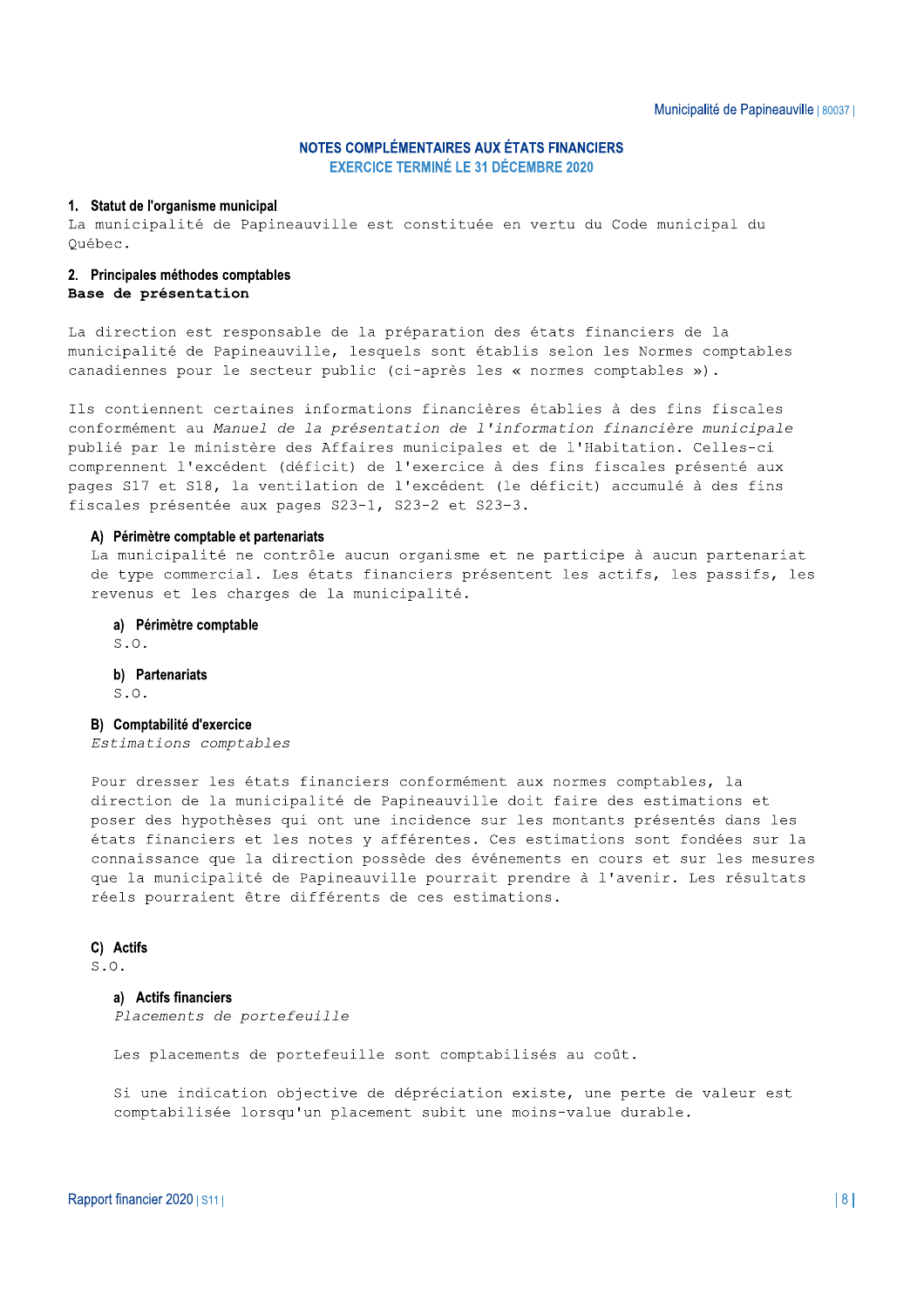#### b) Actifs non financiers

Les actifs non financiers sont, de par leur nature, employés normalement pour fournir des services futurs.

Les éléments incorporels ne sont pas constatés comme actifs dans les états financiers.

Immobilisations

#### Amortissement

Les immobilisations corporelles sont comptabilisées au coût et sont amortis en fonction de leur durée probable d'utilisation, à compter de la date de mise en service. Les dons d'immobilisations sont comptabilisés à la valeur marchande. Les immobilisations corporelles sont amorties selon la méthode de l'amortissement linéaire en fonction des périodes suivantes :

Infrastructures: 15 à 40 ans Bâtiments : 40 ans Véhicules : 10 et 20 ans Ameublement et équipement de bureau : 5 et 10 ans Machinerie, outillage et équipement divers : 5 et 10 ans

#### Moins-value

Lorsque la conjoncture indique qu'une immobilisation ne contribue plus à la capacité de la municipalité de Papineauville de fournir des biens et des services, ou que la valeur des avantages économiques futurs qui se rattachent à une immobilisation est inférieure à sa valeur comptable nette, le coût de l'immobilisation est réduit pour refléter la baisse de valeur. Toute moins-value sur les immobilisations est passée en charges à l'état des résultats et aucune reprise de moins-value ne peut être constatée ultérieurement.

#### $Stocks$

Les stocks sont évalués au plus faible du coût et de la valeur nette de réalisation. Le coût est déterminé selon la méthode du premier entré, premier sorti

Les propriétés destinées à la revente

Les propriétés destinées à la revente sont comptabilisées au moindre du coût et de leur valeur de réalisation nette. Le coût est déterminé selon la méthode du coût propre. Les propriétés destinées à la revente sont constatées à titre d'actif financier lorsque l'actif est en état d'être vendu, qu'il y a un plan en place pour la vente de l'actif et qu'il est raisonnable de prévoir que la vente sera réalisée dans l'année suivant la date des états financiers.

#### D) Passifs

Frais reportés liés à la dette à long terme

Rapport financier 2020 | S11 |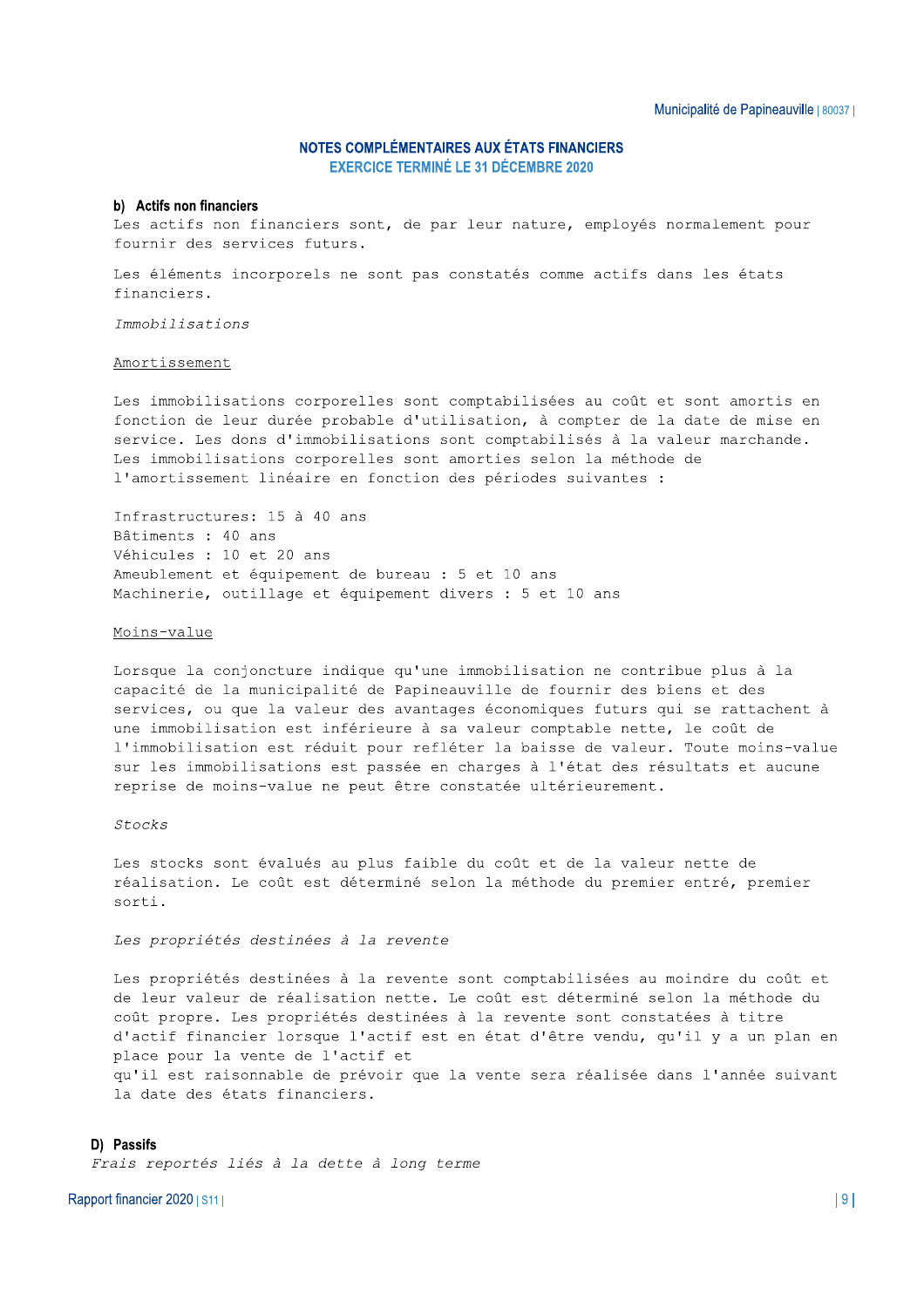Les frais d'émission de la dette sont présentés en réduction de la dette à long terme et sont amortis selon la méthode de l'amortissement linéaire sur la durée des emprunts correspondants.

Passif au titre des sites contaminés

Les obligations découlant de la réhabilitation de terrains contaminés sous la responsabilité de la municipalité de Papineauville, ou pouvant de façon probable relever de sa responsabilité, sont comptabilisées à titre de passif relatif aux frais d'assainissement des sites contaminés dès que la contamination survient ou que la municipalité de Papineauville en est informée, qu'il est prévu que des avantages économiques futurs seront abandonnés et qu'il est possible de procéder à une estimation raisonnable du montant en cause. Le passif comprend les coûts estimatifs de la gestion et de la réhabilitation des terrains contaminés ainsi que les coûts afférents à la maintenance et à la surveillance après assainissement, le cas échéant. L'évaluation de ces coûts est établie à partir de la meilleure information disponible et est révisée annuellement.

Revenus reportés

Les montants perçus à l'égard du fonds de parcs et terrains de jeux, fonds de réfection et entretien de certaines voies publiques et autres fonds spécifiques sont comptabilisés à titre de revenus reportés et constatés à l'état des résultats lors de leur utilisation aux fins prévues par le fonds.

#### E) Revenus

Constatation des revenus

Les taxes se rapportant à l'année visée sont constatées lorsqu'elles sont autorisées et que le fait imposable se produit, soit lors du dépôt des rôles de perception initial et spéciaux à la date de l'avis public annonçant le dépôt de ces rôles.

Les compensations tenant lieu de taxes sont comptabilisées lorsqu'elles font l'objet d'une demande de paiement.

Les taxes et les compensations tenant lieu de taxes afférentes aux modifications des rôles d'évaluation sont comptabilisées lors de l'émission des certificats d'évaluateur.

Les revenus de transfert sont constatés aux états financiers à titre de revenus dans l'exercice au cours duquel surviennent les faits qui donnent lieu aux transferts, pour autant qu'ils aient été autorisés, que les critères d'admissibilité soient satisfaits et qu'une estimation raisonnable des montants soit possible, sauf lorsque les stipulations de l'accord créent une obligation répondant à la définition d'un passif. Dans un tel cas, le transfert est constaté à titre de passif au poste Revenus reportés.

Les revenus des services rendus et les autres revenus sont constatés lorsque le Rapport financier 2020 | S11 |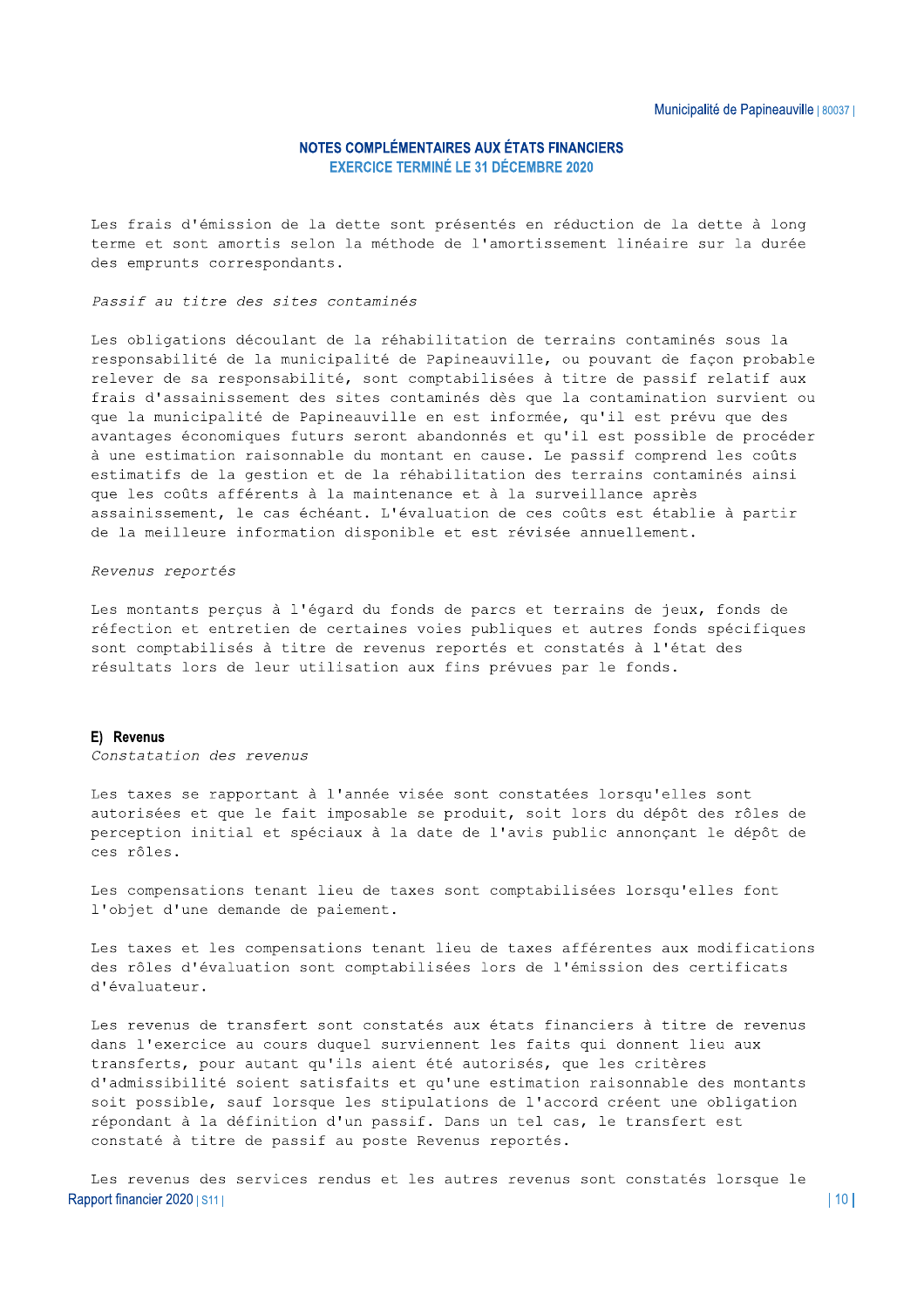service est fourni et qu'il donne lieu à une créance.

Les revenus d'imposition de droits sur les carrières et les sablières sont comptabilisés en fonction des quantités traitées par les exploitants des carrières et des sablières. Ces revenus sont reportés et comptabilisés à titre de revenus au cours de l'exercice où sont engagées les charges auxquelles ils sont affectés

Les droits de mutation immobilière sont constatés à la date de l'inscription du transfert par l'officier de la publicité des droits.

Les amendes et pénalités se rapportant à l'année visée sont constatées lors de l'émission des contraventions.

Les intérêts sur les placements sont constatés en fonction du temps écoulé.

Les dons sont constatés à leur juste valeur marchande dans l'exercice où ils sont attribués par un acte juridique à la date officielle inscrite au document légal.

#### F) Avantages sociaux futurs Régimes de retraite à cotisations déterminées

La charge correspond aux cotisations versées par l'employeur.

Un passif est constaté dans les créditeurs et frais courus pour des cotisations dues non versées à la fin de l'exercice, de même que pour des cotisations à être versées dans les exercices subséquents relativement à des services déjà rendus.

Le régime de retraite des élus municipaux auquel participe la municipalité est comptabilisé comme un régime de retraite à cotisations déterminées.

Le Régime enregistré d'épargne-retraite (REER) offert par la municipalité est comptabilisé comme un régime de retraite à cotisations déterminées.

Le régime de retraite à prestation déterminées interemployeurs, auquel participe la municipalité sans être le promoteur, est comptabilisé comme régime de retraite à cotisation déterminées.

#### G) Dépenses constatées à taxer ou à pourvoir

Les dépenses constatées à taxer ou à pourvoir représentent le montant des charges, à l'exception de l'amortissement, de l'exercice courant et des exercices antérieurs dont la comptabilisation est exigée en vertu des normes comptables et à l'égard desquelles la municipalité de Papineauville a choisi de reporter l'imposition en tout ou en partie de la taxation aux exercices futurs.

S'il y a lieu, le montant présenté est le montant net des charges dont la comptabilisation est reportée en vertu des normes comptables et à l'égard desquelles la municipalité de Papineauville a choisi de devancer l'imposition en tout ou en partie de la taxation.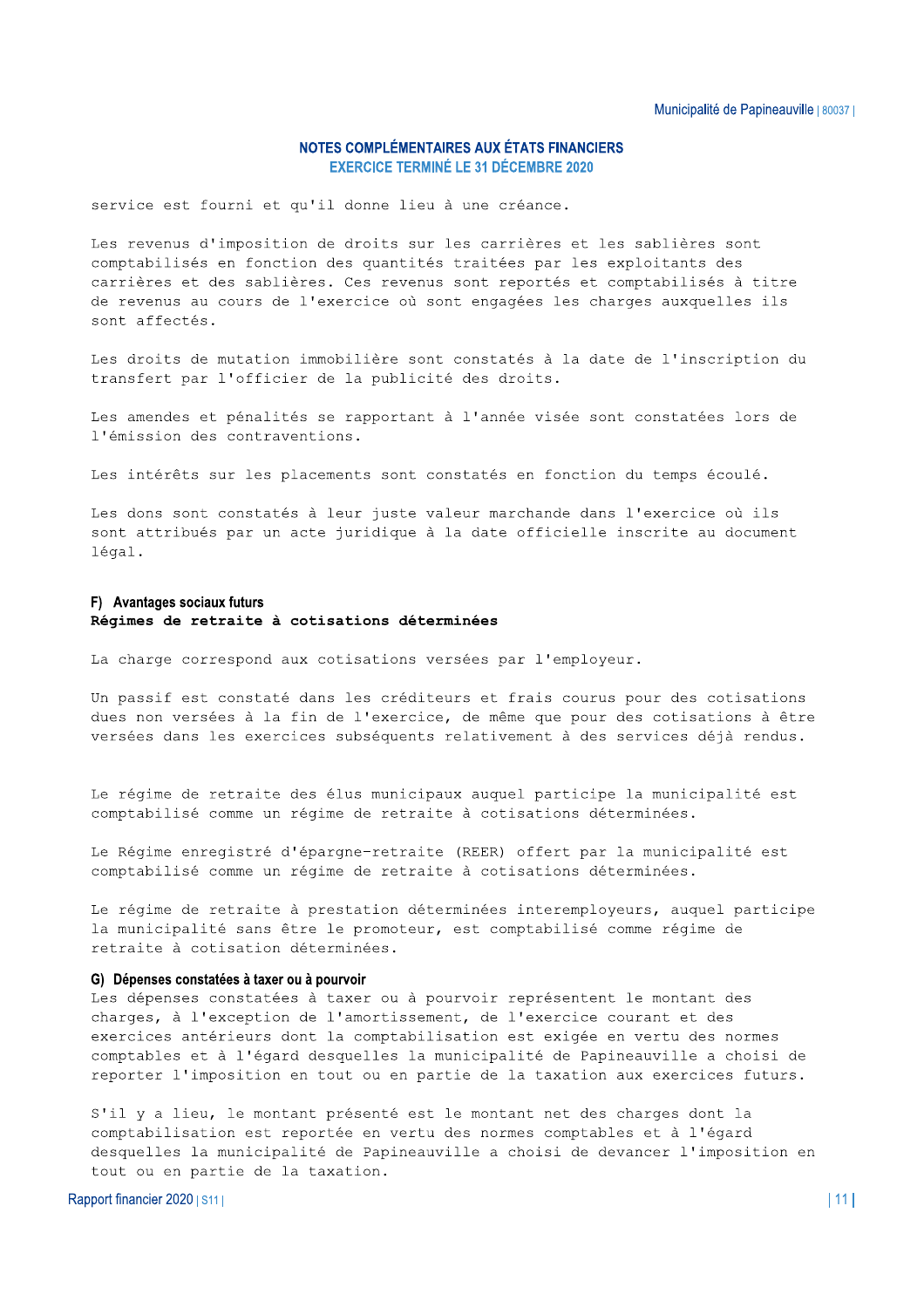Ce montant est créé aux fins suivantes et est amorti selon les durées indiquées ci-dessous par affectation aux informations sectorielles de l'excédent (déficit) de fonctionnement à des fins fiscales par organisme.

#### H) Instruments financiers

 $S.O.$ 

#### I) Autres éléments

Affectations

Les affectations représentent des provenances et des utilisations de fonds impliquant les comptes de l'excédent accumulé. Les affectations ne constituent ni des revenus ni des dépenses de fonctionnement.

#### 3. Modification de méthodes comptables

 $S.0.$ 

#### 4. Trésorerie et équivalents de trésorerie

|                                                                                |    | 2020    | 2019    |
|--------------------------------------------------------------------------------|----|---------|---------|
| La trésorerie et les équivalents de trésorerie sont composés de :              |    |         |         |
| Fonds en caisse et dépôts à vue                                                |    | 227 380 | 126 642 |
| Découvert bancaire                                                             |    |         |         |
| Placements à court terme, liquides, exclus des placements de portefeuille      |    |         |         |
| Autres éléments                                                                |    |         |         |
|                                                                                |    |         |         |
|                                                                                |    |         |         |
|                                                                                |    |         |         |
|                                                                                |    |         |         |
| Trésorerie et équivalents de trésorerie (insuffisance) à la fin de l'exercice  |    | 227 380 | 126 642 |
| Sommes affectées comprises dans la trésorerie et les équivalents de trésorerie | g  |         |         |
| Remboursement de la dette à long terme inscrit dans les flux de trésorerie et  |    |         |         |
| ayant fait l'objet d'un refinancement au cours de l'exercice                   | 10 |         |         |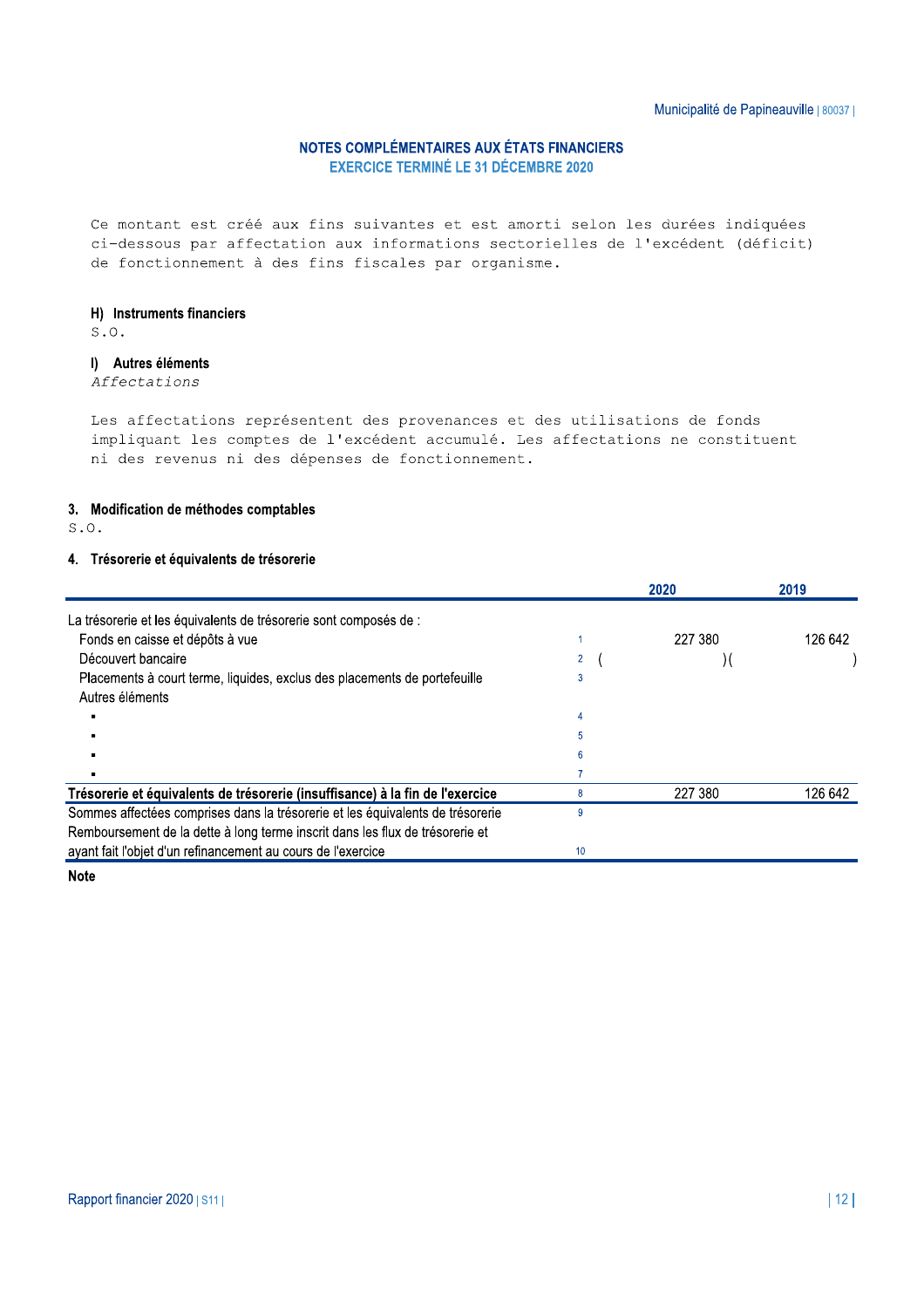#### 5. Débiteurs

|                                                                           |    | 2020      | 2019      |
|---------------------------------------------------------------------------|----|-----------|-----------|
| Taxes municipales                                                         | 11 | 294 547   | 178 597   |
| Taxes-certificats de vente pour défaut de paiement des taxes              | 12 | 5 3 4 5   | 5 3 4 5   |
| Gouvernement du Québec et ses entreprises                                 | 13 | 1 424 836 | 1932070   |
| Gouvernement du Canada et ses entreprises                                 | 14 | 26 662    | 23 904    |
| Organismes municipaux                                                     | 15 |           |           |
| Autres                                                                    |    |           |           |
| - Droits de mutation                                                      | 16 | 79 841    | 37 354    |
| • Autres recevables                                                       | 17 | 52 512    | 25 995    |
|                                                                           | 18 | 1883743   | 2 203 265 |
| Montants des débiteurs affectés au remboursement de la dette à long terme |    |           |           |
| Gouvernement du Québec et ses entreprises                                 | 19 | 1 242 491 | 1 470 337 |
| Organismes municipaux                                                     | 20 |           |           |
| Autres tiers                                                              | 21 |           |           |
|                                                                           | 22 | 1 242 491 | 1 470 337 |
| Provision pour créances douteuses déduite des débiteurs                   | 23 | 6751      | 6751      |
| <b>Note</b>                                                               |    |           |           |
| 6. Prêts                                                                  |    |           |           |
|                                                                           |    | 2020      | 2019      |
| Prêts à un office d'habitation                                            | 24 |           |           |
| Prêts à un fonds d'investissement                                         | 25 |           |           |
| Autres                                                                    |    |           |           |
| Ē.                                                                        | 26 |           |           |
|                                                                           | 27 |           |           |
|                                                                           | 28 |           |           |
| Provision pour moins-value déduite des prêts                              | 29 |           |           |
| <b>Note</b>                                                               |    |           |           |
| 7. Placements de portefeuille                                             |    |           |           |
|                                                                           |    |           |           |
|                                                                           |    | 2020      | 2019      |
| Placements à titre d'investissement                                       | 30 |           |           |
| Autres placements                                                         | 31 | 614 112   | 352 537   |
|                                                                           | 32 | 614 112   | 352 537   |
| Sommes affectées comprises dans les placements de portefeuille            | 33 |           |           |
|                                                                           |    |           |           |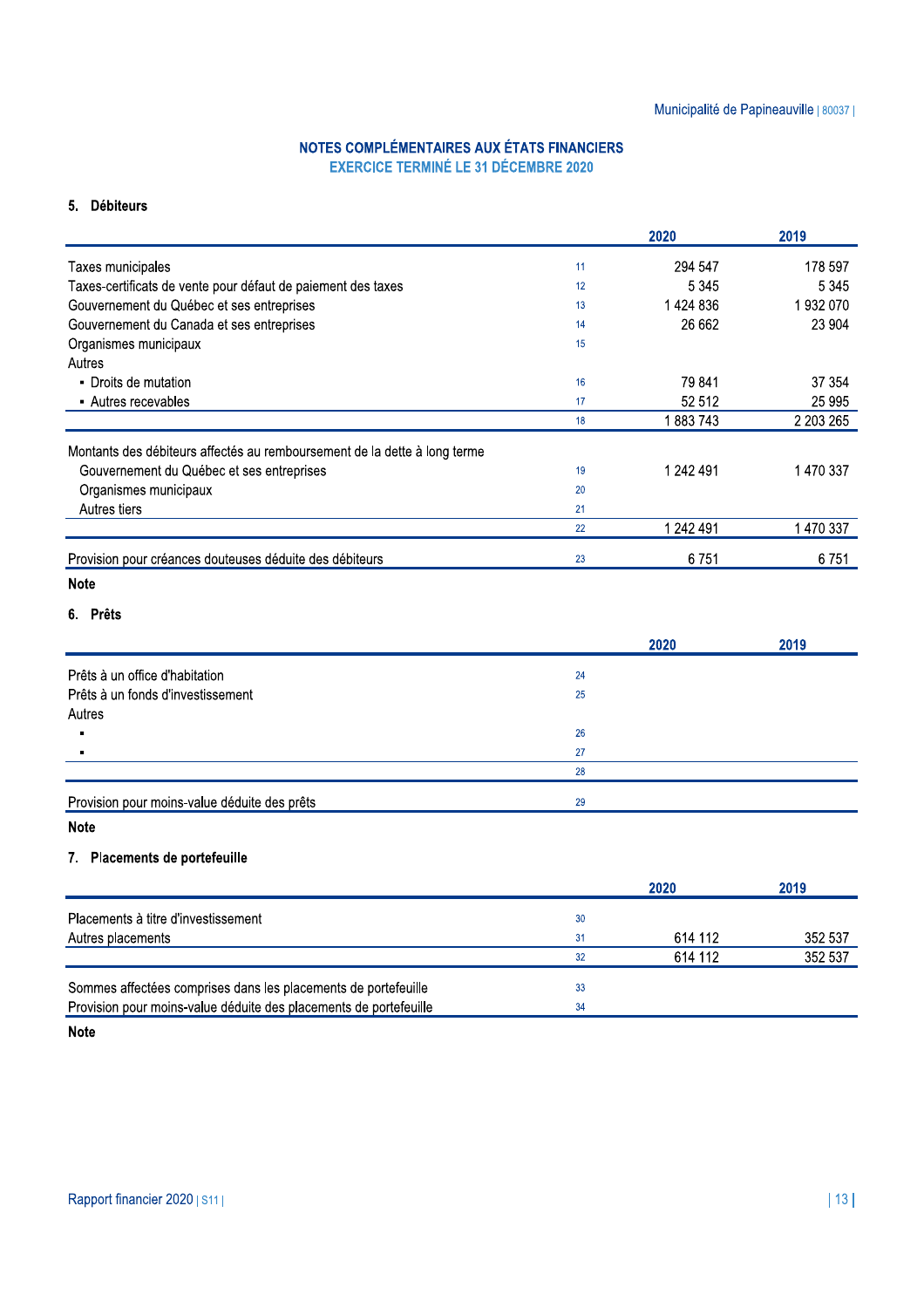## NOTES COMPLÉMENTAIRES AUX ÉTATS FINANCIERS

|                                                                                           |    |        | Municipalité de Papineauville   80037 |
|-------------------------------------------------------------------------------------------|----|--------|---------------------------------------|
| NOTES COMPLÉMENTAIRES AUX ÉTATS FINANCIERS<br><b>EXERCICE TERMINÉ LE 31 DÉCEMBRE 2020</b> |    |        |                                       |
| 8. Avantages sociaux futurs                                                               |    |        |                                       |
|                                                                                           |    | 2020   | 2019                                  |
| Actif (passif) au titre des avantages sociaux futurs                                      |    |        |                                       |
| Actif (passif) des régimes de retraite et régimes supplémentaires de retraite             |    |        |                                       |
| à prestations déterminées                                                                 | 35 |        |                                       |
| Actif (passif) des régimes d'avantages complémentaires de retraite et                     |    |        |                                       |
| autres avantages sociaux futurs à prestations déterminées                                 | 36 |        |                                       |
|                                                                                           | 37 |        |                                       |
| Charge de l'exercice                                                                      |    |        |                                       |
| Régimes de retraite et régimes supplémentaires de retraite à prestations déterminées      | 38 |        |                                       |
| Régimes d'avantages complémentaires de retraite et autres avantages sociaux futurs        |    |        |                                       |
| à prestations déterminées                                                                 | 39 |        |                                       |
| Régimes à cotisations déterminées                                                         | 40 | 30 505 | 35 340                                |
| Autres régimes (REER et autres)                                                           | 41 |        |                                       |
| Régimes de retraite des élus municipaux                                                   | 42 |        |                                       |
|                                                                                           | 43 | 30 505 | 35 340                                |

Se referer a la section « Renseignements complementaires » pour plus de détails.

#### Note

#### 9. Autres actifs financiers

|                                             | 2020 | 2019 |
|---------------------------------------------|------|------|
| Propriétés destinées à la revente (note 17) | 44   |      |
| Autres                                      | 45   |      |
|                                             | -46  |      |

#### Note

#### 10. Emprunts temporaires

La municipalité de Papineauville bénéficie d'une ouverture de crédit bancaire de 263 000 \$ portant intérêt au taux préférentiel  $(2,45$  %) et renouvelable le 30 juin 2021. Le montant inutilisé au 31 décembre 2020 correspond à 263 000 \$.

#### 11. Créditeurs et charges à payer

|                                           |    | 2020    | 2019     |
|-------------------------------------------|----|---------|----------|
| Fournisseurs                              | 47 | 96 171  | 97 927   |
| Salaires et avantages sociaux             | 48 | 60 152  | 70 752   |
| Dépôts et retenues de garantie            | 49 | 12 800  | 10 369   |
| Provision pour contestations d'évaluation | 50 |         |          |
| Autres                                    |    |         |          |
| - Intérêts courus sur DLT                 | 51 | 25 684  | 24 7 7 6 |
|                                           | 52 |         |          |
|                                           | 53 |         |          |
|                                           | 54 |         |          |
|                                           | 55 |         |          |
|                                           | 56 | 194 807 | 203 824  |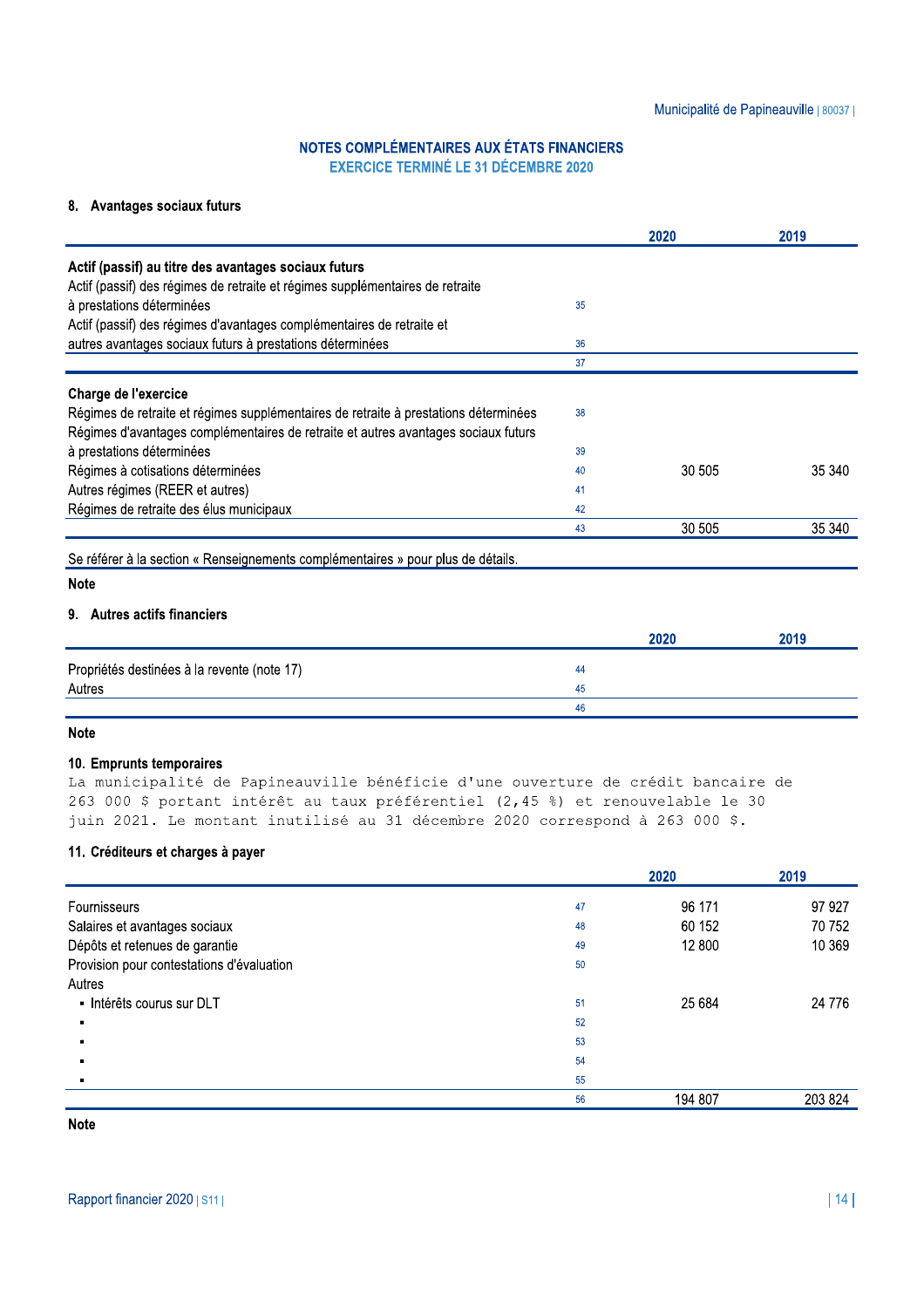|                                                                                           |    |         | Municipalité de Papineauville   80037 |
|-------------------------------------------------------------------------------------------|----|---------|---------------------------------------|
| NOTES COMPLÉMENTAIRES AUX ÉTATS FINANCIERS<br><b>EXERCICE TERMINÉ LE 31 DÉCEMBRE 2020</b> |    |         |                                       |
| 12. Revenus reportés                                                                      |    |         |                                       |
|                                                                                           |    | 2020    | 2019                                  |
| Taxes perçues d'avance                                                                    | 57 | 19      | 139                                   |
| Fonds - Réfection et entretien de certaines voies publiques                               | 58 | 72785   | 58 332                                |
| Soutien à la compétence de développement local et régional                                |    |         |                                       |
| des MRC du Fonds régions et ruralité - Volet 2                                            | 59 |         |                                       |
| Fonds parcs et terrains de jeux                                                           | 60 | 2411    | 10828                                 |
| Fonds de gestion et de mise en valeur du territoire                                       | 61 |         |                                       |
| Société québécoise d'assainissement des eaux                                              | 62 |         |                                       |
| Fonds de contributions à des travaux ou à des services municipaux                         | 63 | 4 7 9 7 | 4 7 9 7                               |
| Autres contributions des promoteurs                                                       | 64 |         |                                       |
| Fonds de redevances réglementaires                                                        | 65 |         |                                       |
| Soutien au rayonnement des régions du Fonds régions et ruralité - Volet 1                 | 66 |         |                                       |
| Autres                                                                                    |    |         |                                       |
| • Autres                                                                                  | 67 | 5 1 3 7 | 4 548                                 |
|                                                                                           | 68 |         |                                       |
|                                                                                           | 69 |         |                                       |
|                                                                                           | 70 |         |                                       |
|                                                                                           | 71 | 85 149  | 78 644                                |

### Note

### 13. Dette à long terme

|                                               | Échéance<br><b>Taux d'intérêt</b> |      |      |      |    |           |           |
|-----------------------------------------------|-----------------------------------|------|------|------|----|-----------|-----------|
|                                               | de                                | à    | de   | å    |    | 2020      | 2019      |
| Obligations et billets en monnaie canadienne  | 1,52                              | 3,05 | 2027 | 2041 | 72 | 4 196 600 | 4 183 900 |
| Obligations et billets en monnaies étrangères |                                   |      |      |      | 73 |           |           |
| Gains (pertes) de change reportés             |                                   |      |      |      | 74 |           |           |
|                                               |                                   |      |      |      | 75 |           |           |
| Autres dettes à long terme                    |                                   |      |      |      |    |           |           |
| Gouvernement du Québec et ses entreprises     |                                   |      |      |      | 76 |           |           |
| Organismes municipaux                         |                                   |      |      |      | 77 |           |           |
| Obligations découlant de contrats de          |                                   |      |      |      |    |           |           |
| location-acquisition                          |                                   |      |      |      | 78 |           |           |
| Autres                                        |                                   | 5,99 | 2023 | 2025 | 79 | 130 873   | 54 927    |
|                                               |                                   |      |      |      | 80 | 4 327 473 | 4 238 827 |
| Frais reportés liés à la dette à long terme   |                                   |      |      |      | 81 | 5427)     | 16 483    |
|                                               |                                   |      |      |      | 82 | 4 322 046 | 4 222 344 |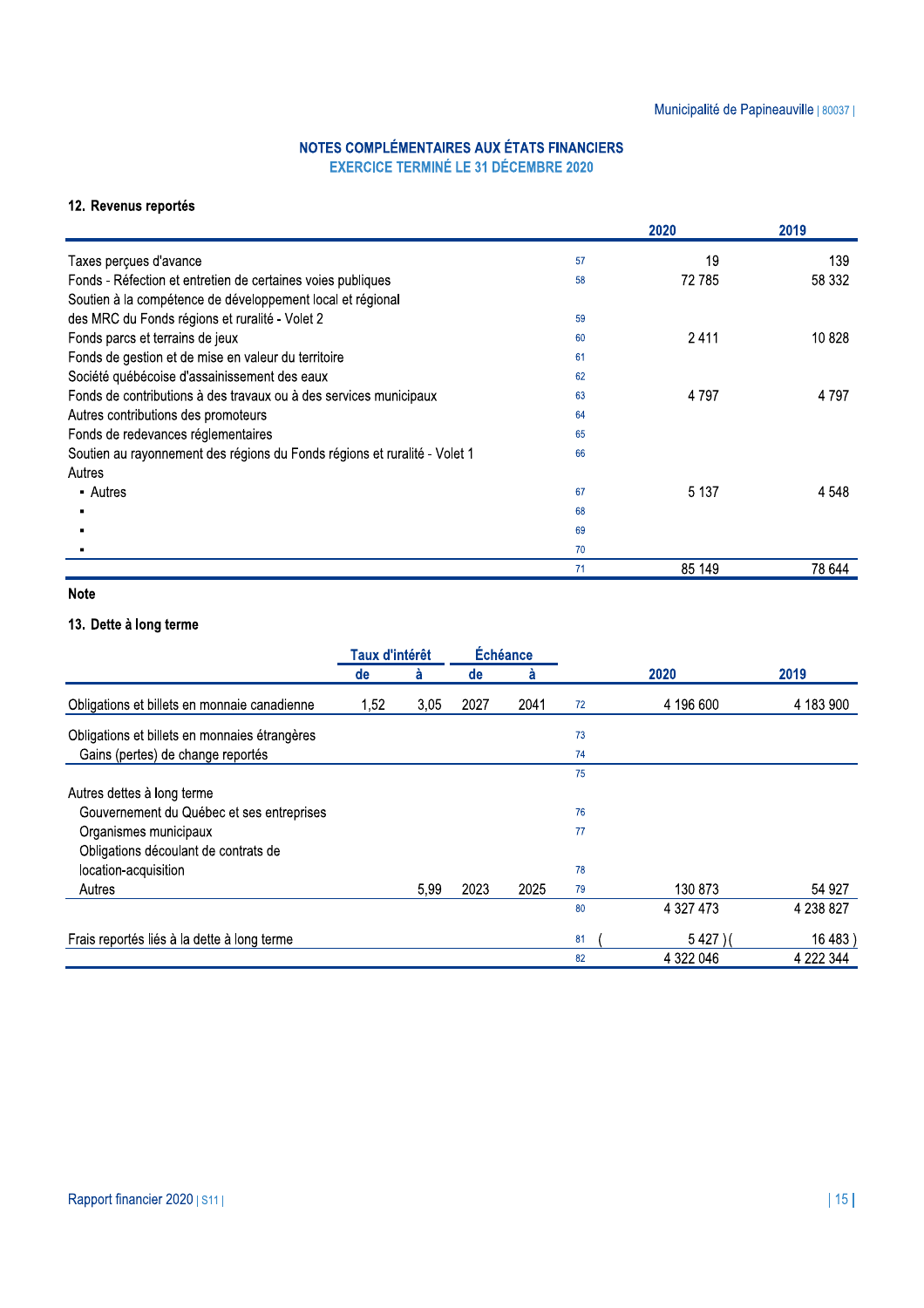Les versements estimatifs sur la dette à long terme pour les prochains exercices sont les suivants :

|                   |    |                                      | <b>Obligations et billets</b>        |                          | Autres dettes à long terme | <b>Total 2020</b> |  |
|-------------------|----|--------------------------------------|--------------------------------------|--------------------------|----------------------------|-------------------|--|
|                   |    | <b>Avec fonds</b><br>d'amortissement | <b>Sans fonds</b><br>d'amortissement | Location-<br>acquisition | <b>Autres</b>              |                   |  |
| 2021              | 83 |                                      | 468 500                              |                          | 34 159                     | 502 659           |  |
| 2022              | 84 |                                      | 357 800                              |                          | 35 297                     | 393 097           |  |
| 2023              | 85 |                                      | 368 600                              |                          | 25 957                     | 394 557           |  |
| 2024              | 86 |                                      | 379 800                              |                          | 18 806                     | 398 606           |  |
| 2025              | 87 |                                      | 213 900                              |                          | 16 654                     | 230 554           |  |
| 2026 et plus      | 88 |                                      | 2 408 000                            |                          |                            | 2 408 000         |  |
|                   | 89 |                                      | 4 196 600                            |                          | 130 873                    | 4 327 473         |  |
| Intérêts et frais |    |                                      |                                      |                          |                            |                   |  |
| accessoires       | 90 |                                      |                                      |                          |                            |                   |  |
|                   | 91 |                                      | 4 196 600                            |                          | 130 873                    | 4 3 2 7 4 7 3     |  |

#### **Note**

#### 14. Autres passifs

|                                                                       | 2020 | 2019 |
|-----------------------------------------------------------------------|------|------|
| Activités de fermeture et d'après-fermeture des sites d'enfouissement | 92   |      |
| Assainissement des sites contaminés                                   | 93   |      |
| Autres                                                                |      |      |
|                                                                       | 94   |      |
|                                                                       | 95   |      |
|                                                                       | 96   |      |
|                                                                       | 97   |      |
|                                                                       | 98   |      |

### **Note**

#### 15. Actifs financiers nets (dette nette)

|                                                              |     | 2020        | 2019        |
|--------------------------------------------------------------|-----|-------------|-------------|
| Revenant à (à la charge de)                                  |     |             |             |
| L'organisme municipal                                        | 99  | (187676)    | (1898368)   |
| Tiers                                                        |     |             |             |
| Gouvernement du Québec - revenus futurs découlant d'ententes | 100 |             |             |
| Autres                                                       | 101 |             |             |
|                                                              | 102 | (1 876 767) | (1 898 368) |
|                                                              |     |             |             |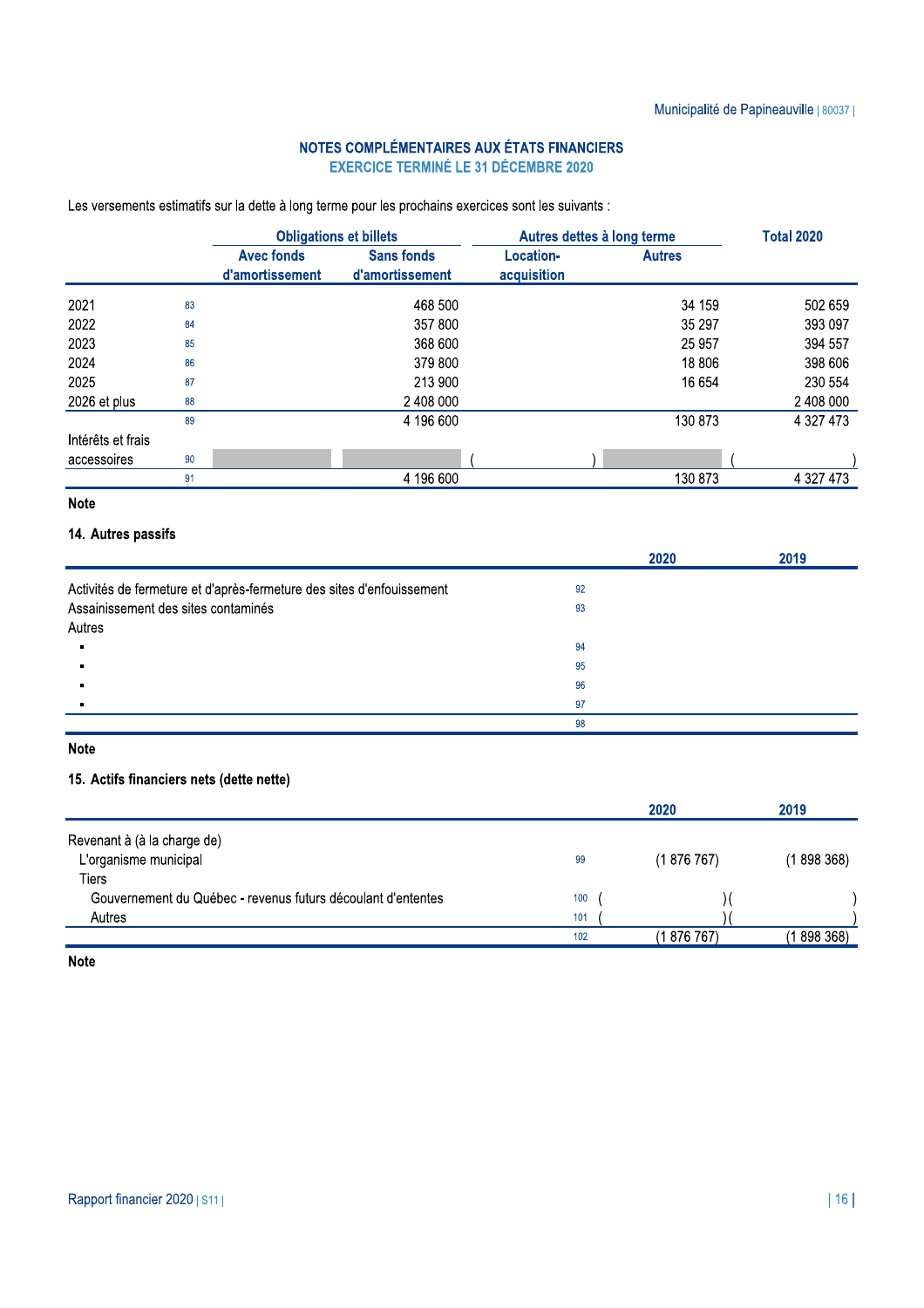#### 16. Immobilisations

|                                                                                                      |     | Solde au<br>début | <b>Addition</b> | <b>Cession /</b><br><b>Ajustement</b> | Solde à<br>la fin |
|------------------------------------------------------------------------------------------------------|-----|-------------------|-----------------|---------------------------------------|-------------------|
| <b>COÛT</b>                                                                                          |     |                   |                 |                                       |                   |
| Infrastructures                                                                                      |     |                   |                 |                                       |                   |
| Eau potable                                                                                          | 103 | 6 526 804         |                 |                                       | 6 526 804         |
| Eaux usées                                                                                           | 104 | 7 331 592         |                 |                                       | 7 331 592         |
| Chemins, rues, routes, trottoirs, ponts,                                                             |     |                   |                 |                                       |                   |
| tunnels et viaducs                                                                                   | 105 | 2 959 668         | 2 3 4 1         |                                       | 2 962 009         |
| Autres                                                                                               |     |                   |                 |                                       |                   |
|                                                                                                      | 106 | 405 589           | 29 3 5 5        |                                       | 434 944           |
|                                                                                                      | 107 |                   |                 |                                       |                   |
| Réseau d'électricité                                                                                 | 108 |                   |                 |                                       |                   |
| <b>Bâtiments</b>                                                                                     | 109 | 3721553           | 344 955         |                                       | 4 066 508         |
| Améliorations locatives                                                                              | 110 |                   |                 |                                       |                   |
| Véhicules                                                                                            | 111 | 1 262 454         | 98 867          |                                       | 1 361 321         |
| Ameublement et équipement de bureau                                                                  | 112 | 627 327           | 3 0 9 2         |                                       | 630 419           |
| Machinerie, outillage et équipement divers                                                           | 113 | 431 048           | 133 949         |                                       | 564 997           |
| Terrains                                                                                             | 114 | 583 476           | 102 811         | 3 0 0 0                               | 683 287           |
| Autres                                                                                               | 115 | 46 073            |                 |                                       | 46 073            |
|                                                                                                      | 116 | 23 895 584        | 715 370         | 3 0 0 0                               | 24 607 954        |
| Immobilisations en cours                                                                             | 117 |                   |                 |                                       |                   |
|                                                                                                      | 118 | 23 895 584        | 715 370         | 3 0 0 0                               | 24 607 954        |
| <b>AMORTISSEMENT CUMULÉ</b>                                                                          |     |                   |                 |                                       |                   |
| Infrastructures                                                                                      |     |                   |                 |                                       |                   |
| Eau potable                                                                                          | 119 | 1754 262          | 165 439         |                                       | 1919701           |
| Eaux usées                                                                                           | 120 | 4 555 935         | 159 497         |                                       | 4715432           |
| Chemins, rues, routes, trottoirs, ponts,                                                             |     |                   |                 |                                       |                   |
| tunnels et viaducs                                                                                   | 121 | 1791009           | 71 399          |                                       | 1862408           |
| Autres                                                                                               |     |                   |                 |                                       |                   |
| ٠                                                                                                    | 122 | 295 856           | 19543           |                                       | 315 399           |
|                                                                                                      | 123 |                   |                 |                                       |                   |
| Réseau d'électricité                                                                                 | 124 |                   |                 |                                       |                   |
| <b>Bâtiments</b>                                                                                     | 125 | 2 443 778         | 99 058          |                                       | 2 542 836         |
| Améliorations locatives                                                                              | 126 |                   |                 |                                       |                   |
| Véhicules                                                                                            | 127 | 590 256           | 70812           |                                       | 661 068           |
| Ameublement et équipement de bureau                                                                  | 128 | 655 027           | 8592            |                                       | 663 619           |
| Machinerie, outillage et équipement divers                                                           | 129 | 409 792           | 42 651          |                                       | 452 443           |
| Autres                                                                                               | 130 | 10 368            |                 |                                       | 10 368            |
|                                                                                                      | 131 | 12 506 283        | 636 991         |                                       | 13 143 274        |
| <b>VALEUR COMPTABLE NETTE</b>                                                                        | 132 | 11 389 301        |                 |                                       | 11 464 680        |
| Biens loués en vertu de contrats de location-<br>acquisition inclus dans les immobilisations<br>Coût | 133 |                   |                 |                                       |                   |
| Amortissement cumulé                                                                                 | 134 |                   |                 |                                       |                   |
| Valeur comptable nette                                                                               | 135 |                   |                 |                                       |                   |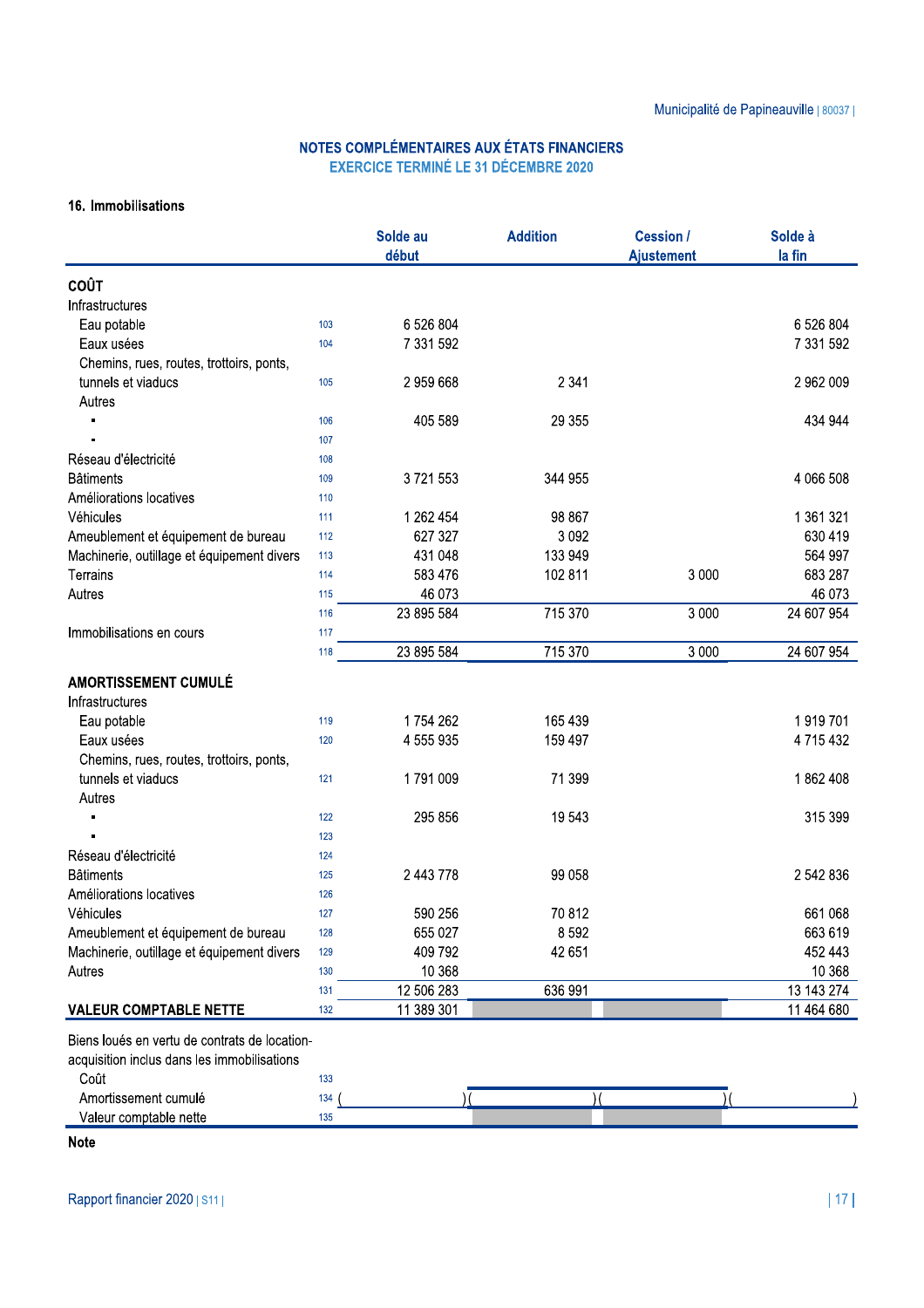## NOTES COMPLÉMENTAIRES AUX ÉTATS FINANCIERS

|                                                                                                                    | NOTES COMPLÉMENTAIRES AUX ÉTATS FINANCIERS<br><b>EXERCICE TERMINÉ LE 31 DÉCEMBRE 2020</b> |      | Municipalité de Papineauville   80037 |
|--------------------------------------------------------------------------------------------------------------------|-------------------------------------------------------------------------------------------|------|---------------------------------------|
| 17. Propriétés destinées à la revente                                                                              |                                                                                           | 2020 | 2019                                  |
| Immeubles de la réserve foncière                                                                                   | 136                                                                                       |      |                                       |
|                                                                                                                    | 137                                                                                       |      |                                       |
| Immeubles industriels municipaux<br>Autres                                                                         | 138                                                                                       |      |                                       |
|                                                                                                                    | 139                                                                                       |      |                                       |
| Présentées à titre d'autres actifs financiers (note 9)<br>Présentées à titre d'actifs non financiers sous le poste | 140                                                                                       |      |                                       |
| « Propriétés destinées à la revente »                                                                              | 141                                                                                       |      |                                       |

#### Note

#### 18. Autres actifs non financiers

|     | 2020 | 2019 |
|-----|------|------|
|     |      |      |
| 142 |      |      |
| 143 |      |      |
| 144 |      |      |
|     |      |      |
| 145 |      |      |
| 146 |      |      |
| 147 |      |      |
|     |      |      |

#### Note

#### 19. Obligations contractuelles

La municipalité de Papineauville s'est engagée, d'après des contrats de déneigement, d'enlèvement des ordures et autres engagements échéant en 2022, à verser une somme totale de 656 024 \$. Les paiements minimums exigibles pour les deux prochains exercices s'élèvent à 322 255 \$ en 2021 et 333 769 \$ en 2022.

#### Office municipal d'habitation de la municipalité

L'Office municipal d'habitation de Papineauville, maintenant fusionné avec l'Office d'habitation de l'Outaouais, la municipalité de Papineauville et la Société d'habitation du Québec ont signé une convention qui prévoit le paiement d'une subvention comblant le déficit d'exploitation des ensembles administrés. La Société d'habitation du Québec contribue à 90 % au déficit d'exploitation et la municipalité de Papineauville conjointement avec la municipalité de Fassett subventionne le solde du déficit.

#### 20. Droits contractuels

 $S/\Omega$ 

### **21. Passifs éventuels**<br> $S/O$

#### A) Cautionnements et garanties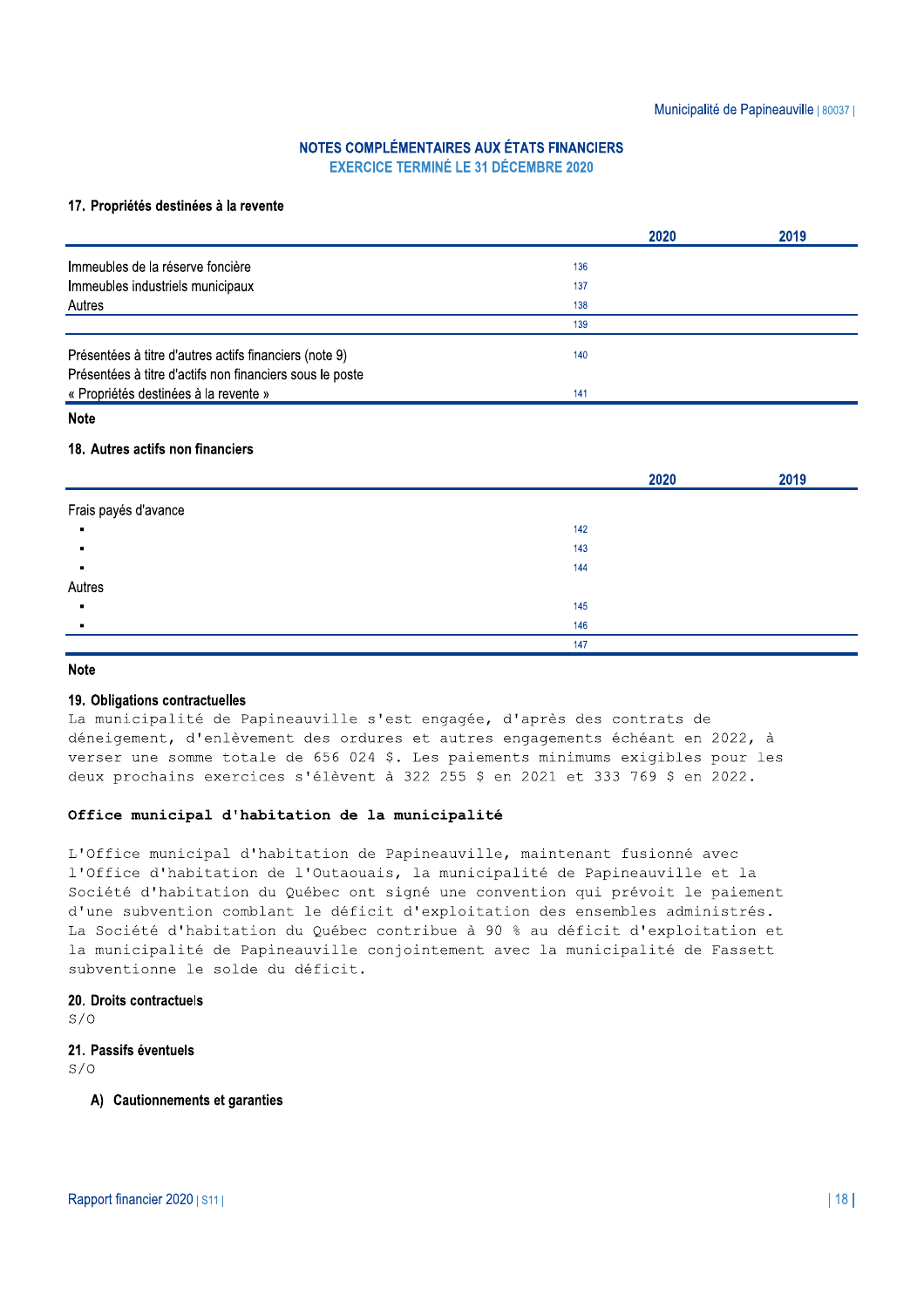### NOTES COMPLÉMENTAIRES AUX ÉTATS FINANCIERS

|                    |                                                                                                                                                                                            |      | Municipalité de Papineauville   80037 |
|--------------------|--------------------------------------------------------------------------------------------------------------------------------------------------------------------------------------------|------|---------------------------------------|
|                    | NOTES COMPLÉMENTAIRES AUX ÉTATS FINANCIERS<br><b>EXERCICE TERMINÉ LE 31 DÉCEMBRE 2020</b>                                                                                                  |      |                                       |
|                    | <b>Montant initial</b>                                                                                                                                                                     |      | Solde des cautionnements              |
| <b>Description</b> | des cautions                                                                                                                                                                               | 2020 | 2019                                  |
|                    | 148                                                                                                                                                                                        |      |                                       |
|                    |                                                                                                                                                                                            |      |                                       |
|                    | La municipalité de Papineauville est conjointement responsable avec d'autres<br>ما معامل من المساكل المساحل المسلم المساحل المعامل المساحل المساحل المساحل المساحل المساحل المساحل المساحل |      |                                       |

La municipalité de Papineauville est conjointement responsable avec d'autres municipalités de la dette à long terme consolidée de la Municipalité régionale de comté de Papineau. Au 31 décembre 2020, la portion de la dette à long terme<br>consolidée attribuable à la municipalité de Papineauville s'élève à 218 823 \$.

148<br>
La municipalité de Papineauville est conjointement responsable avec d'autres<br>
municipalités de la dette à long terme consolidée de la Municipalité régionale<br>
de comté de Papineau. Au 31 décembre 2020, la portion de la provision n'a été comptabilisée aux livres à cet égard. La municipalité est représentée par son assureur dans ce dossier.

#### D) Autres

 $S/O$ 

#### 22. Actifs éventuels

 $S/O$ 

#### 23. Redressement aux exercices antérieurs  $S/\Omega$

#### 24. Données budgétaires

L'état des résultats et l'état de la variation des actifs financiers nets (de la dette nette) comportent une comparaison avec le budget adopté par l'administration municipale.

#### 25. Instruments financiers

 $S/\Omega$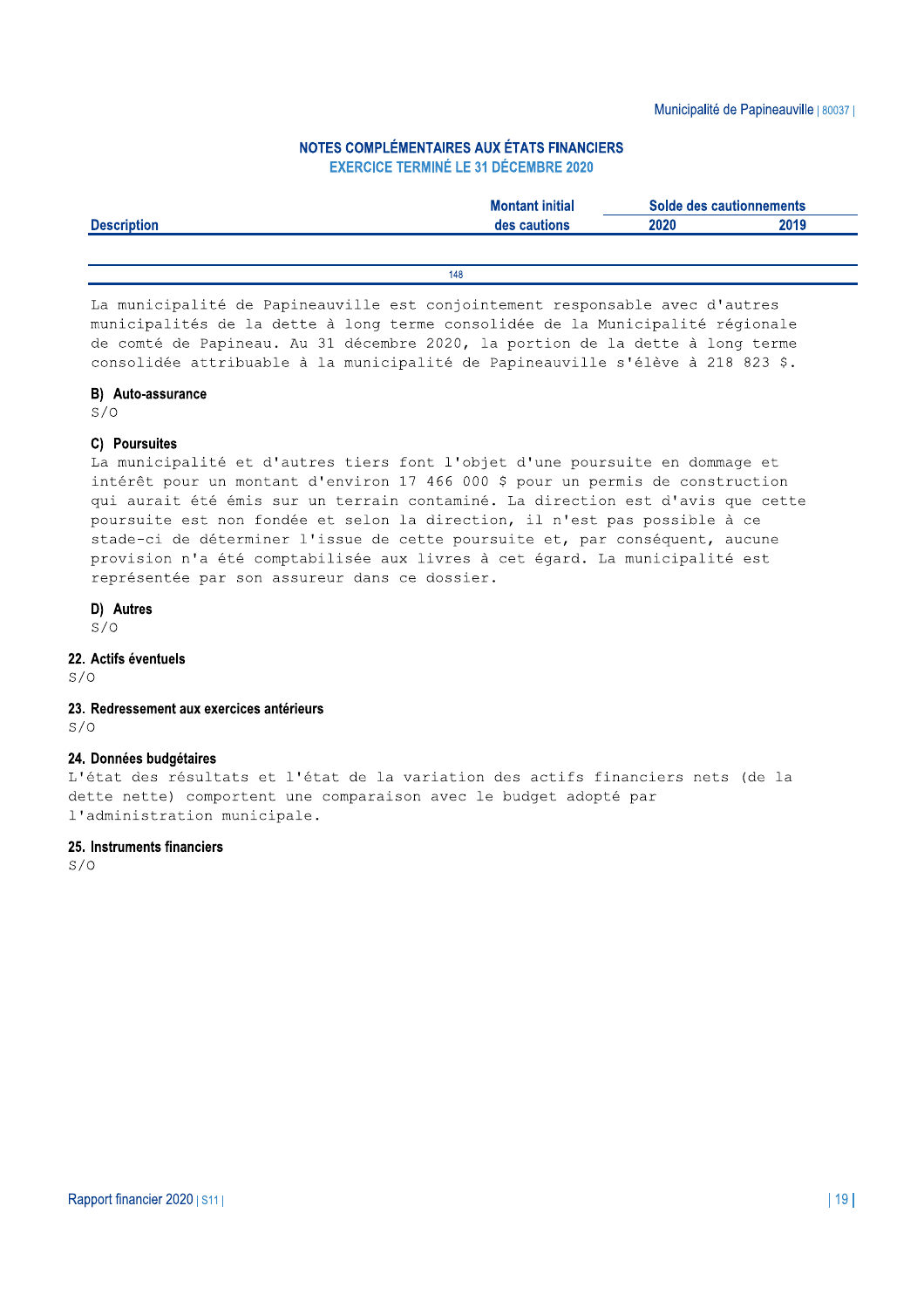|                                                               |                 | <b>RENSEIGNEMENTS COMPLÉMENTAIRES</b><br><b>RÉSULTATS DÉTAILLÉS</b><br><b>EXERCICE TERMINÉ LE 31 DÉCEMBRE 2020</b> |                                               |                                                 |                    |                          |
|---------------------------------------------------------------|-----------------|--------------------------------------------------------------------------------------------------------------------|-----------------------------------------------|-------------------------------------------------|--------------------|--------------------------|
|                                                               |                 | Budget 2020                                                                                                        |                                               | <b>Réalisations 2020</b>                        |                    | <b>Réalisations 2019</b> |
|                                                               |                 | <b>Sans ventilation</b><br>de l'amortissement                                                                      | <b>Sans ventilation</b><br>de l'amortissement | <b>Ventilation de</b><br><b>l'amortissement</b> | <b>Total</b>       |                          |
| <b>Revenus</b>                                                |                 |                                                                                                                    |                                               |                                                 |                    |                          |
| Fonctionnement                                                |                 |                                                                                                                    |                                               |                                                 |                    |                          |
| Taxes                                                         |                 | 2 969 132                                                                                                          | 3 0 3 4 0 6 2                                 |                                                 | 3 0 3 4 0 6 2      | 2 851 591                |
| Compensations tenant lieu de taxes<br>Quotes-parts            | $\mathcal{B}$   | 264 475                                                                                                            | 264 082                                       |                                                 | 264 082            | 273 559                  |
| Transferts                                                    |                 | 174 477                                                                                                            | 377 189                                       |                                                 | 377 189            | 264 059                  |
| Services rendus                                               |                 | 178 600                                                                                                            | 98 239                                        |                                                 | 98 239             | 222 209                  |
| Imposition de droits                                          |                 | 80 990                                                                                                             | 183 480                                       |                                                 | 183 480            | 91 780                   |
| Amendes et pénalités                                          |                 | 4 5 0 0                                                                                                            | 7 202                                         |                                                 | 7 202              | 4 4 4 4                  |
| Revenus de placements de portefeuille                         |                 |                                                                                                                    |                                               |                                                 |                    |                          |
| Autres revenus d'intérêts                                     | $\mathbf{Q}$    | 31 500                                                                                                             | 10 25 2                                       |                                                 | 10 25 2            | 31 908                   |
| Autres revenus<br>Effet net des opérations de restructuration | 10<br>11        | 6800                                                                                                               | 10 830                                        |                                                 | 10 830             | 153 926                  |
|                                                               | 12 <sup>°</sup> | 3710474                                                                                                            | 3 985 336                                     |                                                 | 3 985 336          | 3893476                  |
| Investissement                                                |                 |                                                                                                                    |                                               |                                                 |                    |                          |
| Taxes                                                         | 13              |                                                                                                                    |                                               |                                                 |                    |                          |
| Quotes-parts                                                  | 14              |                                                                                                                    |                                               |                                                 |                    |                          |
| Transferts                                                    | 15              |                                                                                                                    |                                               |                                                 |                    | 359 682                  |
| Imposition de droits                                          | 16              |                                                                                                                    |                                               |                                                 |                    |                          |
| Autres revenus                                                | 17              |                                                                                                                    |                                               |                                                 |                    |                          |
| Contributions des promoteurs<br>Autres                        | 18              |                                                                                                                    |                                               |                                                 |                    |                          |
| Quote-part dans les résultats nets d'entreprises              |                 |                                                                                                                    |                                               |                                                 |                    |                          |
| municipales et de partenariats commerciaux                    | 19              |                                                                                                                    |                                               |                                                 |                    |                          |
|                                                               | 20              |                                                                                                                    |                                               |                                                 |                    | 359 682                  |
|                                                               | 21              | 3710474                                                                                                            | 3 985 336                                     |                                                 | 3 985 336          | 4 2 5 3 1 5 8            |
| <b>Charges</b>                                                |                 |                                                                                                                    |                                               |                                                 |                    |                          |
| Administration générale<br>Sécurité publique                  | 22<br>23        | 792 785<br>412739                                                                                                  | 773 359<br>412 503                            | 22 3 13<br>56 453                               | 795 672<br>468 956 | 832 194<br>646 082       |
| Transport                                                     | 24              | 917 130                                                                                                            | 947 600                                       | 112 505                                         | 1 060 105          | 953 310                  |
| Hygiène du milieu                                             | 25              | 496 127                                                                                                            | 527 705                                       | 338 837                                         | 866 542            | 974 831                  |
| Santé et bien-être                                            | 26              | 750                                                                                                                | 750                                           |                                                 | 750                | 4753                     |
| Aménagement, urbanisme et développement                       | 27              | 215 460                                                                                                            | 222 095                                       |                                                 | 222 095            | 238 796                  |
| Loisirs et culture                                            | $28\,$          | 309 735                                                                                                            | 259 172                                       | 106 883                                         | 366 055            | 440 198                  |
| Réseau d'électricité                                          | 29              |                                                                                                                    |                                               |                                                 |                    |                          |
|                                                               |                 | 114 918                                                                                                            | 111 552                                       |                                                 | 111 552            | 126 491                  |
| Frais de financement                                          | $30\,$          |                                                                                                                    |                                               |                                                 |                    |                          |
| Effet net des opérations de restructuration                   | 31              |                                                                                                                    |                                               |                                                 |                    |                          |
| Amortissement des immobilisations                             | 32<br>33        | 3 259 644                                                                                                          | 636 991<br>3 891 727                          | 636 991)                                        | 3891727            | 4 216 655                |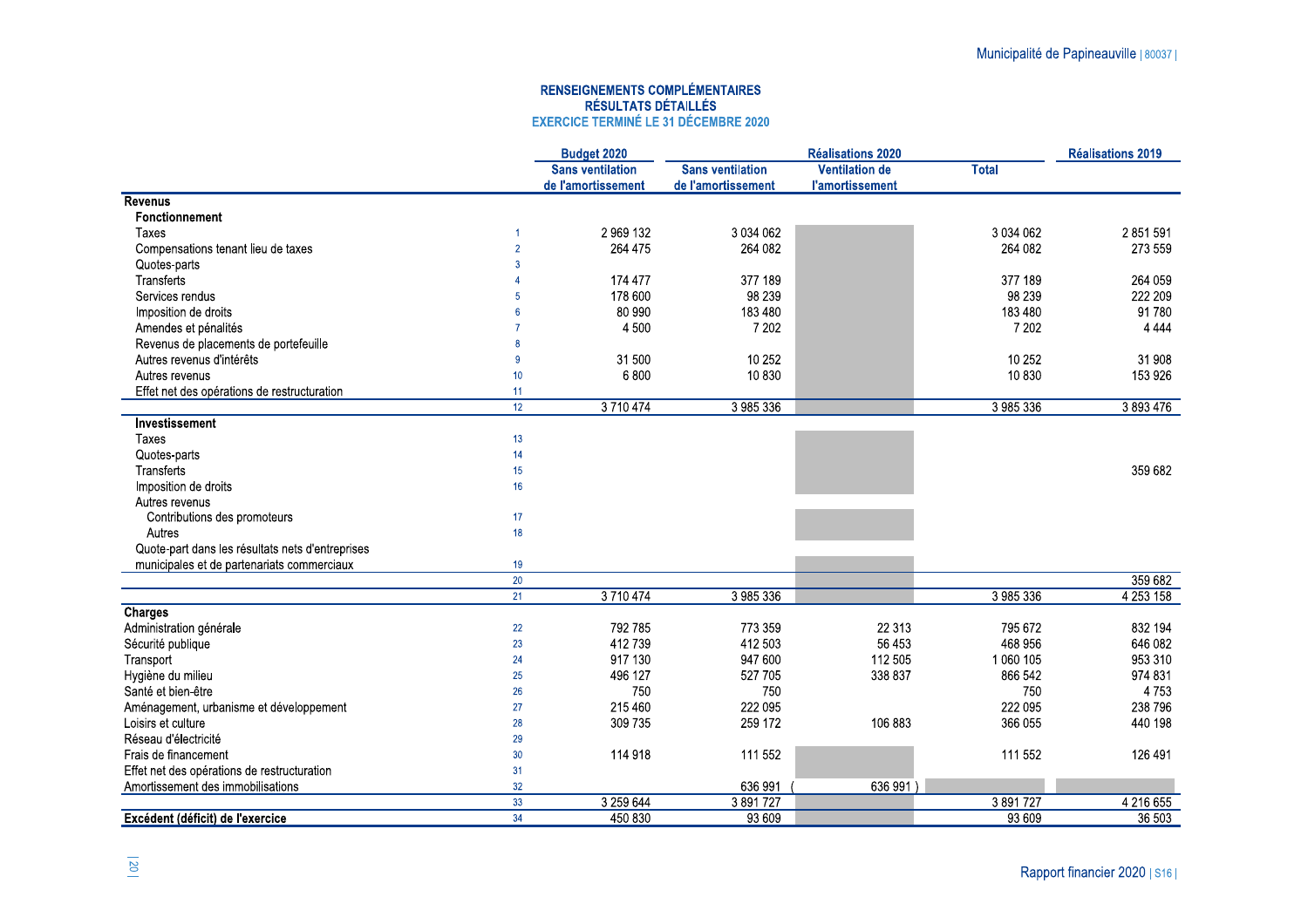### **RENSEIGNEMENTS COMPLÉMENTAIRES** EXCÉDENT (DÉFICIT) DE FONCTIONNEMENT À DES FINS FISCALES **EXERCICE TERMINÉ LE 31 DÉCEMBRE 2020**

|                                                                                                                              |                  | 2020          | 2019                |                     |
|------------------------------------------------------------------------------------------------------------------------------|------------------|---------------|---------------------|---------------------|
|                                                                                                                              |                  | <b>Budget</b> | <b>Réalisations</b> | <b>Réalisations</b> |
| Excédent (déficit) de l'exercice                                                                                             | $\mathbf{1}$     | 450 830       | 93 609              | 36 503              |
| Moins : revenus d'investissement                                                                                             | $\overline{2}$   |               |                     | 359 682)            |
| Excédent (déficit) de fonctionnement de l'exercice                                                                           |                  |               |                     |                     |
| avant conciliation à des fins fiscales                                                                                       | $\overline{3}$   | 450 830       | 93 609              | (323 179)           |
| <b>CONCILIATION À DES FINS FISCALES</b>                                                                                      |                  |               |                     |                     |
| Ajouter (déduire)                                                                                                            |                  |               |                     |                     |
| <b>Immobilisations</b>                                                                                                       |                  |               |                     |                     |
| Amortissement                                                                                                                | $\overline{4}$   |               | 636 991             | 642 198             |
| Produit de cession                                                                                                           | $\overline{5}$   |               | 3 0 0 0             | 1 0 0 0             |
| (Gain) perte sur cession                                                                                                     | $6\phantom{1}$   |               |                     | 2850                |
| Réduction de valeur / Reclassement                                                                                           | $\boldsymbol{7}$ |               |                     |                     |
|                                                                                                                              | $\pmb{8}$        |               | 639 991             | 646 048             |
| Propriétés destinées à la revente                                                                                            |                  |               |                     |                     |
| Coût des propriétés vendues                                                                                                  | $\boldsymbol{9}$ |               |                     | 83 900              |
| Réduction de valeur / Reclassement                                                                                           | 10               |               |                     |                     |
|                                                                                                                              | 11               |               |                     | 83 900              |
| et participations dans des entreprises municipales<br>et des partenariats commerciaux<br>Remboursement ou produit de cession | 12               |               |                     |                     |
| (Gain) perte sur remboursement ou sur cession                                                                                | 13               |               |                     |                     |
| Provision pour moins-value / Réduction de valeur                                                                             | 14               |               |                     |                     |
|                                                                                                                              | 15               |               |                     |                     |
| <b>Financement</b>                                                                                                           |                  |               |                     |                     |
| Financement à long terme des activités de fonctionnement                                                                     | 16               |               |                     |                     |
| Remboursement de la dette à long terme                                                                                       | 17               | 272 530 ) (   | 227 571)(           | 262 840)            |
|                                                                                                                              | 18               | (272530)      | (227571)            | (262 840)           |
| <b>Affectations</b>                                                                                                          |                  |               |                     |                     |
| Activités d'investissement                                                                                                   | 19(              | $4000$ )(     | 89 177 ) (          | 17 625)             |
| Excédent (déficit) accumulé                                                                                                  |                  |               |                     |                     |
| Excédent (déficit) de fonctionnement non affecté                                                                             | 20               |               | 12 975              | 46 983              |
| Excédent de fonctionnement affecté                                                                                           | 21               |               | 98 556              | 32 150              |
| Réserves financières et fonds réservés                                                                                       | 22               |               |                     |                     |
| Dépenses constatées à taxer ou à pourvoir                                                                                    | 23               |               |                     |                     |
| Investissement net dans les immobilisations et autres actifs                                                                 | 24               |               |                     |                     |
|                                                                                                                              | 25               | (4000)        | 22 354              | 61 508              |
|                                                                                                                              | 26               | (276 530)     | 434 774             | 528 616             |
| Excédent (déficit) de fonctionnement de l'exercice                                                                           |                  |               |                     |                     |
| à des fins fiscales                                                                                                          | 27               | 174 300       | 528 383             | 205 437             |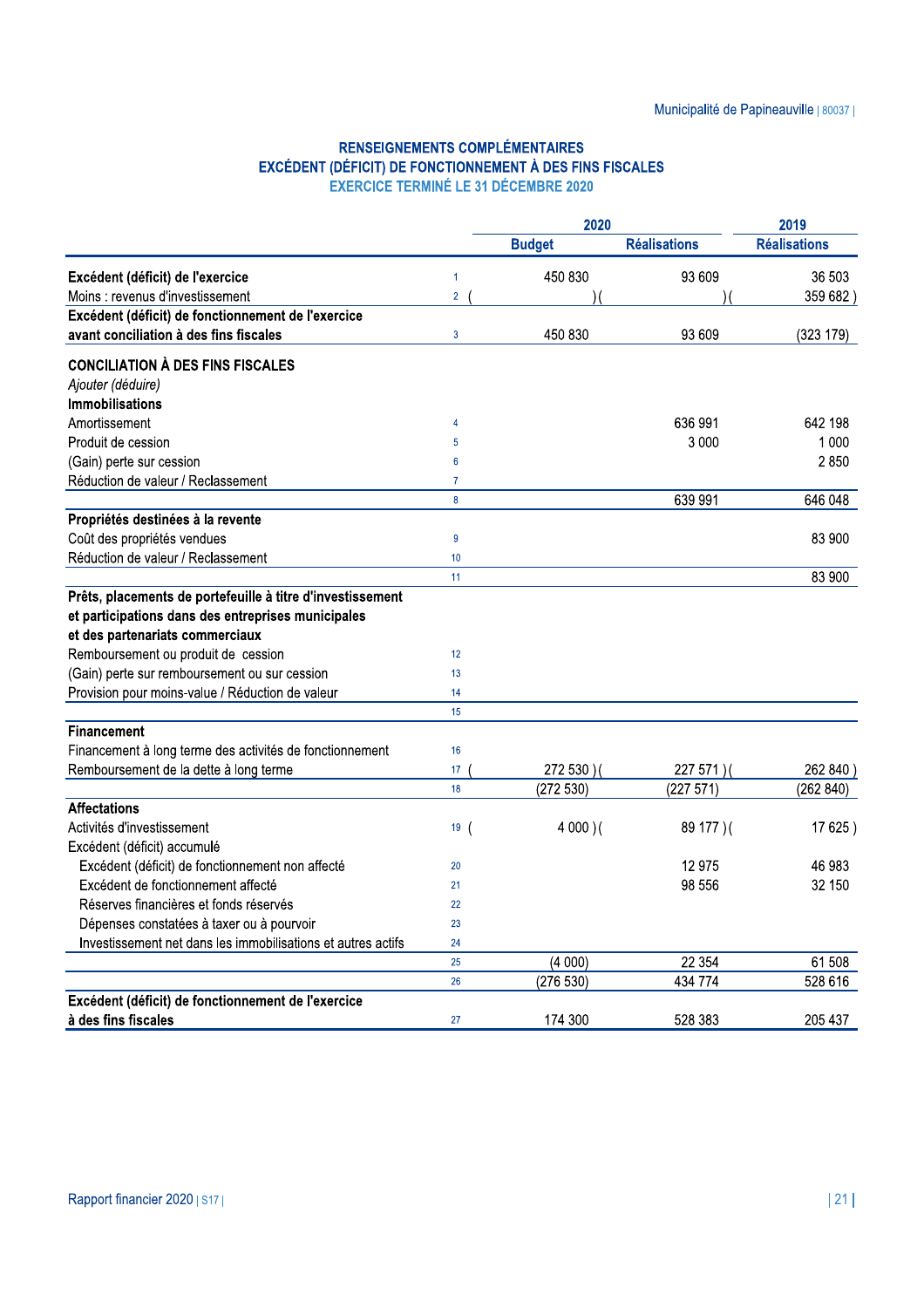## **RENSEIGNEMENTS COMPLÉMENTAIRES**

| <b>RENSEIGNEMENTS COMPLÉMENTAIRES</b><br>EXCÉDENT (DÉFICIT) D'INVESTISSEMENT À DES FINS FISCALES<br><b>EXERCICE TERMINÉ LE 31 DÉCEMBRE 2020</b> |                      |                              |                     |
|-------------------------------------------------------------------------------------------------------------------------------------------------|----------------------|------------------------------|---------------------|
|                                                                                                                                                 |                      |                              |                     |
|                                                                                                                                                 |                      | 2020                         | 2019                |
|                                                                                                                                                 |                      | <b>Réalisations</b>          | <b>Réalisations</b> |
| <b>Revenus d'investissement</b>                                                                                                                 | $\blacktriangleleft$ |                              | 359 682             |
| <b>CONCILIATION À DES FINS FISCALES</b>                                                                                                         |                      |                              |                     |
| Ajouter (déduire)                                                                                                                               |                      |                              |                     |
| <b>Immobilisations</b>                                                                                                                          |                      |                              |                     |
| Acquisition                                                                                                                                     |                      |                              |                     |
| Administration générale<br>Sécurité publique                                                                                                    | $\overline{2}$<br>3  | $3093$ )(                    | 3879)               |
|                                                                                                                                                 | 4                    | $\mathcal{N}$<br>568 754 ) ( | 19737)              |
| Transport<br>Hygiène du milieu                                                                                                                  | 5                    | 26 325 ) (                   | 163 452)            |
| Santé et bien-être                                                                                                                              | 6                    |                              |                     |
| Aménagement, urbanisme et développement                                                                                                         | 7                    |                              |                     |
| Loisirs et culture                                                                                                                              | 8                    | 117 198)(                    | 9804)               |
| Réseau d'électricité                                                                                                                            | 9                    |                              |                     |
|                                                                                                                                                 | 10 <sup>1</sup>      | 715 370)                     | 196 872             |
|                                                                                                                                                 |                      |                              |                     |
| Propriétés destinées à la revente<br>Acquisition                                                                                                | 11                   |                              |                     |
|                                                                                                                                                 |                      |                              |                     |
| Prêts, placements de portefeuille à titre d'investissement                                                                                      |                      |                              |                     |
| et participations dans des entreprises municipales                                                                                              |                      |                              |                     |
| et des partenariats commerciaux                                                                                                                 |                      |                              |                     |
| Émission ou acquisition                                                                                                                         | 12 <sup>°</sup>      |                              |                     |
| <b>Financement</b>                                                                                                                              |                      |                              |                     |
| Financement à long terme des activités d'investissement                                                                                         | 13                   | 544 061                      |                     |
| <b>Affectations</b>                                                                                                                             |                      |                              |                     |
| Activités de fonctionnement                                                                                                                     | 14                   | 89 177                       | 17 625              |
| Excédent accumulé                                                                                                                               |                      |                              |                     |
| Excédent de fonctionnement non affecté                                                                                                          | 15                   | 73 570                       | 5861                |
| Excédent de fonctionnement affecté                                                                                                              | 16                   | 52 882                       | (183530)            |
| Réserves financières et fonds réservés                                                                                                          | 17                   |                              |                     |
|                                                                                                                                                 | 18                   | 215 629                      | (160044)            |
|                                                                                                                                                 | 19                   | 44 3 20                      | (356916)            |
| Excédent (déficit) d'investissement de l'exercice à des fins fiscales                                                                           | $20\,$               | 44 320                       | 2766                |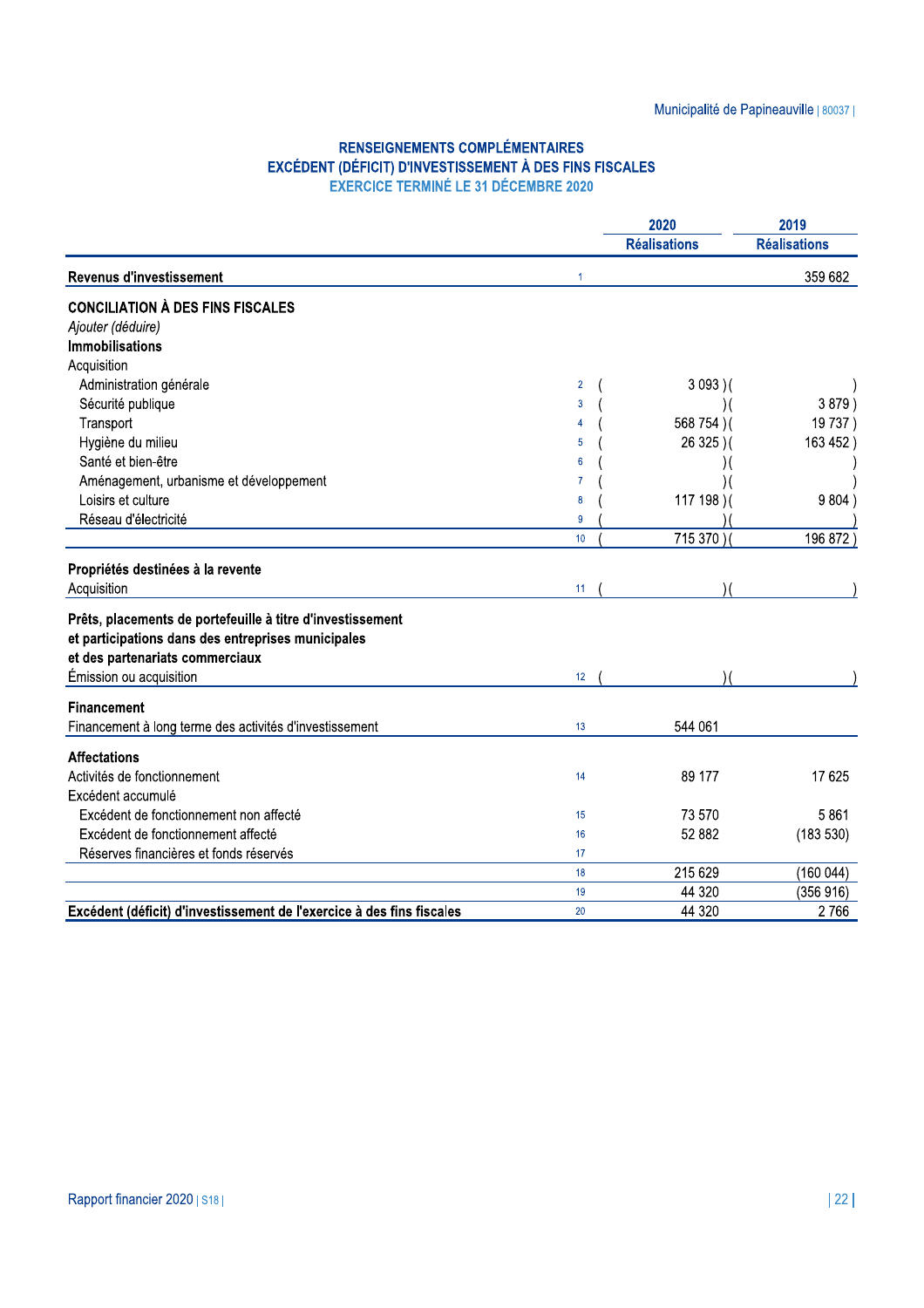### **RENSEIGNEMENTS COMPLÉMENTAIRES CHARGES PAR OBJETS EXERCICE TERMINÉ LE 31 DÉCEMBRE 2020**

|                                                                |                | <b>Budget</b> | <b>Réalisations</b> |           |
|----------------------------------------------------------------|----------------|---------------|---------------------|-----------|
|                                                                |                | 2020          | 2020                | 2019      |
| Rémunération                                                   | $\mathbf{1}$   | 1 035 192     | 931 542             | 1079993   |
| <b>Charges sociales</b>                                        | $\overline{2}$ | 197 295       | 177 927             | 192 548   |
| <b>Biens et services</b>                                       |                |               |                     |           |
| Services obtenus d'organismes municipaux                       |                |               |                     |           |
| Compensations pour services municipaux<br>Ententes de services | 3              |               |                     |           |
| Services de transport collectif                                | 4              |               |                     |           |
| Autres services                                                | 5              |               |                     |           |
| Autres biens et services                                       | $6\phantom{1}$ | 1727619       | 1853316             | 2 002 013 |
|                                                                |                |               |                     |           |
| <b>Frais de financement</b>                                    |                |               |                     |           |
| Intérêts et autres frais sur la dette à long                   |                |               |                     |           |
| terme à la charge                                              |                |               |                     |           |
| De l'organisme municipal                                       | $\overline{7}$ | 111 808       | 108 181             | 121 518   |
| D'autres organismes municipaux                                 | 8              |               |                     |           |
| Du gouvernement du Québec                                      |                |               |                     |           |
| et ses entreprises                                             | $\overline{9}$ |               |                     |           |
| D'autres tiers                                                 | 10             |               |                     |           |
| Autres frais de financement                                    | 11             | 3 1 1 0       | 3 3 7 1             | 4973      |
| Contributions à des organismes                                 |                |               |                     |           |
| Organismes municipaux                                          |                |               |                     |           |
| Quotes-parts                                                   | 12             | 137 490       | 137 489             | 130 857   |
| <b>Transferts</b>                                              | 13             |               |                     |           |
| Autres                                                         | 14             | 47 130        | 42 910              | 42 555    |
| Autres organismes                                              |                |               |                     |           |
| <b>Transferts</b>                                              | 15             |               |                     |           |
| Autres                                                         | 16             |               |                     |           |
| <b>Amortissement des immobilisations</b>                       | 17             |               | 636 991             | 642 198   |
| <b>Autres</b>                                                  |                |               |                     |           |
|                                                                | 18             |               |                     |           |
|                                                                | 19             |               |                     |           |
|                                                                | 20             |               |                     |           |
|                                                                | 21             | 3 259 644     | 3891727             | 4 216 655 |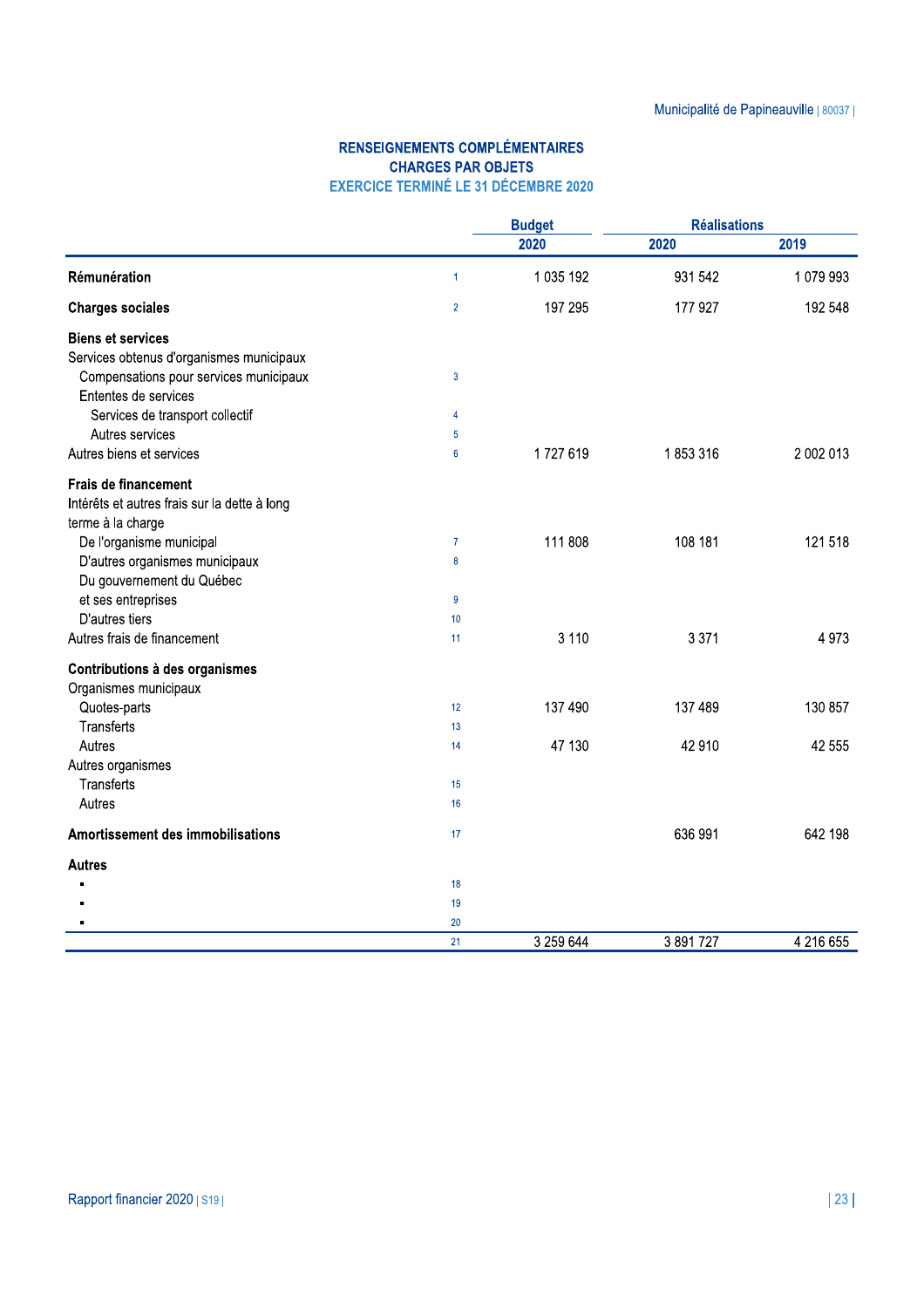|                                                                                                    |                |               | Municipalité de Papineauville   80037 |
|----------------------------------------------------------------------------------------------------|----------------|---------------|---------------------------------------|
| <b>RENSEIGNEMENTS COMPLÉMENTAIRES</b><br><b>EXCÉDENT (DÉFICIT) ACCUMULÉ</b><br>AU 31 DÉCEMBRE 2020 |                |               |                                       |
|                                                                                                    |                | 2020          | 2019                                  |
| Excédent (déficit) accumulé                                                                        |                |               |                                       |
| Excédent (déficit) de fonctionnement non affecté                                                   | $\mathbf{1}$   | 530 919       | 209 810                               |
| Excédent de fonctionnement affecté                                                                 | $\overline{2}$ | 518 451       | 549 156                               |
| Réserves financières et fonds réservés                                                             | 3              | 276 108       | 234 560                               |
| Dépenses constatées à taxer ou à pourvoir                                                          | 4              | $\mathcal{Y}$ |                                       |
| Financement des investissements en cours                                                           | 5              |               | (2770)                                |
| Investissement net dans les immobilisations et autres actifs                                       | $6\phantom{1}$ | 8 378 641     | 8 619 754                             |
| Gains (pertes) de réévaluation cumulés                                                             | 7              |               |                                       |
|                                                                                                    | $\bf{8}$       | 9704119       | 9610510                               |
| <b>VENTILATION DES DIFFÉRENTS ÉLÉMENTS</b>                                                         |                |               |                                       |
| Excédent (déficit) de fonctionnement non affecté                                                   |                |               |                                       |
| Administration municipale                                                                          | 9              | 530 919       | 209 810                               |
| Organismes contrôlés et partenariats <sup>1</sup>                                                  | 10             |               |                                       |
|                                                                                                    | 11             | 530 919       | 209 810                               |
| Excédent de fonctionnement affecté                                                                 |                |               |                                       |
| Administration municipale                                                                          |                |               |                                       |
| - Égoût                                                                                            | 12             | 64 543        | 98 729                                |
| • Infrastructure                                                                                   | 13             | 149 511       | 119 963                               |
| • Autre                                                                                            | 14             | 137 000       | 130 400                               |
| - Aqueduc                                                                                          | 15             | 26 35 6       | 70 881                                |
| - Bassin d'eau                                                                                     | 16             | 74 714        | 58 237                                |
| - Jeanne d'Arc                                                                                     | 17             |               | 4 1 7 9                               |
| - Envrionnement                                                                                    | 18             | 66 327        | 62 272                                |
| - Aréna                                                                                            | 19             |               | 2 3 9 2                               |
| • Fosse sceptique                                                                                  | $20\,$         |               | 2 1 0 3                               |
|                                                                                                    | 21             | 518 451       | 549 156                               |
| Organismes contrôlés et partenariats <sup>1</sup>                                                  |                |               |                                       |
|                                                                                                    | 22             |               |                                       |
|                                                                                                    | 23             |               |                                       |
|                                                                                                    | 24             |               |                                       |
|                                                                                                    | 25             |               |                                       |
|                                                                                                    | 26             | 518 451       | 549 156                               |

1. Les éliminations sont imputées aux organismes contrôlés et partenariats.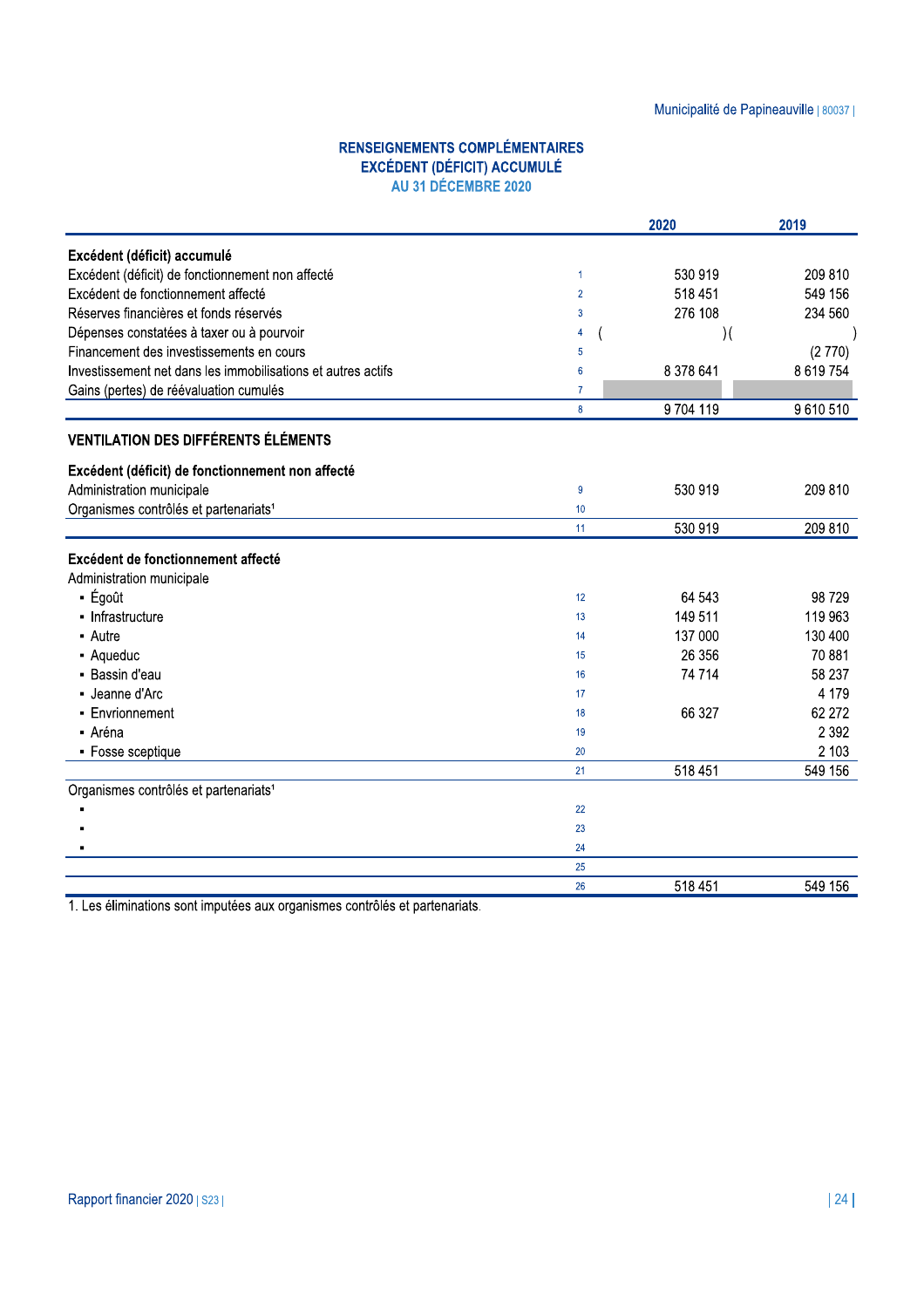|                                                                                            |                                                                                                            |         | Municipalité de Papineauville   80037 |
|--------------------------------------------------------------------------------------------|------------------------------------------------------------------------------------------------------------|---------|---------------------------------------|
|                                                                                            |                                                                                                            |         |                                       |
|                                                                                            | <b>RENSEIGNEMENTS COMPLÉMENTAIRES</b><br><b>EXCÉDENT (DÉFICIT) ACCUMULÉ (suite)</b><br>AU 31 DÉCEMBRE 2020 |         |                                       |
|                                                                                            |                                                                                                            | 2020    | 2019                                  |
| <b>VENTILATION DES DIFFÉRENTS ÉLÉMENTS (suite)</b>                                         |                                                                                                            |         |                                       |
| Réserves financières et fonds réservés<br>Réserves financières - Administration municipale |                                                                                                            |         |                                       |
|                                                                                            | 27                                                                                                         |         |                                       |
|                                                                                            | 28                                                                                                         |         |                                       |
|                                                                                            | 29                                                                                                         |         |                                       |
|                                                                                            | 30                                                                                                         |         |                                       |
|                                                                                            | 31                                                                                                         |         |                                       |
|                                                                                            | 32                                                                                                         |         |                                       |
| Réserves financières - Organismes contrôlés et partenariats                                |                                                                                                            |         |                                       |
|                                                                                            | 33                                                                                                         |         |                                       |
|                                                                                            | 34                                                                                                         |         |                                       |
|                                                                                            | 35                                                                                                         |         |                                       |
|                                                                                            | 36                                                                                                         |         |                                       |
| Fonds réservés                                                                             |                                                                                                            |         |                                       |
| Fonds de roulement                                                                         |                                                                                                            |         |                                       |
| Administration municipale                                                                  | 37                                                                                                         |         |                                       |
| Organismes contrôlés et partenariats                                                       | 38                                                                                                         |         |                                       |
| Soldes disponibles des règlements d'emprunt fermés                                         |                                                                                                            |         |                                       |
| Montant réservé pour le service de la dette à long terme                                   |                                                                                                            |         |                                       |
| Administration municipale                                                                  | 39                                                                                                         | 276 108 | 234 560                               |
| Organismes contrôlés et partenariats                                                       | 40                                                                                                         |         |                                       |
| Montant non réservé                                                                        |                                                                                                            |         |                                       |
| Administration municipale                                                                  | 41                                                                                                         |         |                                       |
| Organismes contrôlés et partenariats                                                       | 42                                                                                                         |         |                                       |
| Fonds local d'investissement                                                               | 43                                                                                                         |         |                                       |
| Fonds local de solidarité                                                                  | 44                                                                                                         |         |                                       |
| Autres                                                                                     |                                                                                                            |         |                                       |
| п                                                                                          | 45                                                                                                         |         |                                       |
|                                                                                            | 46                                                                                                         |         |                                       |
|                                                                                            | $47\,$                                                                                                     | 276 108 | 234 560                               |
|                                                                                            | 48                                                                                                         | 276 108 | 234 560                               |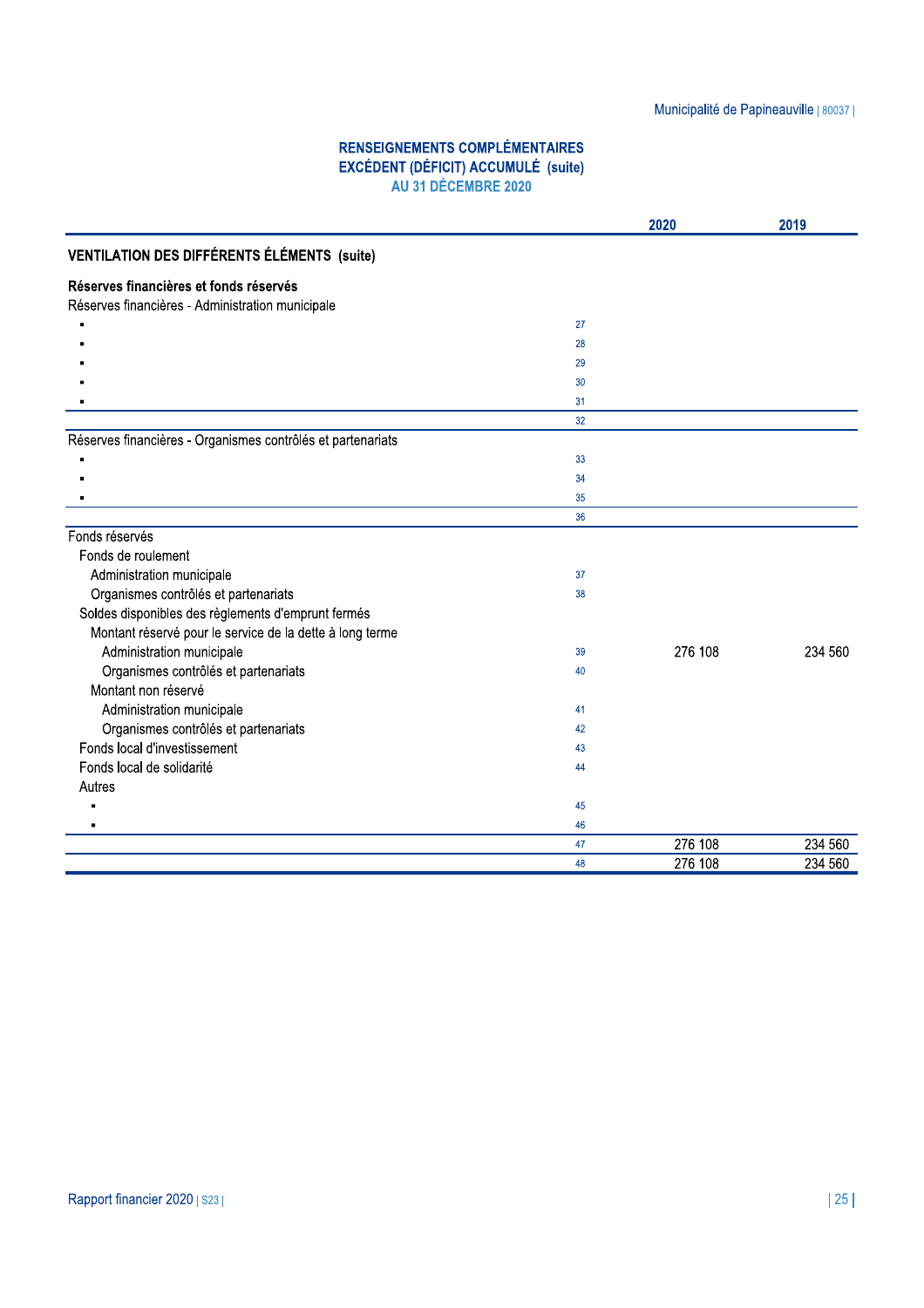### **RENSEIGNEMENTS COMPLÉMENTAIRES** EXCÉDENT (DÉFICIT) ACCUMULÉ (suite)<br>AU 31 DÉCEMBRE 2020

|                                                                                         |          | 2020           | 2019 |
|-----------------------------------------------------------------------------------------|----------|----------------|------|
| <b>VENTILATION DES DIFFÉRENTS ÉLÉMENTS (suite)</b>                                      |          |                |      |
| Dépenses constatées à taxer ou à pourvoir                                               |          |                |      |
| Mesures d'allègement fiscal liées aux écarts de constatation avec les normes comptables |          |                |      |
| Avantages sociaux futurs                                                                |          |                |      |
| Déficit initial au 1er janvier 2007                                                     |          |                |      |
| Régimes de retraite et régimes supplémentaires de retraite                              |          | $)$ (          |      |
| Régimes d'avantages complémentaires de retraite et autres avantages sociaux futurs 50   |          | $\mathcal{Y}$  |      |
| Avantages postérieurs au 1er janvier 2007                                               |          |                |      |
| Régimes de retraite et régimes supplémentaires de retraite                              |          |                |      |
| Mesure d'allègement pour la crise financière 2008                                       | 51       |                |      |
| Autres                                                                                  | 52       |                |      |
| Régimes d'avantages complémentaires de retraite et autres avantages sociaux futurs 53   |          |                |      |
|                                                                                         | 54       | $\mathcal{)}($ |      |
| Activités de fermeture et d'après-fermeture des sites d'enfouissement                   | 55       |                |      |
| Assainissement des sites contaminés                                                     | 56       |                |      |
| Appariement fiscal pour revenus de transfert                                            | 57       |                |      |
| Autres                                                                                  |          |                |      |
|                                                                                         | 58       |                |      |
|                                                                                         |          |                |      |
|                                                                                         | 59<br>60 |                |      |
| Mesures d'allègement fiscal transitoires                                                |          |                |      |
|                                                                                         |          |                |      |
| Modifications comptables du 1 <sup>er</sup> janvier 2000                                |          |                |      |
| Salaires et avantages sociaux                                                           | 61       | $)$ (          |      |
| Intérêts sur la dette à long terme                                                      | 62       | $\mathcal{A}$  |      |
| Mesures relatives à la TVQ                                                              |          |                |      |
| Utilisation du fonds général                                                            | 63       |                |      |
| Utilisation du fonds de roulement                                                       | 64       | ) (            |      |
| Mesure relative aux frais reportés                                                      | 65       |                |      |
| Autres                                                                                  |          |                |      |
|                                                                                         | 66       |                |      |
|                                                                                         | 67       |                |      |
|                                                                                         | 68       |                |      |
| Financement à long terme des activités de fonctionnement                                |          |                |      |
| Mesure transitoire relative à la TVQ                                                    | 69       | ) (            |      |
| Frais d'émission de la dette à long terme                                               | 70       |                |      |
| Dette à long terme liée au FLI et au FLS                                                | 71       |                |      |
| Autres                                                                                  |          |                |      |
|                                                                                         | 72       |                |      |
|                                                                                         | 73       |                |      |
|                                                                                         | 74       |                |      |
| Éléments présentés à l'encontre des DCTP                                                |          |                |      |
| Financement des activités de fonctionnement                                             | 75       |                |      |
| Fonds d'amortissement pour emprunts de fonctionnement                                   | 76       |                |      |
| Prêts aux entreprises liés au FLI et au FLS et placements de                            |          |                |      |
| portefeuille à titre d'investissement liés au FLI                                       | 77       |                |      |
| Autres prêts et placements de portefeuille à titre d'investissement                     |          |                |      |
| liés à des emprunts de fonctionnement                                                   | 78       |                |      |
| Autres                                                                                  |          |                |      |
|                                                                                         | 79       |                |      |
|                                                                                         | 80       |                |      |
|                                                                                         | 81       |                |      |
|                                                                                         |          |                |      |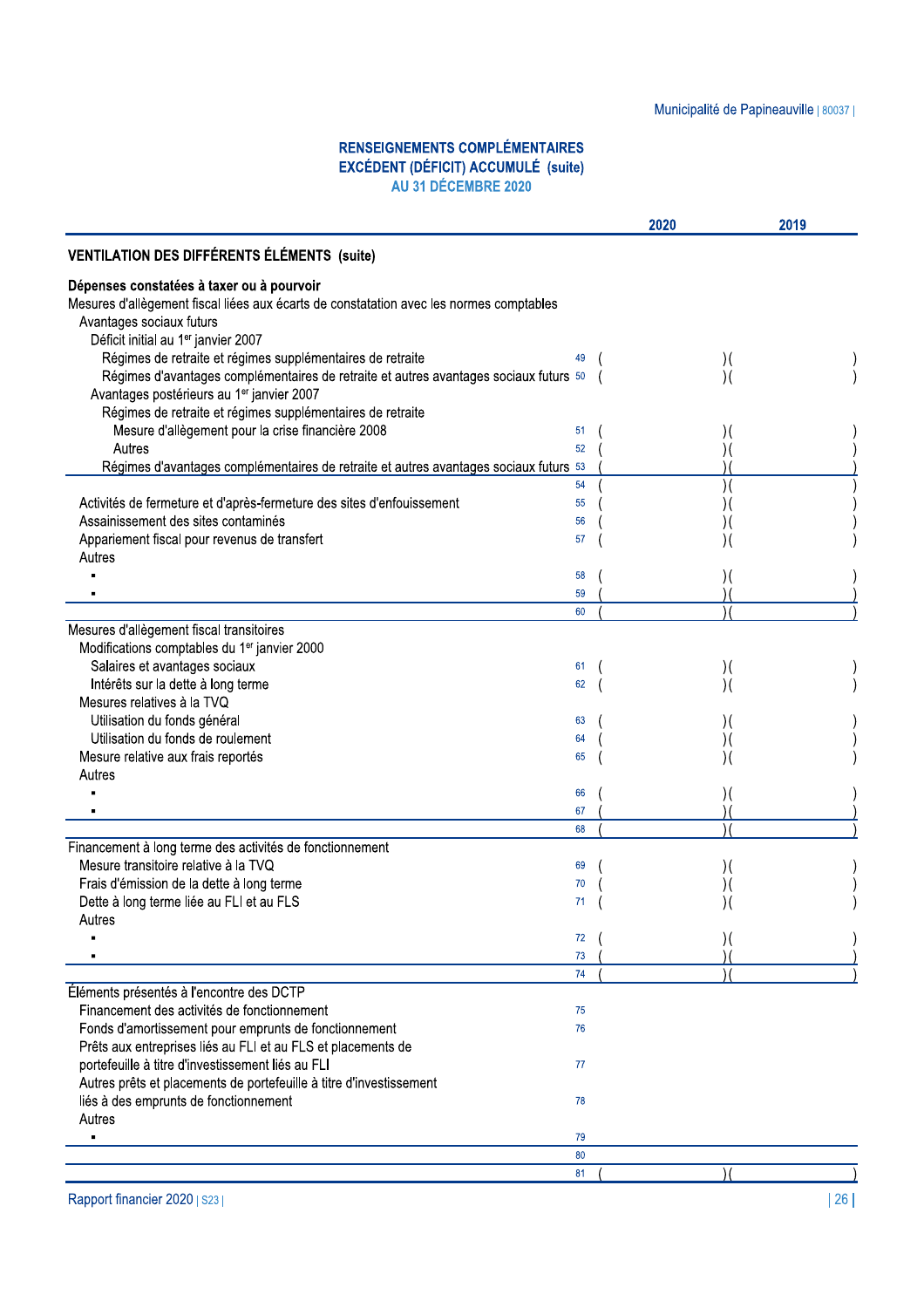|                                                                                                            |     |               | Municipalité de Papineauville   80037 |
|------------------------------------------------------------------------------------------------------------|-----|---------------|---------------------------------------|
|                                                                                                            |     |               |                                       |
| <b>RENSEIGNEMENTS COMPLÉMENTAIRES</b><br><b>EXCÉDENT (DÉFICIT) ACCUMULÉ (suite)</b><br>AU 31 DÉCEMBRE 2020 |     |               |                                       |
|                                                                                                            |     | 2020          | 2019                                  |
| <b>VENTILATION DES DIFFÉRENTS ÉLÉMENTS (suite)</b>                                                         |     |               |                                       |
| Financement des investissements en cours                                                                   |     |               |                                       |
| Financement non utilisé                                                                                    | 82  |               |                                       |
| Investissements à financer                                                                                 | 83  |               | 2770)                                 |
|                                                                                                            | 84  |               | (2770)                                |
| Investissement net dans les immobilisations et autres actifs                                               |     |               |                                       |
| Éléments d'actif                                                                                           |     |               |                                       |
| Immobilisations                                                                                            | 85  | 11 464 680    | 11 389 301                            |
| Propriétés destinées à la revente                                                                          | 86  |               |                                       |
| Prêts                                                                                                      | 87  |               |                                       |
| Placements de portefeuille à titre d'investissement                                                        | 88  |               |                                       |
| Participations dans des entreprises municipales et des partenariats commerciaux                            | 89  |               |                                       |
|                                                                                                            | 90  | 11 464 680    | 11 389 301                            |
| Ajustements aux éléments d'actif                                                                           | 91  |               |                                       |
|                                                                                                            | 92  | 11 464 680    | 11 389 301                            |
| Éléments de passif correspondant                                                                           |     |               |                                       |
| Dette à long terme                                                                                         | 93  | 4 322 046 ) ( | 4 222 344)                            |
| Frais reportés liés à la dette à long terme                                                                | 94  | $5427$ )(     | 16 483)                               |
| Montants des débiteurs et autres montants affectés                                                         |     |               |                                       |
| au remboursement de la dette à long terme                                                                  | 95  | 1 242 491     | 1 470 337                             |
| Dettes aux fins des activités de fonctionnement                                                            | 96  |               |                                       |
| Autres dettes n'affectant pas l'investissement net                                                         | 97  | (1057)        | (1057)                                |
|                                                                                                            | 98  | 3 086 039 ) ( | 2769547                               |
| Dette en cours de refinancement et ajustements aux éléments de passif                                      | 99  |               |                                       |
|                                                                                                            | 100 | 3 086 039)    | 2769547                               |
|                                                                                                            | 101 | 8 378 641     | 8 619 754                             |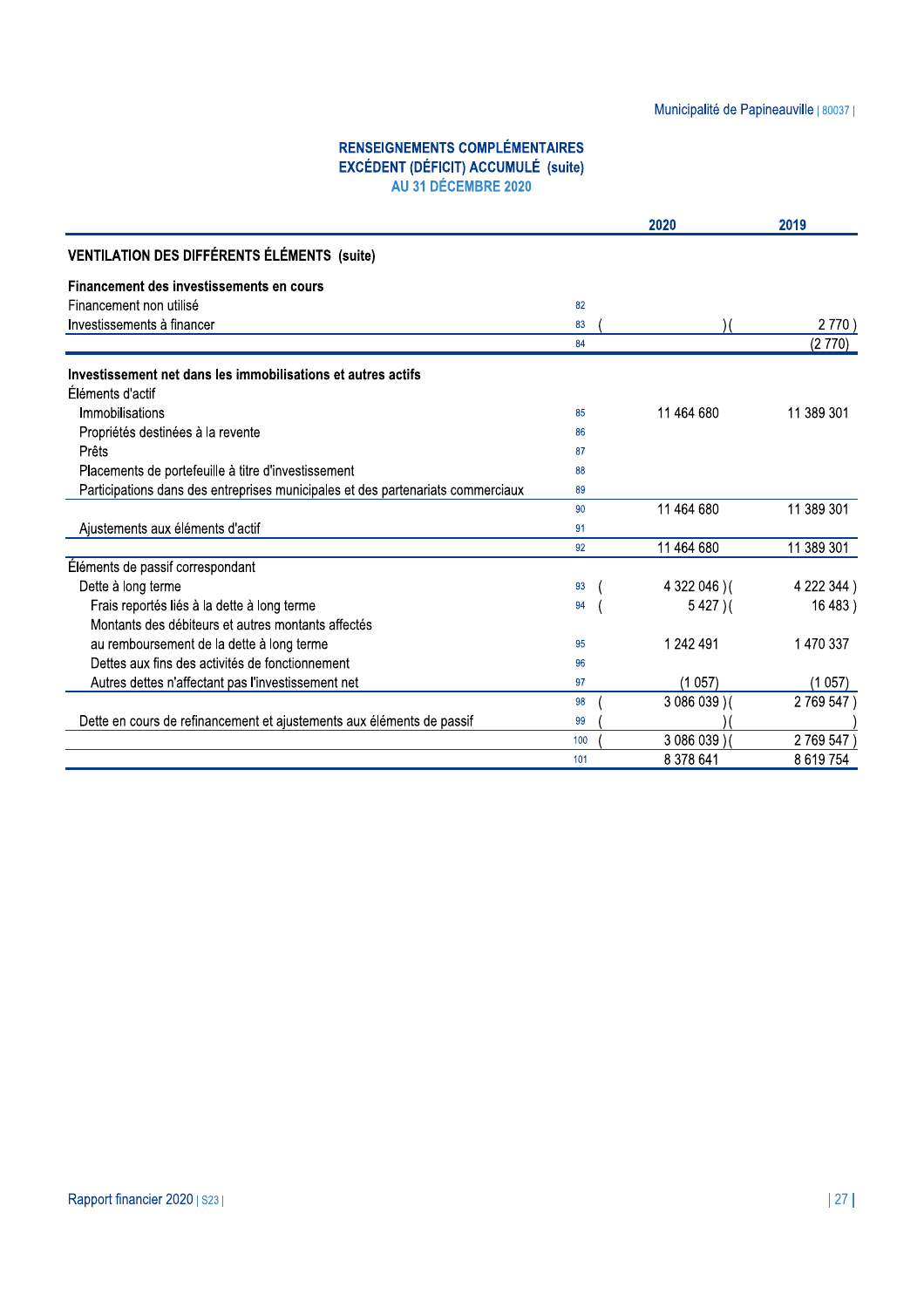# RENSEIGNEMENTS COMPLEMENTAIRES Municipalité<br>
RENSEIGNEMENTS COMPLÉMENTAIRES<br>
AVANTAGES SOCIAUX FUTURS<br>
EXERCICE TERMINÉ LE 31 DÉCEMBRE 2020<br>
Nombre de régimes à la fin de l'exercice<br>
Régimes de retraite enregistrés<br>
Régimes supplémentaires de retraite<br>

| registrés       |  |
|-----------------|--|
| res de retraite |  |

| A) RÉGIMES DE RETRAITE ET RÉGIMES SUPPLÉMENTAIRES DE RETRAITE À PRESTATIONS DÉTERMINÉES          |                |      |                            |  |
|--------------------------------------------------------------------------------------------------|----------------|------|----------------------------|--|
| Nombre de régimes à la fin de l'exercice                                                         |                |      |                            |  |
| Régimes de retraite enregistrés                                                                  |                |      |                            |  |
| Régimes supplémentaires de retraite                                                              | $\overline{2}$ |      |                            |  |
| Description des régimes, date de la plus récente évaluation actuarielle et autres renseignements |                |      |                            |  |
|                                                                                                  |                |      |                            |  |
|                                                                                                  |                | 2020 | 2019                       |  |
| Conciliation de l'actif (passif) au titre des avantages sociaux futurs                           |                |      |                            |  |
| Actif (passif) au début de l'exercice                                                            | 3              |      |                            |  |
| Charge de l'exercice                                                                             |                |      | $)$ (                      |  |
| Cotisations versées par l'employeur                                                              | 5              |      |                            |  |
| Actif (passif) à la fin de l'exercice                                                            | $6\phantom{1}$ |      |                            |  |
| Situation actuarielle aux fins de la comptabilisation                                            |                |      |                            |  |
| Valeur des actifs à la fin de l'exercice                                                         | $\overline{7}$ |      |                            |  |
| Valeur des obligations au titre des prestations constituées à la fin de l'exercice               | 8              |      |                            |  |
| Situation actuarielle nette : excédent (déficit) de comptabilisation                             | 9              |      |                            |  |
| Pertes actuarielles non amorties (gains actuariels non amortis)                                  | 10             |      |                            |  |
| Actif (passif) au titre des avantages sociaux futurs avant provision pour moins-value            | 11             |      |                            |  |
| Provision pour moins-value                                                                       | 12             |      |                            |  |
| Actif (passif) au titre des avantages sociaux futurs à la fin de l'exercice                      | 13             |      |                            |  |
| Situation actuarielle aux fins de la comptabilisation des régimes dont la valeur                 |                |      |                            |  |
| des obligations excède la valeur des actifs                                                      |                |      |                            |  |
| Nombre de régimes en cause                                                                       | 14             |      |                            |  |
| Valeur des actifs à la fin de l'exercice                                                         | 15             |      |                            |  |
| Valeur des obligations au titre des prestations constituées à la fin de l'exercice               | 16             |      |                            |  |
| Situation actuarielle nette : déficit de comptabilisation                                        | 17             |      |                            |  |
| Charge de l'exercice                                                                             |                |      |                            |  |
| Coût des avantages pour les services rendus au cours de l'exercice                               | 18             |      |                            |  |
| Coût des services passés découlant d'une modification de régime                                  | 19             |      |                            |  |
|                                                                                                  | 20             |      |                            |  |
| Cotisations salariales des employés                                                              | 21             |      | $\mathcal{Y}(\mathcal{X})$ |  |
| Cotisations des autres employeurs dans le cas de régimes interemployeurs                         |                |      |                            |  |
| dont l'organisme municipal est le promoteur                                                      | 22             |      |                            |  |
|                                                                                                  | 23             |      |                            |  |
| Amortissement des pertes actuarielles (gains actuariels)                                         | 24             |      |                            |  |
| Pertes actuarielles constatées (gains actuariels constatés) lors d'une modification              |                |      |                            |  |
| de régime ou de la variation de la provision pour moins-value                                    | 25             |      |                            |  |
| Pertes nettes (gains nets) découlant d'une compression de régime                                 | 26             |      |                            |  |
| Pertes nettes (gains nets) découlant d'un règlement de régime                                    | 27             |      |                            |  |
| Variation de la provision pour moins-value                                                       | 28             |      |                            |  |
| Autres                                                                                           |                |      |                            |  |
|                                                                                                  | 29             |      |                            |  |
|                                                                                                  | 30             |      |                            |  |
| Charge de l'exercice excluant les intérêts                                                       | 31             |      |                            |  |
| Intérêts débiteurs sur les obligations au titre des prestations constituées                      | 32             |      |                            |  |
| Rendement espéré des actifs                                                                      | 33             |      |                            |  |
| Charge d'intérêts nette (intérêts créditeurs nets)                                               | 34             |      |                            |  |
| Charge de l'exercice                                                                             | 35             |      |                            |  |
|                                                                                                  |                |      |                            |  |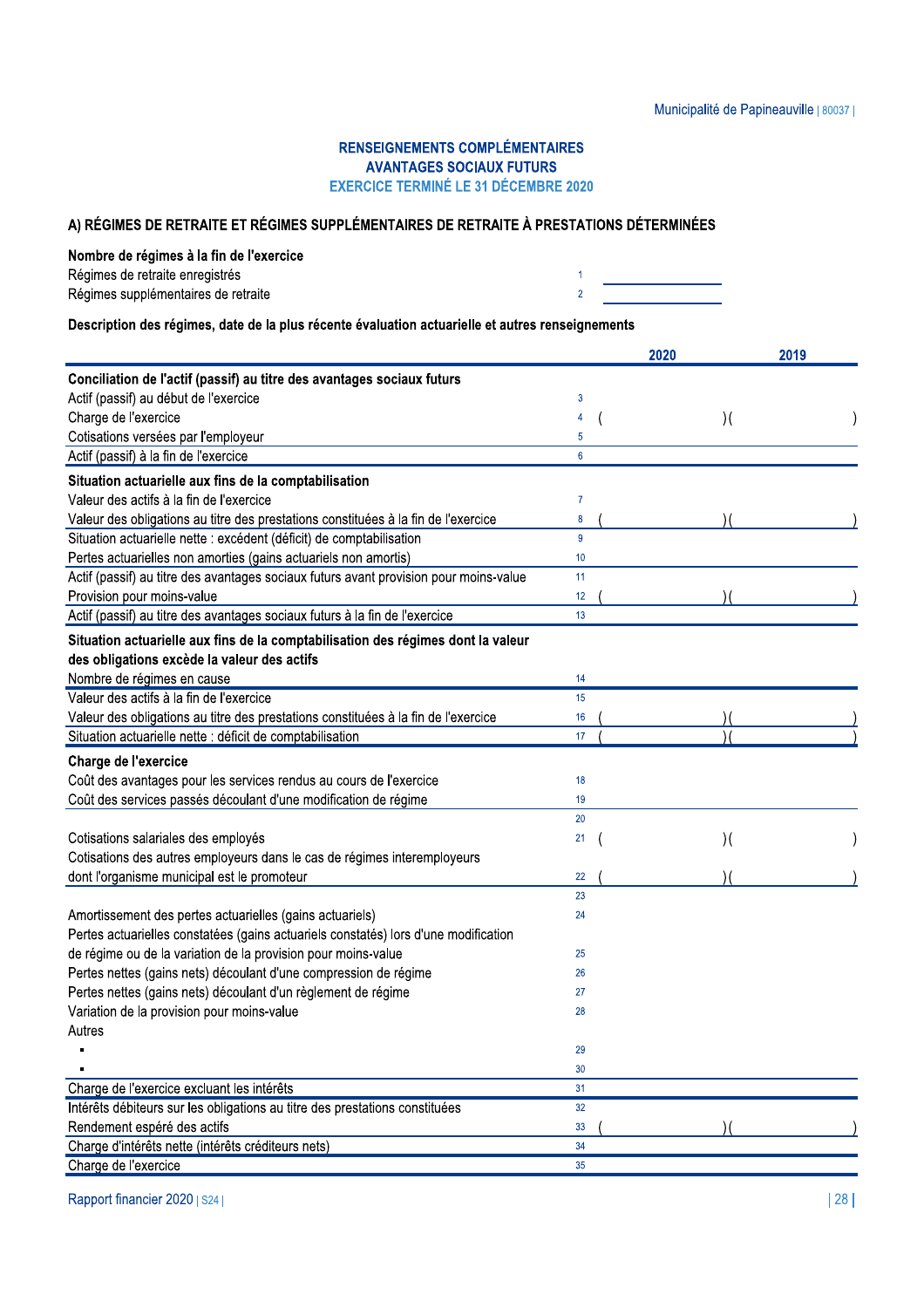|                                                                                     |    | 2020          | 2019          |
|-------------------------------------------------------------------------------------|----|---------------|---------------|
| Informations complémentaires                                                        |    |               |               |
| Rendement réel des actifs pour l'exercice                                           | 36 |               |               |
| Rendement espéré des actifs pour l'exercice                                         | 37 |               |               |
| Gain (perte) de l'exercice sur le rendement des actifs                              | 38 |               |               |
| Gain (perte) de l'exercice sur les obligations au titre des prestations constituées | 39 |               |               |
| Prestations versées au cours de l'exercice                                          | 40 |               |               |
| Valeur de marché des actifs à la fin de l'exercice                                  |    |               |               |
| (si différente de la valeur des actifs présentée à la ligne 7)                      | 41 |               |               |
| Valeur de marché des actifs à la fin de l'exercice constitués de titres de créances |    |               |               |
| émis par l'organisme municipal                                                      | 42 |               |               |
| Valeur des obligations des régimes supplémentaires de retraite non capitalisés      |    |               |               |
| comprises dans les obligations présentées à la ligne 8                              | 43 |               |               |
| Valeur des obligations implicites comprises dans la valeur                          |    |               |               |
| des obligations présentée à la ligne 8                                              |    |               |               |
| Pour la réserve de restructuration                                                  | 44 |               |               |
| Pour le fonds de stabilisation et la réserve liée à la PED                          | 45 |               |               |
| DMERCA (moyenne pondérée s'il y a lieu)                                             | 46 |               |               |
| Hypothèses d'évaluation actuarielle aux fins de la comptabilisation                 |    |               |               |
| (taux pondéré s'il y a plus d'un régime)                                            |    |               |               |
| Taux d'actualisation (fin d'exercice)                                               | 47 | %             | %             |
| Taux de rendement prévu à long terme (au cours de l'exercice)                       | 48 | %             | $\%$          |
| Taux de croissance des salaires (fin d'exercice)                                    | 49 | $\%$          | $\%$          |
| Taux d'inflation (fin d'exercice)                                                   | 50 | $\frac{0}{0}$ | $\frac{0}{0}$ |
| Autres hypothèses économiques                                                       |    |               |               |
|                                                                                     | 51 |               |               |
|                                                                                     | 52 |               |               |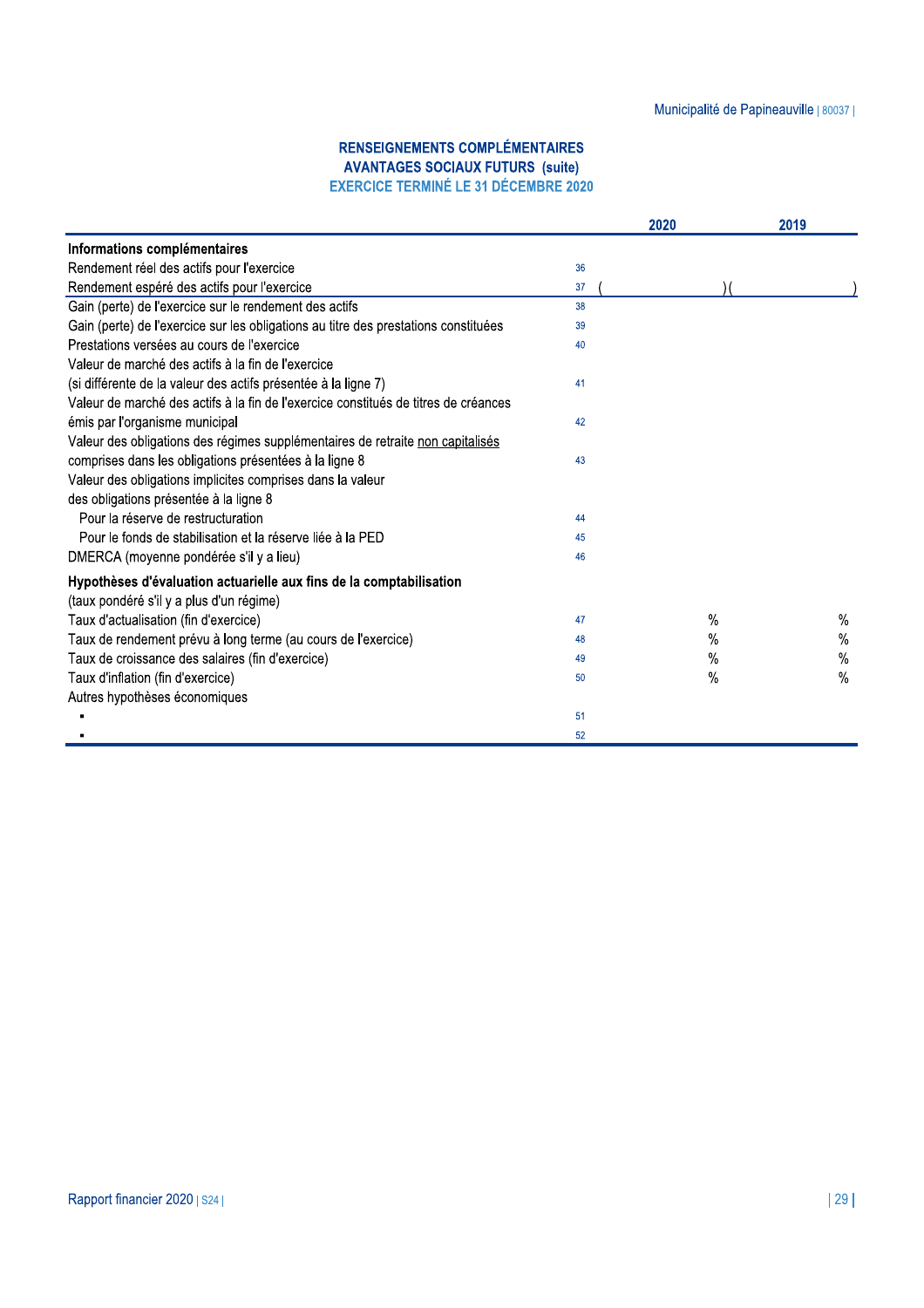### B) RÉGIMES D'AVANTAGES COMPLÉMENTAIRES DE RETRAITE ET AUTRES AVANTAGES SOCIAUX FUTURS À PRESTATIONS DÉTERMINÉES

#### Nombre de régimes à la fin de l'exercice

| Régimes d'avantages complémentaires de retraite |  |
|-------------------------------------------------|--|
| Autres avantages sociaux futurs                 |  |

53 54

Description des régimes et avantages, date de la plus récente évaluation actuarielle (s'il y a lieu) et autres renseignements

|                                                                                    |    | 2020  | 2019 |
|------------------------------------------------------------------------------------|----|-------|------|
| Conciliation de l'actif (passif) au titre des avantages sociaux futurs             |    |       |      |
| Actif (passif) au début de l'exercice                                              | 55 |       |      |
| Charge de l'exercice                                                               | 56 | $)$ ( |      |
| Cotisations, prestations ou primes versées par l'employeur                         | 57 |       |      |
| Actif (passif) à la fin de l'exercice                                              | 58 |       |      |
| Situation actuarielle aux fins de la comptabilisation                              |    |       |      |
| Valeur des actifs à la fin de l'exercice                                           | 59 |       |      |
| Valeur des obligations au titre des prestations constituées à la fin de l'exercice | 60 |       |      |
| Situation actuarielle nette : excédent (déficit) de comptabilisation               | 61 |       |      |
| Pertes actuarielles non amorties (gains actuariels non amortis)                    | 62 |       |      |
| Actif (passif) au titre des avantages sociaux futurs à la fin de l'exercice        |    |       |      |
| avant la provision pour moins-value                                                | 63 |       |      |
| Provision pour moins-value                                                         | 64 |       |      |
| Actif (passif) au titre des avantages sociaux futurs à la fin de l'exercice        | 65 |       |      |
| Situation actuarielle aux fins de la comptabilisation des régimes et avantages     |    |       |      |
| dont la valeur des obligations excède la valeur des actifs                         |    |       |      |
| Nombre de régimes et avantages en cause                                            | 66 |       |      |
| Valeur des actifs à la fin de l'exercice                                           | 67 |       |      |
| Valeur des obligations au titre des prestations constituées à la fin de l'exercice | 68 |       |      |
| Situation actuarielle nette : déficit de comptabilisation                          | 69 |       |      |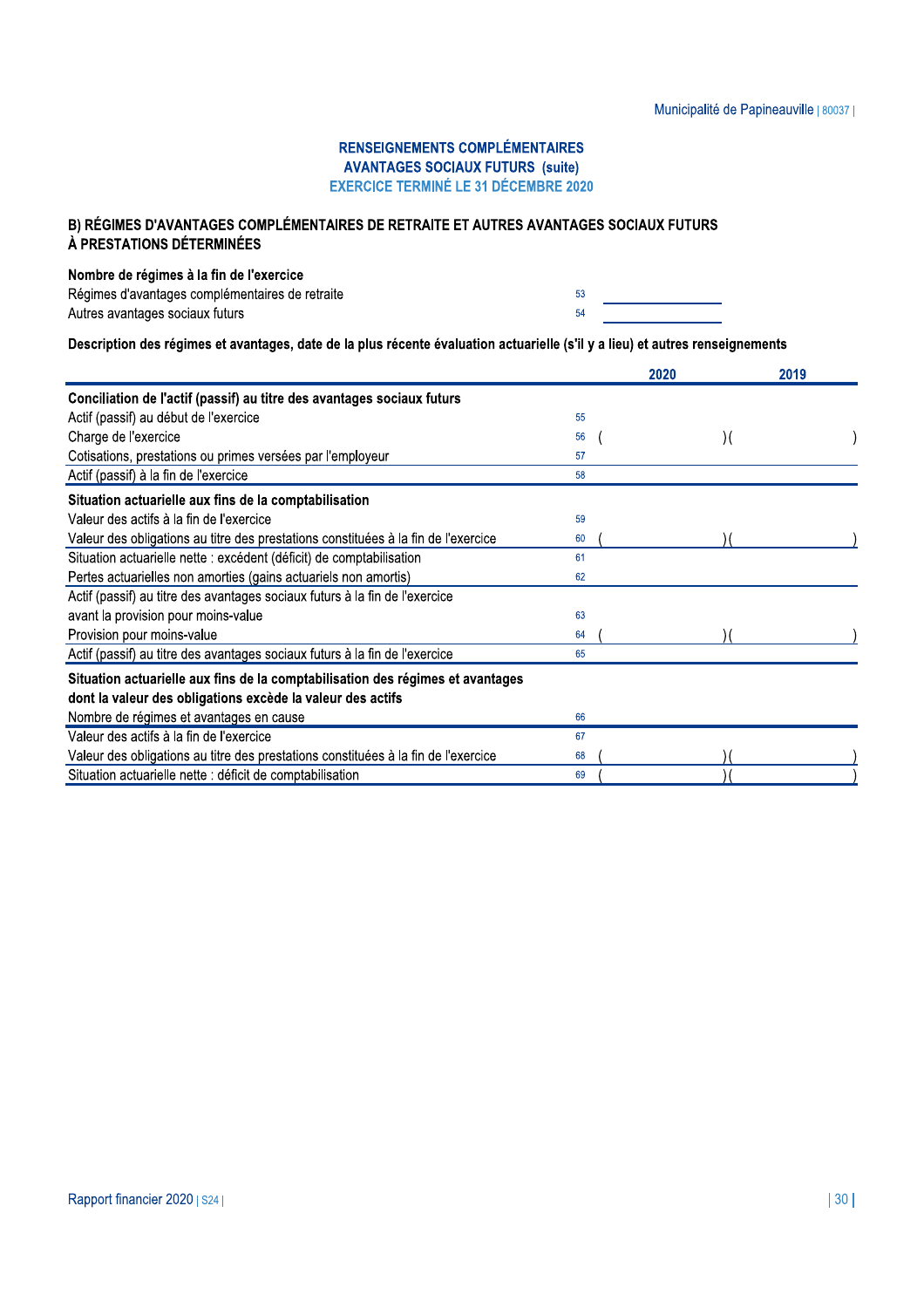|                                                                                     |     | 2020 | 2019 |
|-------------------------------------------------------------------------------------|-----|------|------|
| Charge de l'exercice                                                                |     |      |      |
| Coût des avantages pour les services rendus au cours de l'exercice                  | 70  |      |      |
| Coût des services passés découlant d'une modification de régime                     | 71  |      |      |
|                                                                                     | 72  |      |      |
| Cotisations salariales des employés                                                 | 73  | )    |      |
| Cotisations, prestations ou primes à la charge des autres employeurs dans le cas de |     |      |      |
| régimes interemployeurs dont l'organisme municipal est le promoteur                 | 74  |      |      |
|                                                                                     | 75  |      |      |
| Amortissement des pertes actuarielles (gains actuariels)                            | 76  |      |      |
| Pertes actuarielles constatées (gains actuariels constatés) lors d'une modification |     |      |      |
| de régime ou de la variation de la provision pour moins-value                       | 77  |      |      |
| Pertes nettes (gains nets) découlant d'une compression de régime                    | 78  |      |      |
| Pertes nettes (gains nets) découlant d'un règlement de régime                       | 79  |      |      |
| Variation de la provision pour moins-value                                          | 80  |      |      |
| Autres                                                                              |     |      |      |
|                                                                                     | 81  |      |      |
|                                                                                     | 82  |      |      |
| Charge de l'exercice excluant les intérêts                                          | 83  |      |      |
| Intérêts débiteurs sur les obligations au titre des prestations constituées         | 84  |      |      |
| Rendement espéré des actifs                                                         | 85  |      |      |
| Charge d'intérêts nette (intérêts créditeurs nets)                                  | 86  |      |      |
| Charge de l'exercice                                                                | 87  |      |      |
| Informations complémentaires                                                        |     |      |      |
| Rendement réel des actifs pour l'exercice                                           | 88  |      |      |
| Rendement espéré des actifs pour l'exercice                                         | 89  |      |      |
| Gain (perte) de l'exercice sur le rendement des actifs                              | 90  |      |      |
| Gain (perte) de l'exercice sur les obligations au titre des prestations constituées | 91  |      |      |
| Prestations versées au cours de l'exercice                                          | 92  |      |      |
| Valeur de marché des actifs à la fin de l'exercice                                  |     |      |      |
| (si différente de la valeur des actifs présentée à la ligne 59)                     | 93  |      |      |
| Valeur de marché des actifs à la fin de l'exercice constitués de titres de créances |     |      |      |
| émis par l'organisme municipal                                                      | 94  |      |      |
| Valeur des obligations des régimes d'avantages complémentaires de retraite          |     |      |      |
| capitalisés comprises dans les obligations présentées à la ligne 60                 | 95  |      |      |
|                                                                                     | 96  |      |      |
| DMERCA (moyenne pondérée s'il y a lieu)                                             |     |      |      |
| Hypothèses d'évaluation actuarielle aux fins de la comptabilisation                 |     |      |      |
| (taux pondéré s'il y a plus d'un régime)                                            |     |      |      |
| Taux d'actualisation (fin d'exercice)                                               | 97  | $\%$ | %    |
| Taux de rendement prévu à long terme (au cours de l'exercice)                       | 98  | $\%$ | $\%$ |
| Taux de croissance des salaires (fin d'exercice)                                    | 99  | $\%$ | $\%$ |
| Taux d'inflation (fin d'exercice)                                                   | 100 | $\%$ | $\%$ |
| Taux initial de croissance du coût des soins de santé (fin d'exercice)              | 101 | $\%$ | %    |
| Taux ultime de croissance du coût des soins de santé (fin d'exercice)               | 102 | $\%$ | %    |
| Année où la tendance rejoint le taux ultime (fin d'exercice)                        | 103 |      |      |
| Autres hypothèses économiques                                                       |     |      |      |
|                                                                                     | 104 |      |      |
|                                                                                     | 105 |      |      |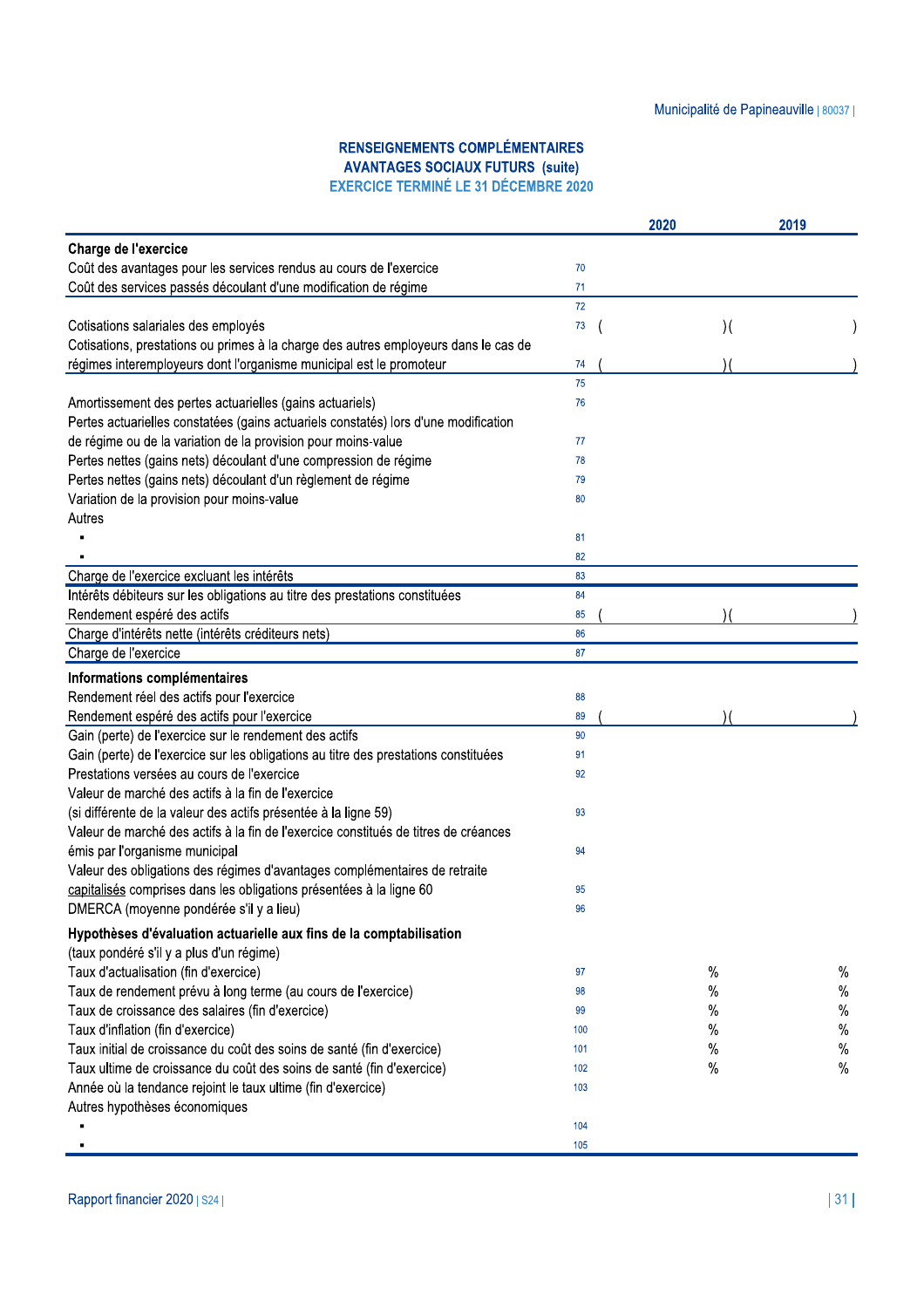2020

#### **RENSEIGNEMENTS COMPLÉMENTAIRES AVANTAGES SOCIAUX FUTURS (suite) EXERCICE TERMINÉ LE 31 DÉCEMBRE 2020**

#### C) RÉGIMES DE RETRAITE À COTISATIONS DÉTERMINÉES Nombre de régimes à la fin de l'exercice  $106$ Description des régimes et autres renseignements 2020 2019 Charge de l'exercice Cotisations de l'employeur Régime de prestations supplémentaires des maires et des conseillers des municipalités 107 Régime de retraite par financement salarial 108 Régime de retraite des employés municipaux du Québec 109 Autres régimes 30 505 35 340 110 30 505 35 340 111 **D) AUTRES RÉGIMES** Nombre d'autres régimes à la fin de l'exercice 112 Description des régimes et autres renseignements 2020 2019 Charge de l'exercice Cotisations de l'employeur Régime volontaire d'épargne-retraite 113 Régime de retraite simplifié  $114$ **REER** 115 Autres régimes 116  $\overline{117}$

### E) RÉGIMES DE RETRAITE DES ÉLUS MUNICIPAUX

Nombre d'élus qui sont en fonction et qui sont des participants actifs à la fin de l'exercice 118

#### Description du régime

Le Régime de retraite des élus municipaux (RREM) et le Régime de prestations supplémentaires des élus municipaux (RPSEM), ce dernier s'appliquant de façon complémentaire s'il y a lieu aux élus municipaux en poste le 31 décembre 2000 et aux personnes ayant droit à une rente du RREM à cette date, sont des régimes à prestations déterminées gérés en vertu de la Loi sur le régime de retraite des élus municipaux (chapitre R-9.3). Dans le cas du RREM, les élus participants et les municipalités participantes se partagent le financement du régime par le versement de cotisations dans le cas des élus et de contributions dans le cas des municipalités. Dans le cas du RPSEM, seules les municipalités participantes sont responsables de verser les contributions requises. Les cotisations et les contributions sont établies conformément aux taux et règles fixés par règlement du gouvernement.

Étant donné que ces deux régimes sont des régimes à employeurs multiples administrés par la Commission administrative des régimes de retraite et d'assurances (CARRA), qui ne comportent pas de comptes distincts, les Rapport financier 2020 | S24 |

2019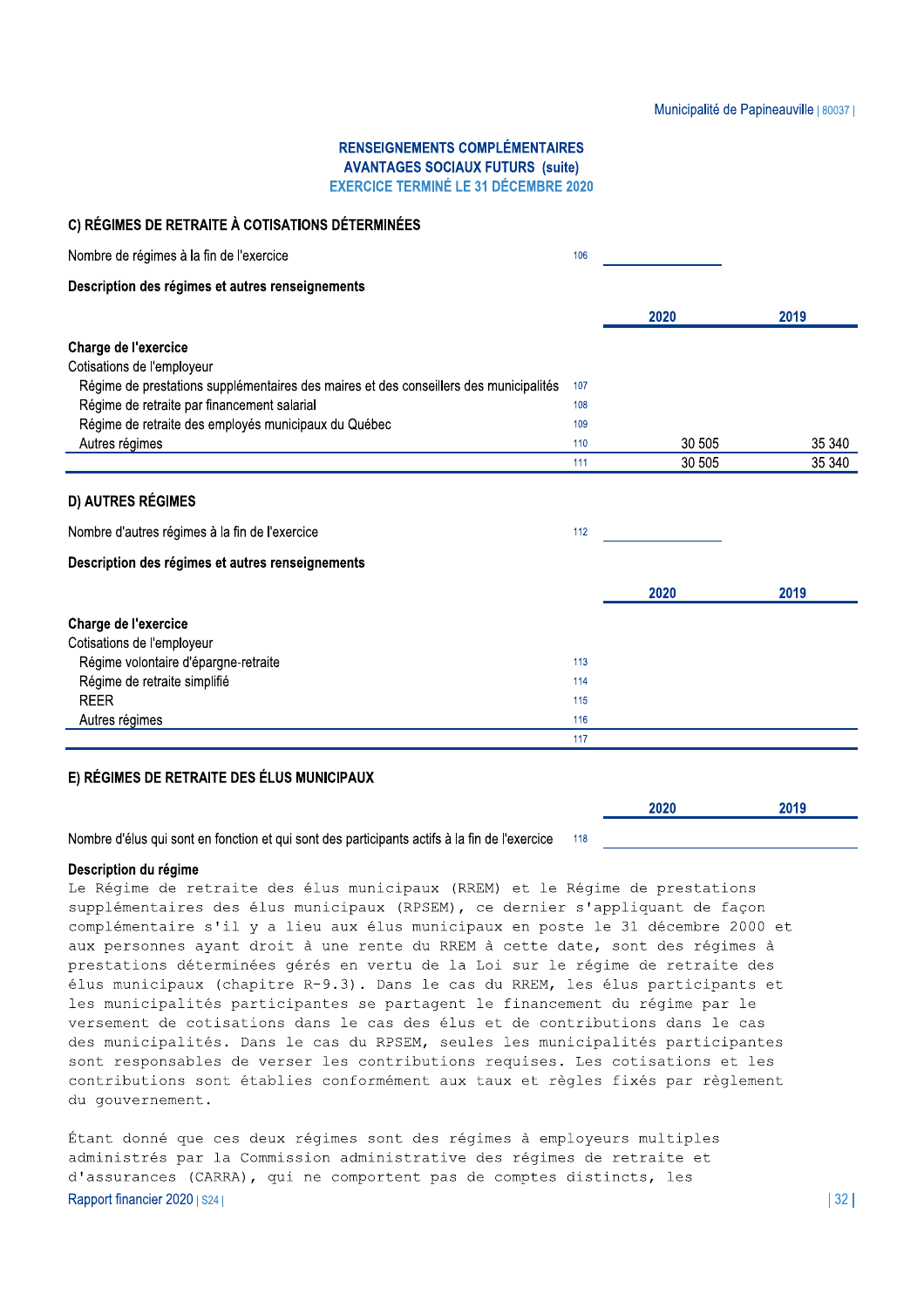municipalités participantes comptabilisent ces régimes comme s'ils étaient des régimes à cotisations déterminées. Ainsi, la charge encourue dans un exercice donné par une municipalité participante relativement à ces régimes de retraite correspond aux contributions devant être versées par elle pour cet exercice telles qu'établies par règlement du gouvernement.

|                                                                       | 2020 | 2019 |
|-----------------------------------------------------------------------|------|------|
| Cotisations des élus au RREM<br>119                                   |      |      |
| Charge de l'exercice                                                  |      |      |
| Contributions de l'employeur au RREM<br>120                           |      |      |
| Contributions de l'employeur à titre de participation au RPSEM<br>121 |      |      |
| 122                                                                   |      |      |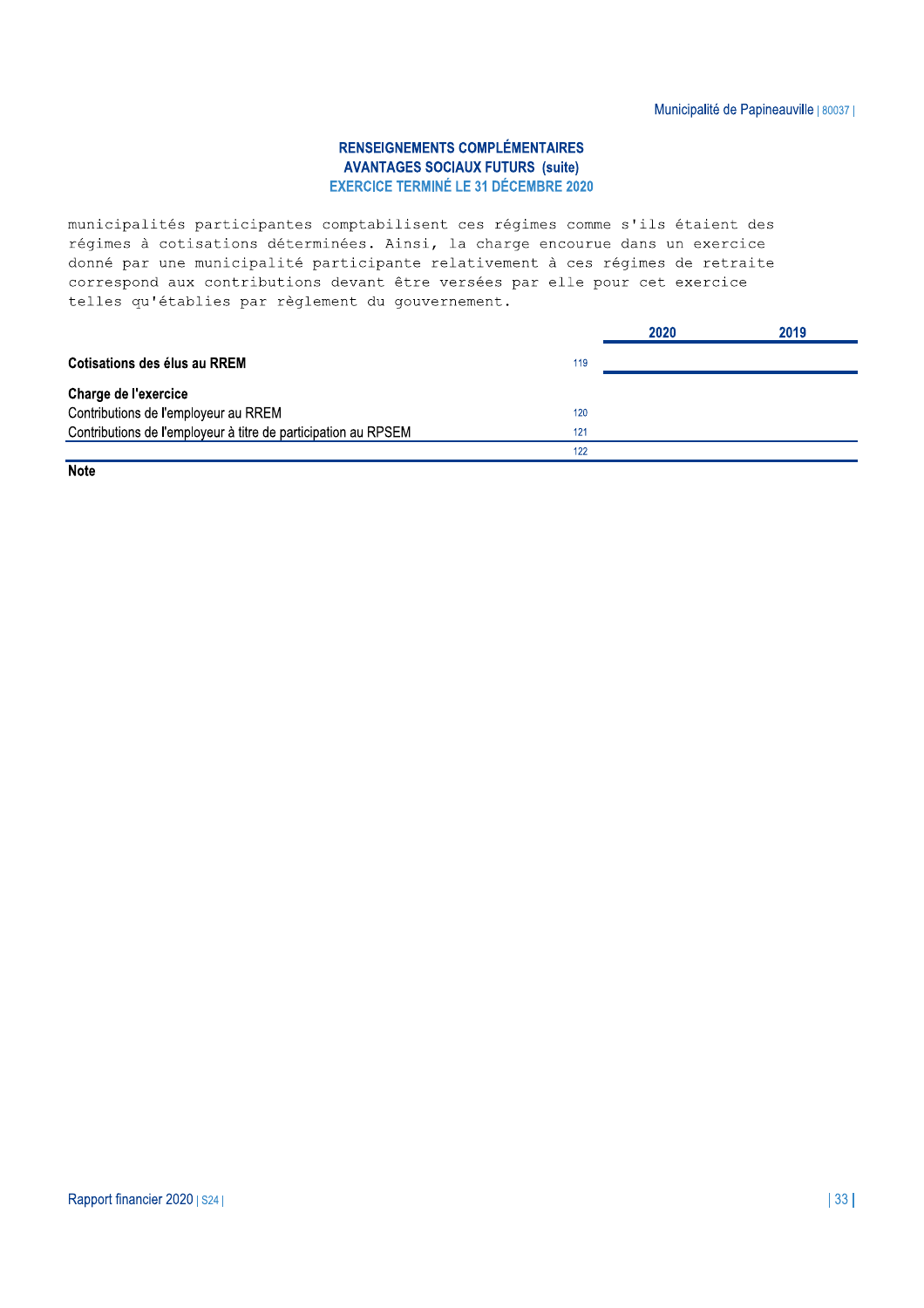Renseignements financiers non audités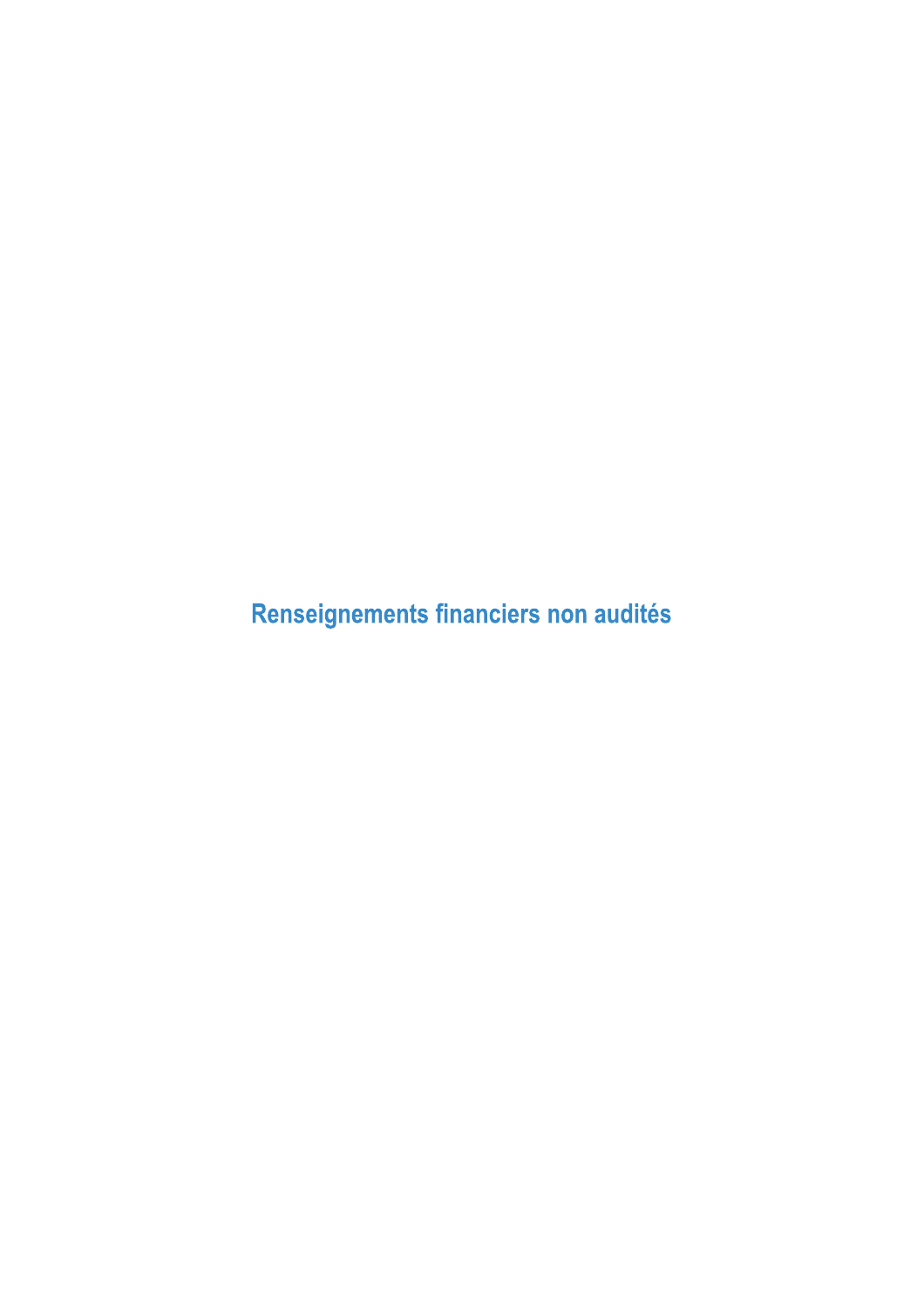|                                      |                                                                           |                     | Municipalité de Papineauville   80037 |
|--------------------------------------|---------------------------------------------------------------------------|---------------------|---------------------------------------|
|                                      | <b>ANALYSE DES REVENUS</b><br><b>EXERCICE TERMINÉ LE 31 DÉCEMBRE 2020</b> |                     |                                       |
| Non audité                           |                                                                           | <b>Réalisations</b> | <b>Réalisations</b>                   |
| <b>TAXES</b>                         |                                                                           | 2020                | 2019                                  |
| <b>SUR LA VALEUR FONCIÈRE</b>        |                                                                           |                     |                                       |
| Taxes générales                      |                                                                           |                     |                                       |
| Taxe foncière générale               | $\mathbf{1}$                                                              | 2 106 710           | 1935693                               |
| Taxes spéciales                      |                                                                           |                     |                                       |
| Service de la dette                  | $\overline{2}$                                                            | 90 960              | 83 697                                |
| Activités de fonctionnement          | 3                                                                         |                     |                                       |
| Activités d'investissement           | $\overline{4}$                                                            |                     |                                       |
| Taxes de secteur                     |                                                                           |                     |                                       |
| Taxes spéciales                      |                                                                           |                     |                                       |
| Service de la dette                  | 5                                                                         | 195 722             | 198 781                               |
| Activités de fonctionnement          | $6\phantom{1}$                                                            |                     |                                       |
| Activités d'investissement           | $\overline{7}$                                                            |                     |                                       |
| Autres                               | 8                                                                         |                     |                                       |
|                                      | $\boldsymbol{9}$                                                          | 2 393 392           | 2 2 18 1 7 1                          |
| <b>SUR UNE AUTRE BASE</b>            |                                                                           |                     |                                       |
| Taxes, compensations et tarification |                                                                           |                     |                                       |
| Services municipaux                  |                                                                           |                     |                                       |
| Eau                                  | 10                                                                        | 120 155             | 118 228                               |
| Égout                                | 11                                                                        | 193 578             | 192 346                               |
| Traitement des eaux usées            | 12                                                                        | 4 8 8 0             | 4 5 4 5                               |
| Matières résiduelles                 | 13                                                                        | 195 031             | 193 498                               |
| Autres                               |                                                                           |                     |                                       |
| $\blacksquare$                       | 14                                                                        | 114 966             | 111 904                               |
|                                      | 15                                                                        |                     |                                       |
|                                      | 16                                                                        |                     |                                       |
| Centres d'urgence 9-1-1              | 17                                                                        | 12 060              | 12 8 99                               |
| Service de la dette                  | 18                                                                        |                     |                                       |
| Pouvoir général de taxation          | 19                                                                        |                     |                                       |
| Activités de fonctionnement          | 20                                                                        |                     |                                       |
| Activités d'investissement           | 21                                                                        |                     |                                       |
|                                      | 22                                                                        | 640 670             | 633 420                               |
| <b>Taxes d'affaires</b>              |                                                                           |                     |                                       |
| Sur l'ensemble de la valeur locative | 23                                                                        |                     |                                       |
| Autres                               | 24                                                                        |                     |                                       |
|                                      | 25                                                                        |                     |                                       |
|                                      | 26                                                                        | 640 670             | 633 420                               |
|                                      | 27                                                                        | 3 0 3 4 0 6 2       | 2 851 591                             |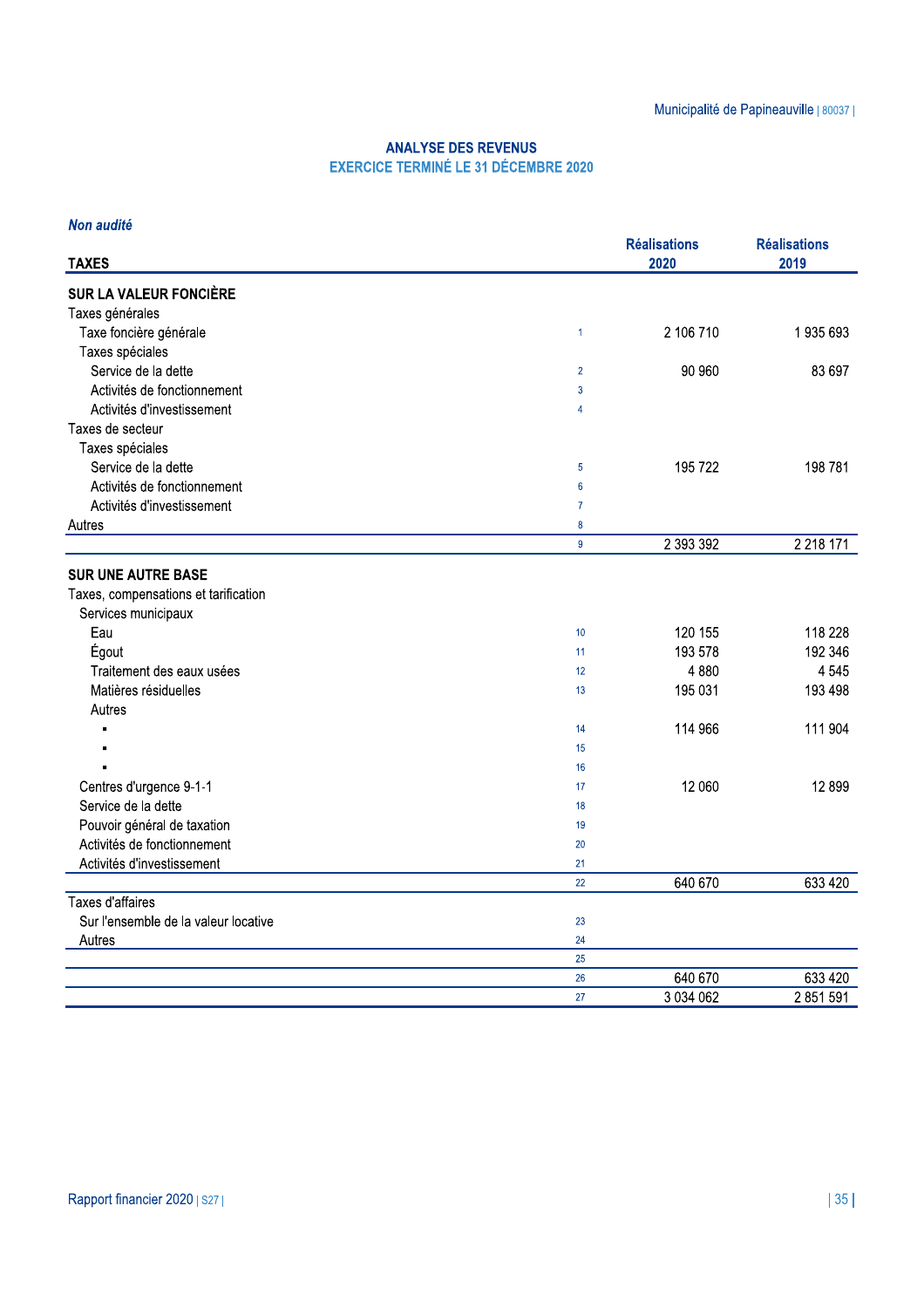|                                                                       |                                                                                   |                             | Municipalité de Papineauville   80037 |
|-----------------------------------------------------------------------|-----------------------------------------------------------------------------------|-----------------------------|---------------------------------------|
|                                                                       | <b>ANALYSE DES REVENUS (suite)</b><br><b>EXERCICE TERMINÉ LE 31 DÉCEMBRE 2020</b> |                             |                                       |
| Non audité                                                            |                                                                                   |                             |                                       |
| <b>COMPENSATIONS TENANT LIEU DE TAXES</b>                             |                                                                                   | <b>Réalisations</b><br>2020 | <b>Réalisations</b><br>2019           |
|                                                                       |                                                                                   |                             |                                       |
| <b>GOUVERNEMENT DU QUÉBEC ET SES</b><br><b>ENTREPRISES</b>            |                                                                                   |                             |                                       |
| Immeubles et établissements d'entreprises du                          |                                                                                   |                             |                                       |
| gouvernement                                                          |                                                                                   |                             |                                       |
| Taxes sur la valeur foncière                                          | 28                                                                                | 54 317                      | 57 595                                |
| Taxes sur une autre base                                              |                                                                                   |                             |                                       |
| Taxes, compensations et tarification<br>Taxes d'affaires              | 29<br>30                                                                          | 1642                        | 1642                                  |
| Compensations pour les terres publiques                               | 31                                                                                |                             |                                       |
|                                                                       | 32                                                                                | 55 959                      | 59 237                                |
| Immeubles des réseaux                                                 |                                                                                   |                             |                                       |
| Santé et services sociaux                                             | 33                                                                                | 9 2 8 1                     | 7718                                  |
| Cégeps et universités                                                 | 34                                                                                |                             |                                       |
| Écoles primaires et secondaires                                       | 35                                                                                | 180 205                     | 189812                                |
|                                                                       | 36                                                                                | 189 486                     | 197 530                               |
| Autres immeubles                                                      |                                                                                   |                             |                                       |
| Immeubles de certains gouvernements<br>et d'organismes internationaux |                                                                                   |                             |                                       |
| Taxes sur la valeur foncière                                          | 37                                                                                |                             |                                       |
| Taxes sur une autre base                                              |                                                                                   |                             |                                       |
| Taxes, compensations et tarification                                  | 38                                                                                |                             |                                       |
| Taxes d'affaires                                                      | 39                                                                                |                             |                                       |
|                                                                       | 40                                                                                |                             |                                       |
|                                                                       | 41                                                                                | 245 445                     | 256 767                               |
| <b>GOUVERNEMENT DU CANADA ET SES</b>                                  |                                                                                   |                             |                                       |
| <b>ENTREPRISES</b>                                                    |                                                                                   |                             |                                       |
| Taxes sur la valeur foncière                                          | 42                                                                                | 1780                        | 1512                                  |
| Taxes sur une autre base                                              |                                                                                   |                             |                                       |
| Taxes, compensations et tarification                                  | 43                                                                                |                             |                                       |
| Taxes d'affaires                                                      | 44<br>45                                                                          | 1780                        | 1512                                  |
|                                                                       |                                                                                   |                             |                                       |
| <b>ORGANISMES MUNICIPAUX</b>                                          |                                                                                   |                             |                                       |
| Taxes sur la valeur foncière                                          | 46                                                                                | 13 4 96                     | 11 983                                |
| Taxes sur une autre base                                              |                                                                                   |                             |                                       |
| Taxes, compensations et tarification                                  | 47<br>48                                                                          | 821<br>14 3 17              | 821<br>12 804                         |
|                                                                       |                                                                                   |                             |                                       |
| <b>AUTRES</b>                                                         |                                                                                   |                             |                                       |
| Taxes foncières des entreprises                                       |                                                                                   |                             |                                       |
| autoconsommatrices d'électricité                                      | 49                                                                                |                             |                                       |
| Autres                                                                | 50<br>51                                                                          | 2 5 4 0<br>2 5 4 0          | 2476<br>2476                          |
|                                                                       | 52                                                                                | 264 082                     | 273 559                               |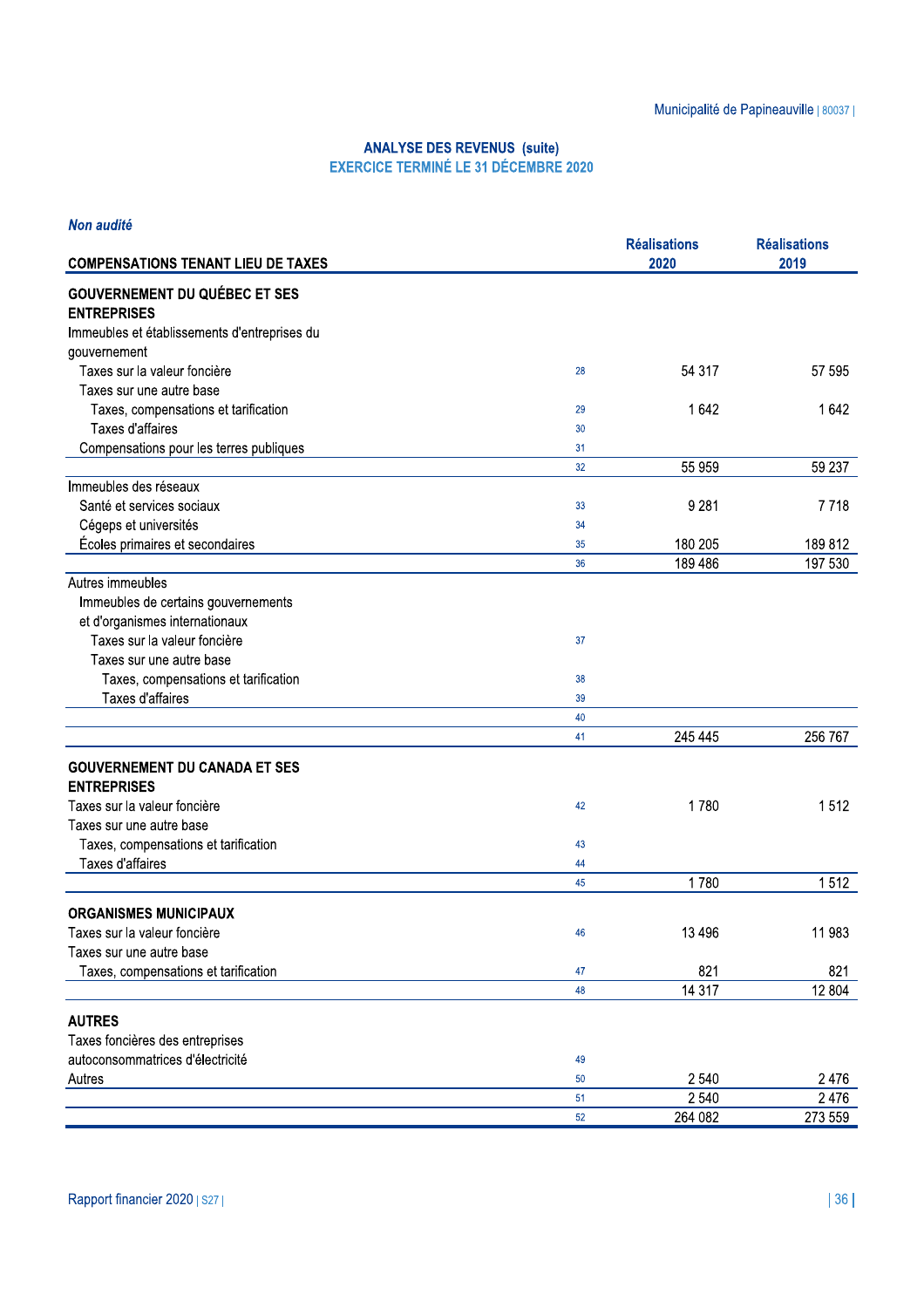| Non audité                                                                                                       |          |                             |                             |
|------------------------------------------------------------------------------------------------------------------|----------|-----------------------------|-----------------------------|
| <b>TRANSFERTS</b>                                                                                                |          | <b>Réalisations</b><br>2020 | <b>Réalisations</b><br>2019 |
| TRANSFERTS RELATIFS À DES ENTENTES DE<br><b>PARTAGE DE FRAIS ET AUTRES TRANSFERTS -</b><br><b>FONCTIONNEMENT</b> |          |                             |                             |
| Administration générale                                                                                          | 53       | 25 559                      | 6934                        |
| Sécurité publique                                                                                                |          |                             |                             |
| Police                                                                                                           | 54       |                             |                             |
| Sécurité incendie                                                                                                | 55       |                             |                             |
| Sécurité civile                                                                                                  | 56       |                             | 97 000                      |
| Autres                                                                                                           | 57       |                             |                             |
| <b>Transport</b>                                                                                                 |          |                             |                             |
| Réseau routier                                                                                                   |          |                             |                             |
| Voirie municipale                                                                                                | 58       | 76 368                      | 15 000                      |
| Enlèvement de la neige                                                                                           | 59       |                             |                             |
| Autres                                                                                                           | 60       |                             |                             |
| Transport collectif                                                                                              |          |                             |                             |
| Transport en commun                                                                                              |          |                             |                             |
| Transport régulier                                                                                               | 61       |                             |                             |
| Transport adapté                                                                                                 | 62       |                             |                             |
| Transport scolaire                                                                                               | 63       |                             |                             |
| Autres                                                                                                           | 64       |                             |                             |
| Transport aérien                                                                                                 | 65       |                             |                             |
| Transport par eau                                                                                                | 66       |                             |                             |
| Autres                                                                                                           | 67       |                             |                             |
| Hygiène du milieu                                                                                                |          |                             |                             |
| Eau et égout                                                                                                     |          |                             |                             |
| Approvisionnement et traitement de                                                                               |          |                             |                             |
| l'eau potable                                                                                                    | 68       |                             |                             |
| Réseau de distribution de l'eau potable                                                                          | 69       | 54 935                      | 41 862                      |
| Traitement des eaux usées                                                                                        | 70       |                             |                             |
| Réseaux d'égout                                                                                                  | 71       |                             |                             |
| Matières résiduelles                                                                                             |          |                             |                             |
| Déchets domestiques et assimilés                                                                                 | 72       | 23 545                      | 24 992                      |
| Matières recyclables<br>Collecte sélective                                                                       |          |                             |                             |
|                                                                                                                  |          |                             |                             |
| Collecte et transport                                                                                            | 73       |                             |                             |
| Tri et conditionnement                                                                                           | 74       |                             |                             |
| Autres                                                                                                           | 75       |                             |                             |
| Autres<br>Cours d'eau                                                                                            | 76<br>77 |                             |                             |
| Protection de l'environnement                                                                                    | 78       |                             |                             |
| Autres                                                                                                           | 79       |                             |                             |
|                                                                                                                  |          |                             |                             |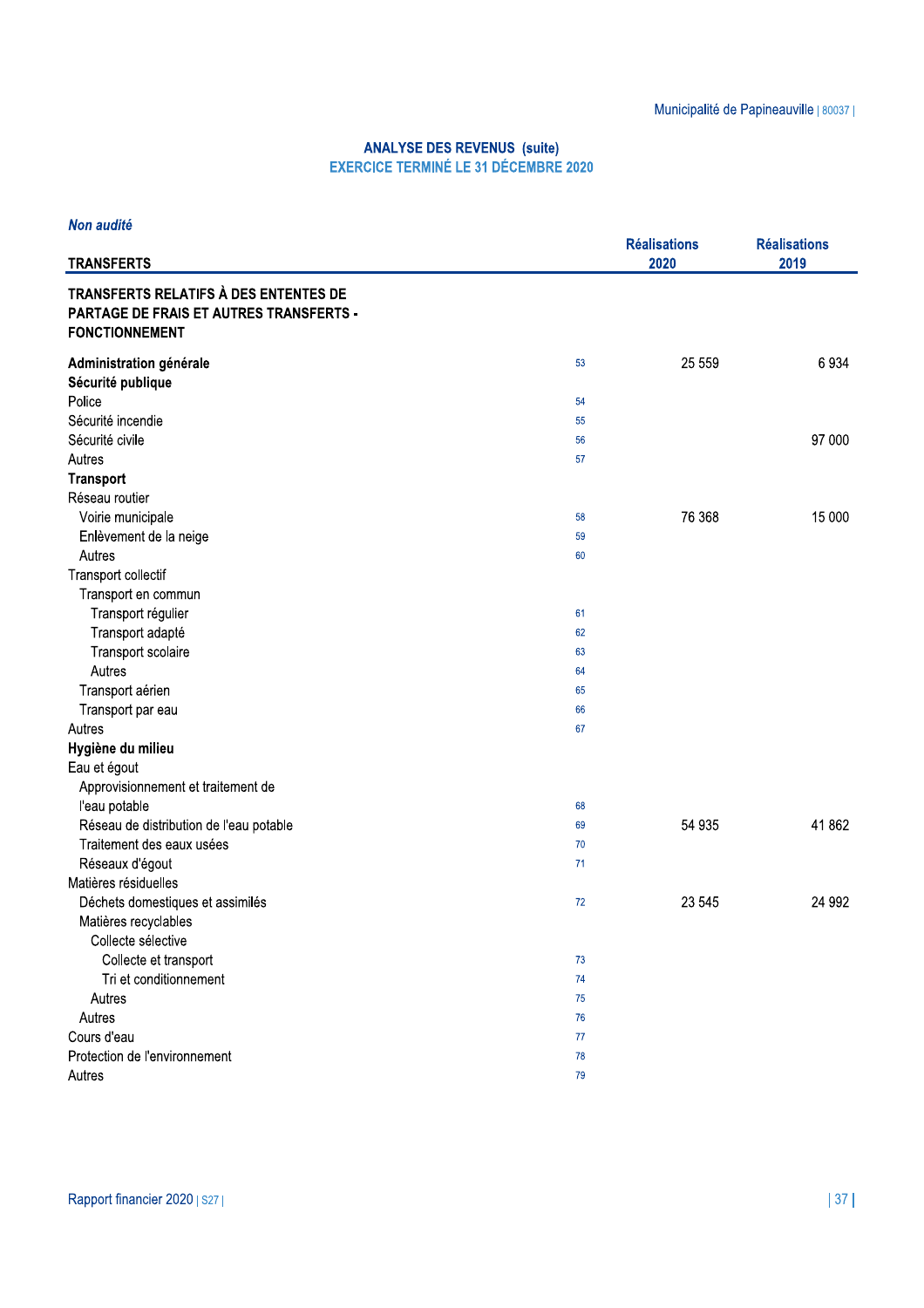| Non audité                                                                                                               |    |                     |                     |
|--------------------------------------------------------------------------------------------------------------------------|----|---------------------|---------------------|
|                                                                                                                          |    | <b>Réalisations</b> | <b>Réalisations</b> |
| <b>TRANSFERTS</b> (suite)                                                                                                |    | 2020                | 2019                |
| TRANSFERTS RELATIFS À DES ENTENTES DE<br><b>PARTAGE DE FRAIS ET AUTRES TRANSFERTS -</b><br><b>FONCTIONNEMENT</b> (suite) |    |                     |                     |
| Santé et bien-être                                                                                                       |    |                     |                     |
| Logement social                                                                                                          | 80 |                     |                     |
| Sécurité du revenu                                                                                                       | 81 |                     |                     |
| Autres                                                                                                                   | 82 | 24 942              | 23 164              |
| Aménagement, urbanisme et développement                                                                                  |    |                     |                     |
| Aménagement, urbanisme et zonage                                                                                         | 83 |                     |                     |
| Rénovation urbaine                                                                                                       | 84 |                     |                     |
| Promotion et développement économique                                                                                    | 85 |                     |                     |
| Autres                                                                                                                   | 86 |                     |                     |
| Loisirs et culture                                                                                                       |    |                     |                     |
| Activités récréatives                                                                                                    | 87 |                     |                     |
| Activités culturelles                                                                                                    |    |                     |                     |
| <b>Bibliothèques</b>                                                                                                     | 88 |                     | 250                 |
| Autres                                                                                                                   | 89 | 124 293             | 19 539              |
| Réseau d'électricité                                                                                                     | 90 |                     |                     |
|                                                                                                                          | 91 | 329 642             | 228 741             |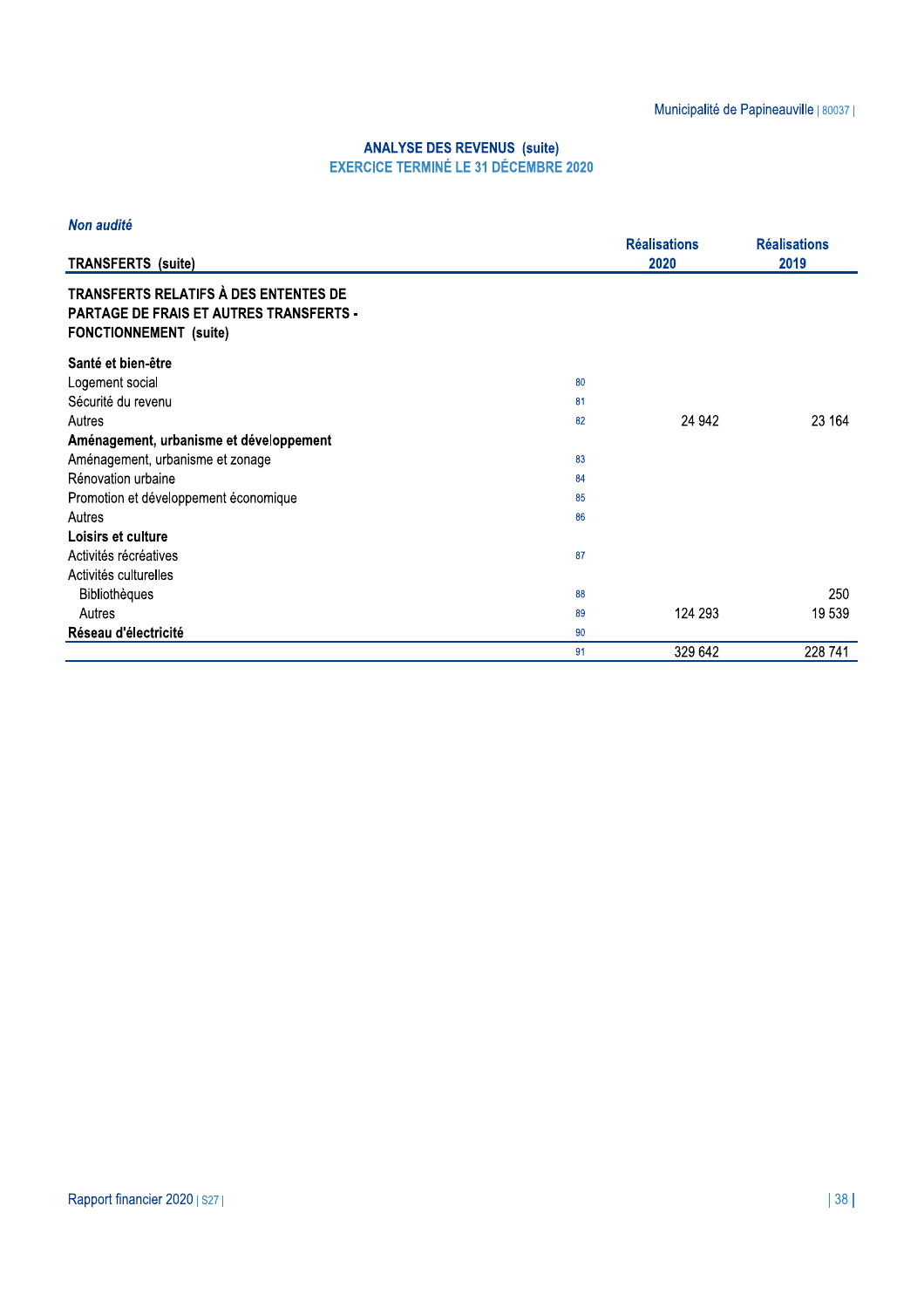| <b>Non audité</b>                                                                                         |                     |                     |
|-----------------------------------------------------------------------------------------------------------|---------------------|---------------------|
|                                                                                                           | <b>Réalisations</b> | <b>Réalisations</b> |
| <b>TRANSFERTS</b> (suite)                                                                                 | 2020                | 2019                |
| TRANSFERTS RELATIFS À DES ENTENTES DE<br>PARTAGE DE FRAIS ET AUTRES TRANSFERTS -<br><b>INVESTISSEMENT</b> |                     |                     |
| Administration générale                                                                                   | 92                  |                     |
| Sécurité publique                                                                                         |                     |                     |
| Police                                                                                                    | 93                  |                     |
| Sécurité incendie                                                                                         | 94                  |                     |
| Sécurité civile                                                                                           | 95                  |                     |
| Autres                                                                                                    | 96                  |                     |
| <b>Transport</b>                                                                                          |                     |                     |
| Réseau routier                                                                                            |                     |                     |
| Voirie municipale                                                                                         | 97                  |                     |
| Enlèvement de la neige                                                                                    | 98                  |                     |
| Autres                                                                                                    | 99                  |                     |
| Transport collectif                                                                                       |                     |                     |
| Transport en commun                                                                                       |                     |                     |
| Transport régulier                                                                                        | 100                 |                     |
| Transport adapté                                                                                          | 101                 |                     |
| Transport scolaire                                                                                        | 102                 |                     |
| Autres                                                                                                    | 103                 |                     |
| Transport aérien                                                                                          | 104                 |                     |
| Transport par eau                                                                                         | 105                 |                     |
| Autres                                                                                                    | 106                 |                     |
| Hygiène du milieu                                                                                         |                     |                     |
| Eau et égout                                                                                              |                     |                     |
| Approvisionnement et traitement de                                                                        |                     |                     |
| l'eau potable                                                                                             | 107                 |                     |
| Réseau de distribution de l'eau potable                                                                   | 108                 | 359 682             |
| Traitement des eaux usées                                                                                 | 109                 |                     |
| Réseaux d'égout                                                                                           | 110                 |                     |
| Matières résiduelles                                                                                      |                     |                     |
| Déchets domestiques et assimilés                                                                          | 111                 |                     |
| Matières recyclables                                                                                      |                     |                     |
| Collecte sélective                                                                                        |                     |                     |
| Collecte et transport                                                                                     | 112                 |                     |
| Tri et conditionnement                                                                                    | 113                 |                     |
| Autres                                                                                                    | 114                 |                     |
| Autres                                                                                                    | 115                 |                     |
| Cours d'eau                                                                                               | 116                 |                     |
| Protection de l'environnement                                                                             | 117                 |                     |
| Autres                                                                                                    | 118                 |                     |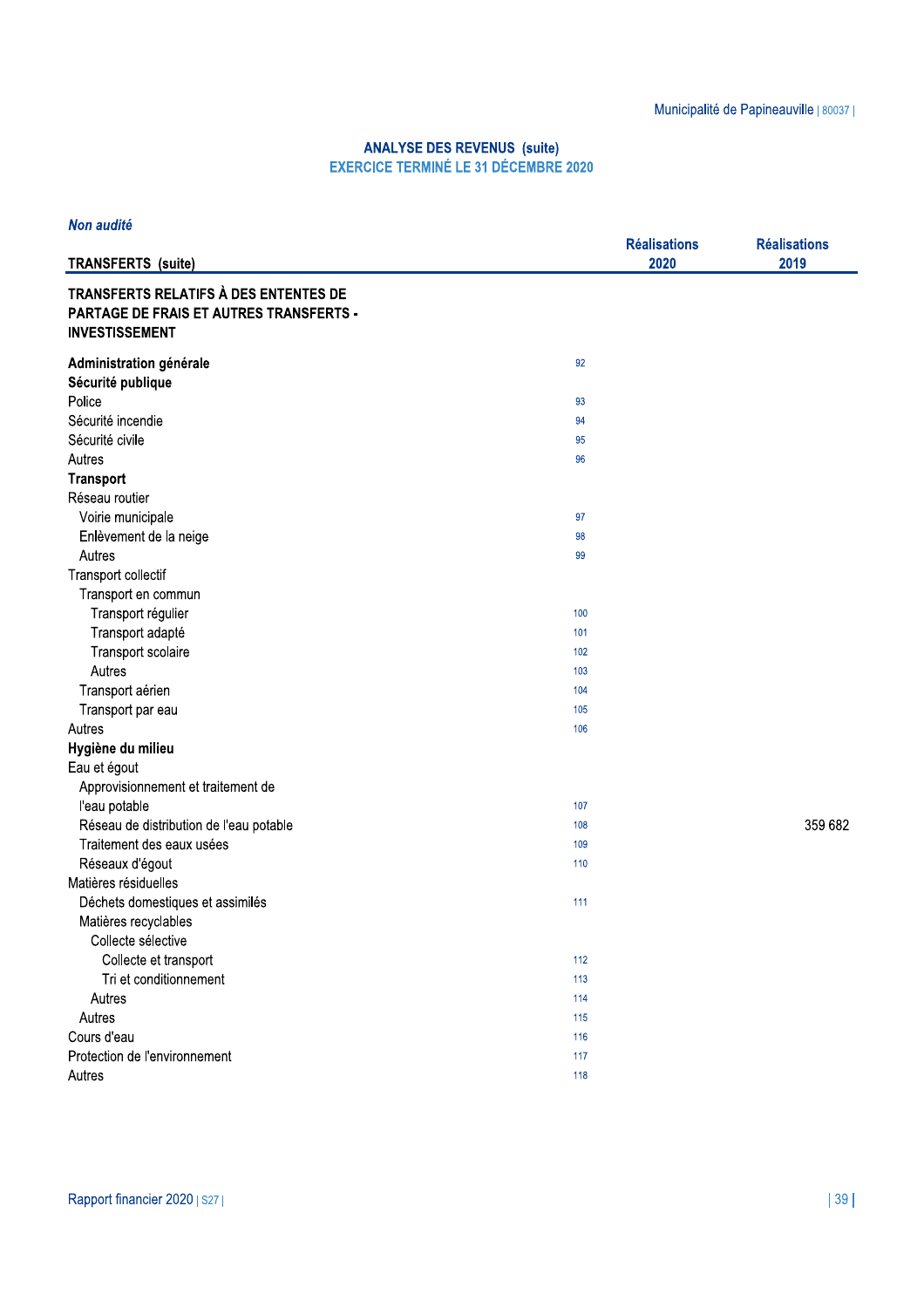| Non audité                                                                                                        |     |                             |                             |
|-------------------------------------------------------------------------------------------------------------------|-----|-----------------------------|-----------------------------|
| <b>TRANSFERTS</b> (suite)                                                                                         |     | <b>Réalisations</b><br>2020 | <b>Réalisations</b><br>2019 |
| TRANSFERTS RELATIFS À DES ENTENTES DE<br>PARTAGE DE FRAIS ET AUTRES TRANSFERTS -<br><b>INVESTISSEMENT</b> (suite) |     |                             |                             |
| Santé et bien-être                                                                                                |     |                             |                             |
| Logement social                                                                                                   | 119 |                             |                             |
| Sécurité du revenu                                                                                                | 120 |                             |                             |
| Autres                                                                                                            | 121 |                             |                             |
| Aménagement, urbanisme et développement                                                                           |     |                             |                             |
| Aménagement, urbanisme et zonage                                                                                  | 122 |                             |                             |
| Rénovation urbaine                                                                                                | 123 |                             |                             |
| Promotion et développement économique                                                                             | 124 |                             |                             |
| Autres                                                                                                            | 125 |                             |                             |
| Loisirs et culture                                                                                                |     |                             |                             |
| Activités récréatives                                                                                             | 126 |                             |                             |
| Activités culturelles                                                                                             |     |                             |                             |
| <b>Bibliothèques</b>                                                                                              | 127 |                             |                             |
| Autres                                                                                                            | 128 |                             |                             |
| Réseau d'électricité                                                                                              | 129 |                             |                             |
|                                                                                                                   | 130 |                             | 359 682                     |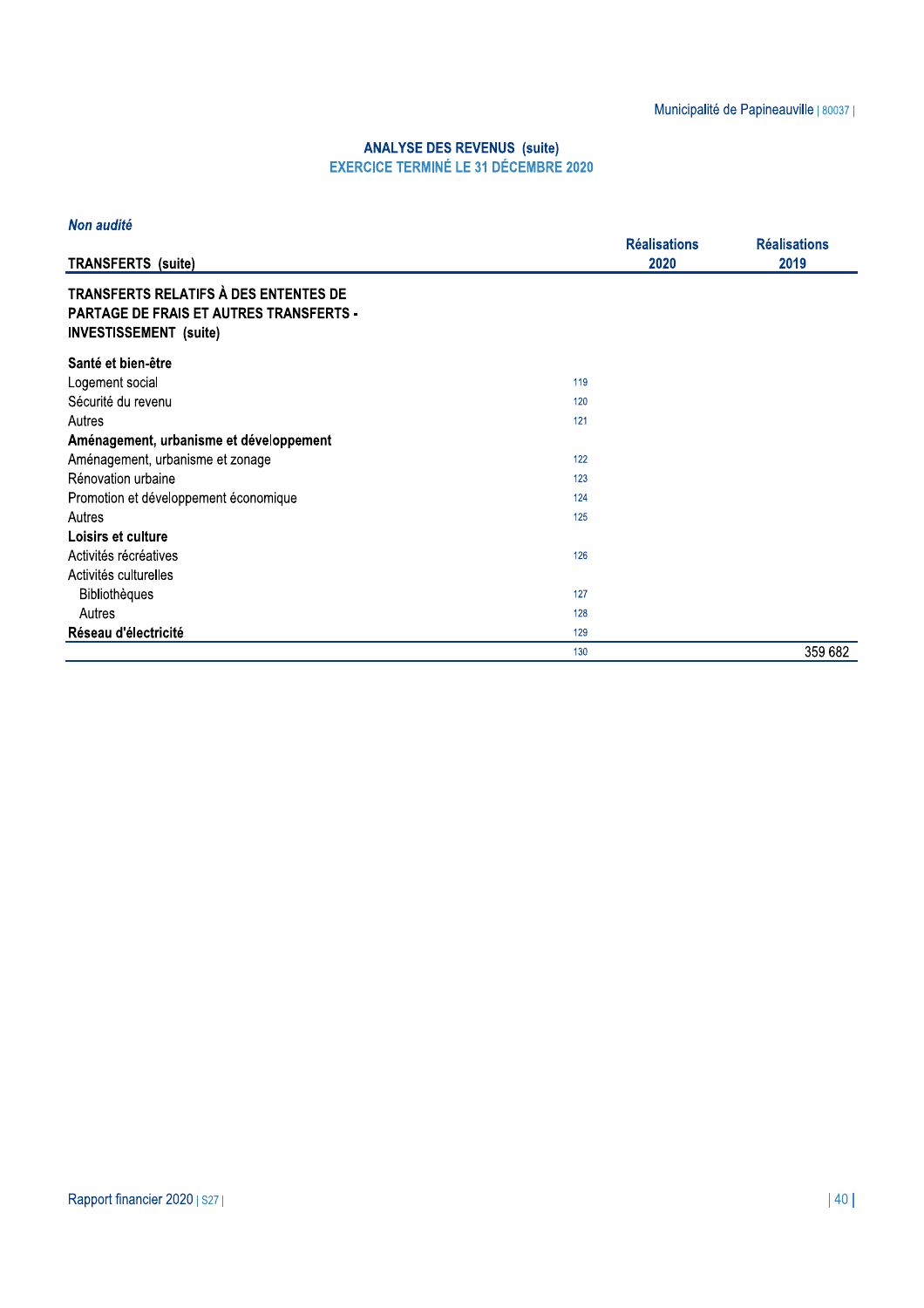#### Non audité

| <b>TRANSFERTS</b> (suite)                |     | <b>Réalisations</b><br>2020 | <b>Réalisations</b><br>2019 |
|------------------------------------------|-----|-----------------------------|-----------------------------|
| <b>TRANSFERTS DE DROIT</b>               |     |                             |                             |
| Regroupement municipal et réorganisation |     |                             |                             |
|                                          |     |                             |                             |
| municipale                               | 131 |                             |                             |
| Péréquation                              | 132 |                             |                             |
| Neutralité                               | 133 |                             |                             |
| Partage des redevances sur les           |     |                             |                             |
| ressources naturelles                    | 134 |                             |                             |
| Compensation pour la collecte sélective  |     |                             |                             |
| de matières recyclables                  | 135 | 47 547                      | 35 318                      |
| Fonds de développement des territoires   | 136 |                             |                             |
| Contributions des automobilistes pour le |     |                             |                             |
| transport en commun - Droits             |     |                             |                             |
| d'immatriculation                        | 137 |                             |                             |
| Dotation spéciale de fonctionnement      | 138 |                             |                             |
| Soutien à la compétence de               |     |                             |                             |
| développement local et régional des MRC  |     |                             |                             |
| du Fonds régions et ruralité - Volet 2   | 139 |                             |                             |
| Autres                                   | 140 |                             |                             |
|                                          | 141 | 47 547                      | 35 318                      |
| <b>TOTAL DES TRANSFERTS</b>              | 142 | 377 189                     | 623 741                     |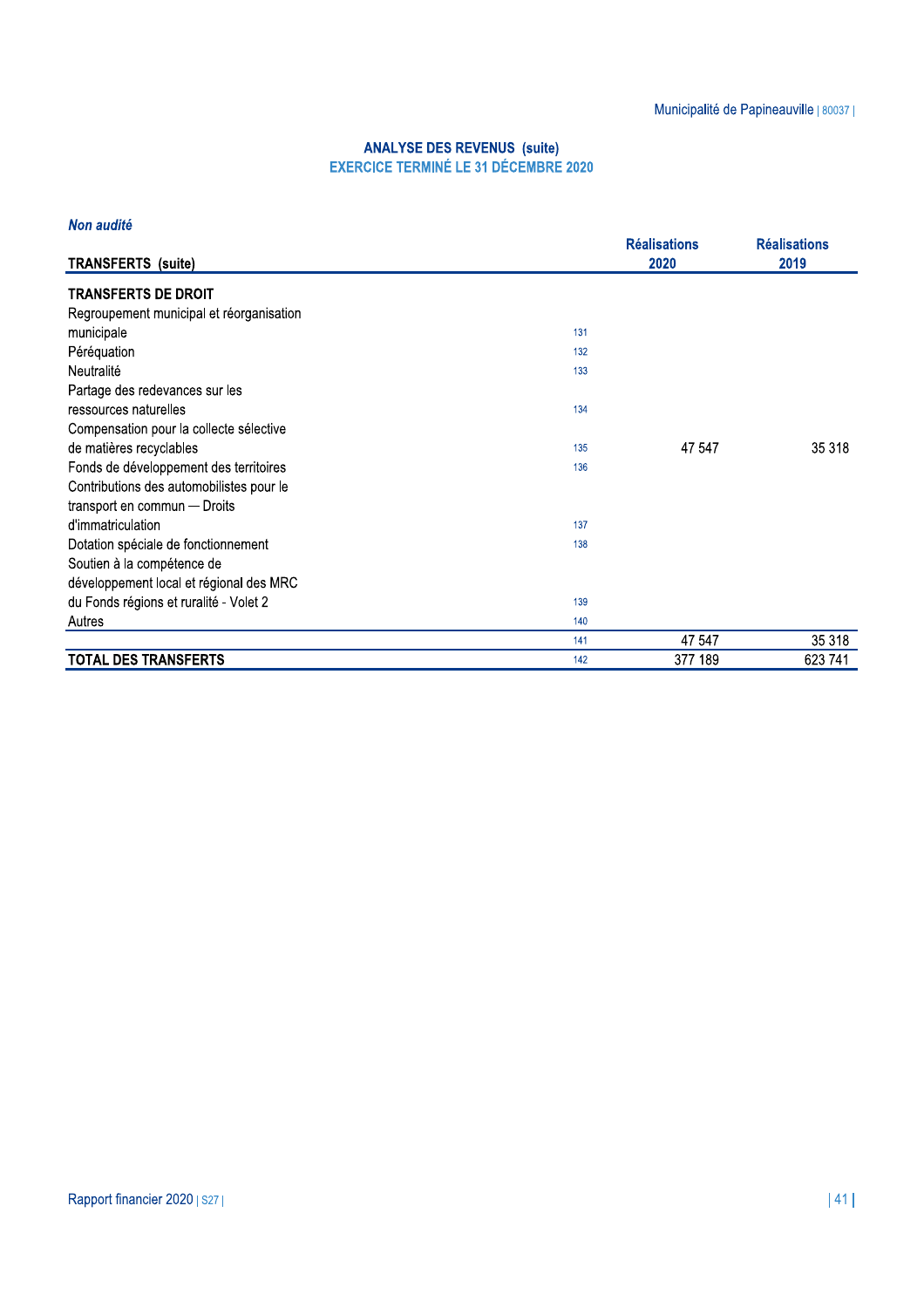| Non audité                                                 |     |                             |                             |
|------------------------------------------------------------|-----|-----------------------------|-----------------------------|
| <b>SERVICES RENDUS</b>                                     |     | <b>Réalisations</b><br>2020 | <b>Réalisations</b><br>2019 |
| <b>SERVICES RENDUS AUX ORGANISMES</b><br><b>MUNICIPAUX</b> |     |                             |                             |
| Administration générale                                    |     |                             |                             |
| Greffe et application de la loi                            | 143 |                             |                             |
| Évaluation                                                 | 144 | 2 9 4 4                     | 2073                        |
| Autres                                                     | 145 |                             |                             |
|                                                            | 146 | 2 9 4 4                     | 2073                        |
| Sécurité publique                                          |     |                             |                             |
| Police                                                     | 147 |                             |                             |
| Sécurité incendie                                          | 148 | 34 3 28                     | 45712                       |
| Sécurité civile                                            | 149 |                             |                             |
| Autres                                                     | 150 |                             |                             |
|                                                            | 151 | 34 328                      | 45712                       |
| <b>Transport</b>                                           |     |                             |                             |
| Réseau routier                                             |     |                             |                             |
| Voirie municipale                                          | 152 |                             |                             |
| Enlèvement de la neige                                     | 153 |                             |                             |
| Autres                                                     | 154 |                             |                             |
| Transport collectif                                        | 155 |                             |                             |
| Autres                                                     | 156 |                             |                             |
|                                                            | 157 |                             |                             |
| Hygiène du milieu                                          |     |                             |                             |
| Eau et égout                                               |     |                             |                             |
| Approvisionnement et traitement de                         |     |                             |                             |
| l'eau potable                                              | 158 |                             |                             |
| Réseau de distribution de l'eau potable                    | 159 |                             |                             |
| Traitement des eaux usées                                  | 160 |                             |                             |
| Réseaux d'égout                                            | 161 |                             |                             |
| Matières résiduelles                                       |     |                             |                             |
| Déchets domestiques et assimilés                           | 162 |                             |                             |
| Matières recyclables                                       |     |                             |                             |
| Collecte sélective                                         |     |                             |                             |
| Collecte et transport                                      | 163 |                             |                             |
| Tri et conditionnement                                     | 164 |                             |                             |
| Autres                                                     | 165 |                             |                             |
| Autres                                                     | 166 |                             |                             |
| Cours d'eau                                                | 167 |                             |                             |
| Protection de l'environnement                              | 168 |                             |                             |
| Autres                                                     | 169 |                             |                             |
|                                                            | 170 |                             |                             |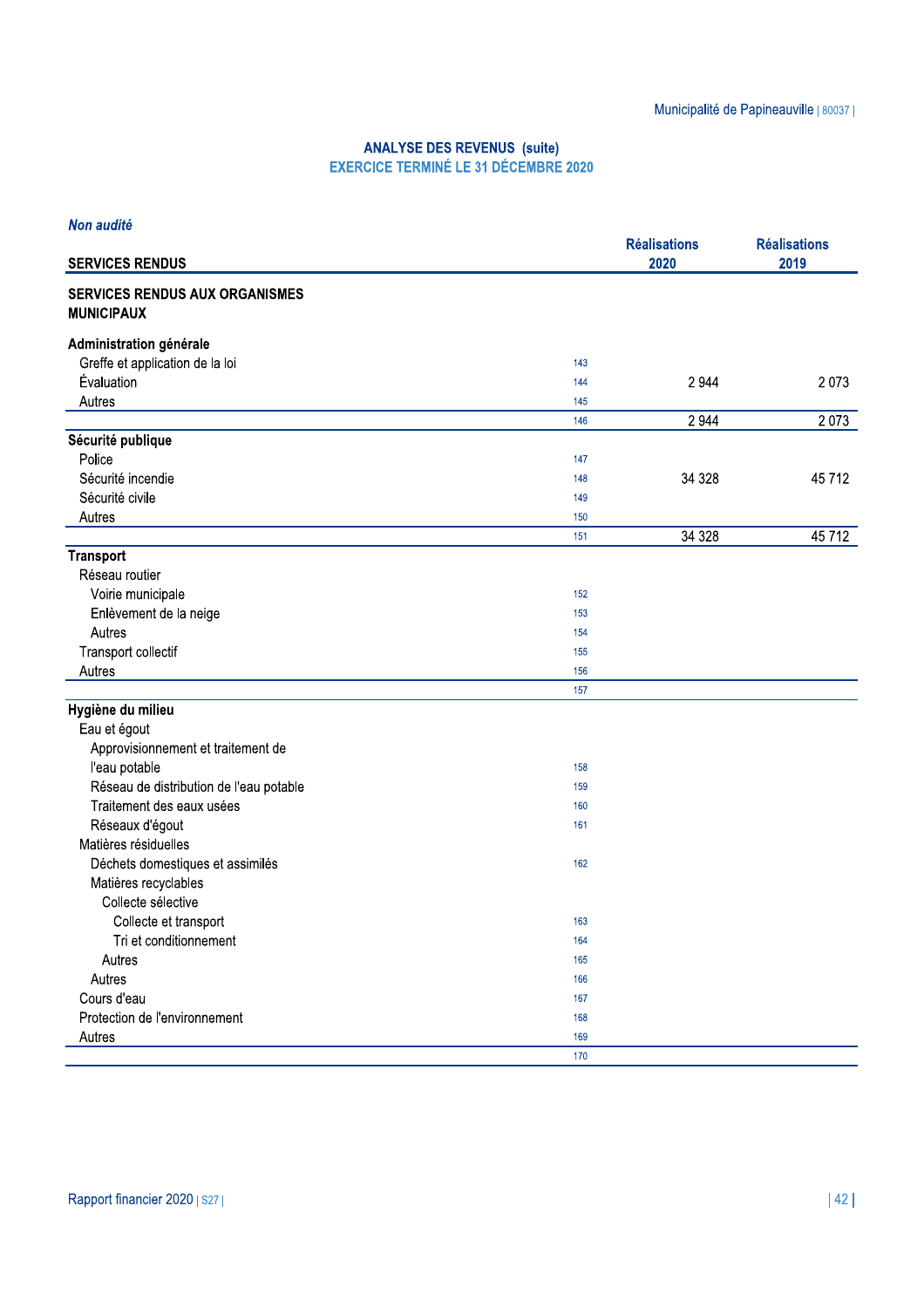#### Non audité

| <b>SERVICES RENDUS (suite)</b>                                     |     | <b>Réalisations</b><br>2020 | <b>Réalisations</b><br>2019 |
|--------------------------------------------------------------------|-----|-----------------------------|-----------------------------|
| <b>SERVICES RENDUS AUX ORGANISMES</b><br><b>MUNICIPAUX (suite)</b> |     |                             |                             |
| Santé et bien-être                                                 |     |                             |                             |
| Logement social                                                    | 171 |                             |                             |
| Autres                                                             | 172 |                             |                             |
|                                                                    | 173 |                             |                             |
| Aménagement, urbanisme et développement                            |     |                             |                             |
| Aménagement, urbanisme et zonage                                   | 174 |                             |                             |
| Rénovation urbaine                                                 | 175 |                             |                             |
| Promotion et développement économique                              | 176 |                             |                             |
| Autres                                                             | 177 |                             |                             |
|                                                                    | 178 |                             |                             |
| Loisirs et culture                                                 |     |                             |                             |
| Activités récréatives                                              | 179 |                             |                             |
| Activités culturelles                                              |     |                             |                             |
| <b>Bibliothèques</b>                                               | 180 |                             |                             |
| Autres                                                             | 181 |                             |                             |
|                                                                    | 182 |                             |                             |
| Réseau d'électricité                                               | 183 |                             |                             |
|                                                                    | 184 | 37 27 2                     | 47785                       |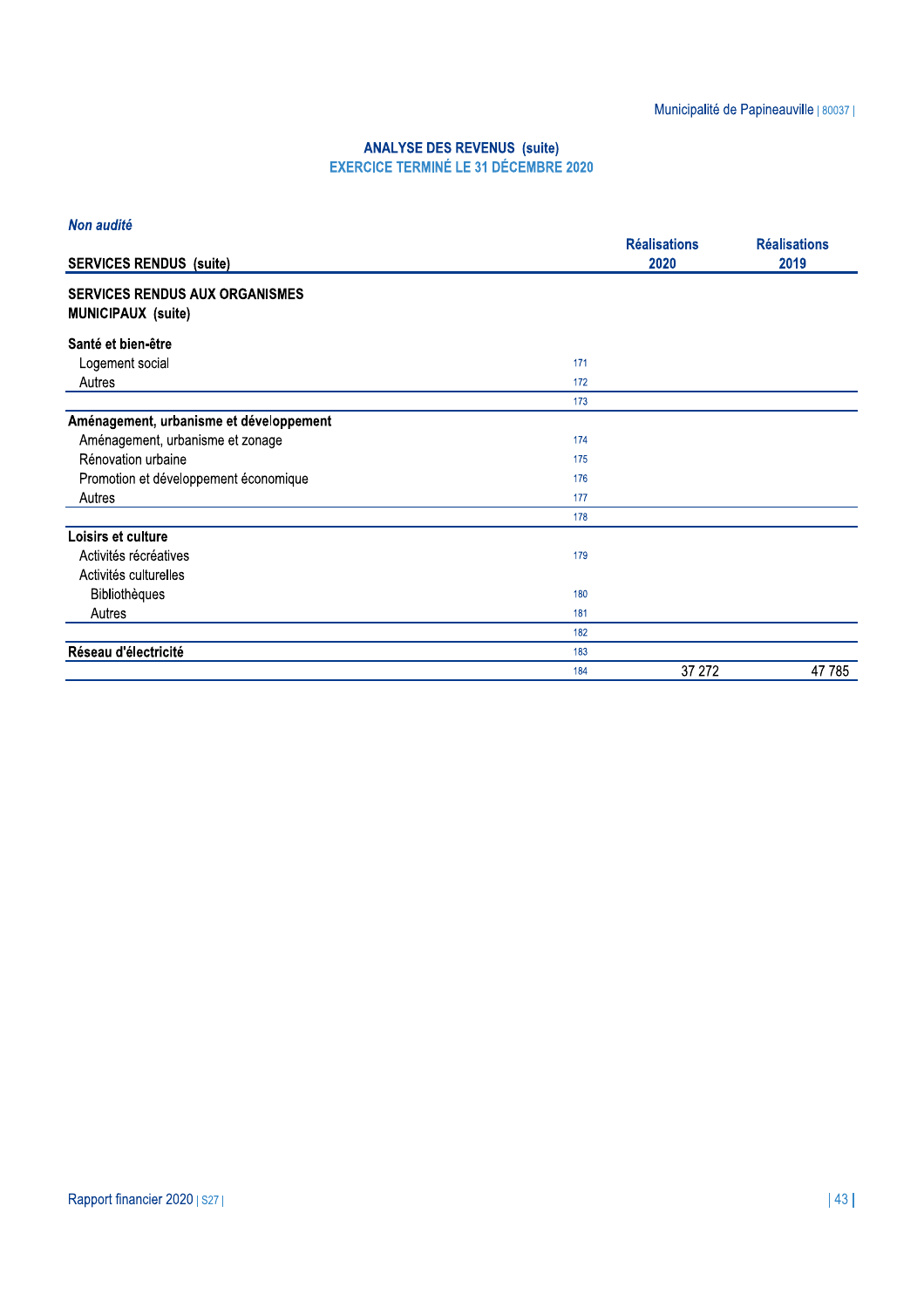| Non audité                              |     |                             |                             |
|-----------------------------------------|-----|-----------------------------|-----------------------------|
| <b>SERVICES RENDUS (suite)</b>          |     | <b>Réalisations</b><br>2020 | <b>Réalisations</b><br>2019 |
| <b>AUTRES SERVICES RENDUS</b>           |     |                             |                             |
| Administration générale                 |     |                             |                             |
| Greffe et application de la loi         | 185 |                             |                             |
| Évaluation                              | 186 |                             |                             |
| Autres                                  | 187 | 25 5 27                     | 84 027                      |
|                                         | 188 | 25 5 27                     | 84 027                      |
| Sécurité publique                       |     |                             |                             |
| Police                                  | 189 |                             |                             |
| Sécurité incendie                       | 190 |                             |                             |
| Sécurité civile                         | 191 |                             |                             |
| Autres                                  | 192 | 19 258                      | 30 825                      |
|                                         | 193 | 19 258                      | 30 825                      |
| <b>Transport</b>                        |     |                             |                             |
| Réseau routier                          |     |                             |                             |
| Voirie municipale                       | 194 |                             |                             |
| Enlèvement de la neige                  | 195 |                             |                             |
| Autres                                  | 196 |                             |                             |
| Transport collectif                     |     |                             |                             |
| Transport en commun                     |     |                             |                             |
| Transport régulier                      | 197 |                             |                             |
| Transport adapté                        | 198 |                             |                             |
| Transport scolaire                      | 199 |                             |                             |
| Autres                                  | 200 |                             |                             |
| Autres                                  | 201 |                             |                             |
|                                         | 202 |                             |                             |
| Hygiène du milieu                       |     |                             |                             |
| Eau et égout                            |     |                             |                             |
| Approvisionnement et traitement de      |     |                             |                             |
| l'eau potable                           | 203 |                             |                             |
| Réseau de distribution de l'eau potable | 204 |                             |                             |
| Traitement des eaux usées               | 205 |                             |                             |
| Réseaux d'égout                         | 206 |                             |                             |
| Matières résiduelles                    |     |                             |                             |
| Déchets domestiques et assimilés        | 207 |                             |                             |
| Matières recyclables                    | 208 |                             |                             |
| Autres                                  | 209 |                             |                             |
| Cours d'eau                             |     |                             |                             |
| Protection de l'environnement           | 210 |                             |                             |
|                                         | 211 |                             |                             |
| Autres                                  | 212 |                             |                             |
|                                         | 213 |                             |                             |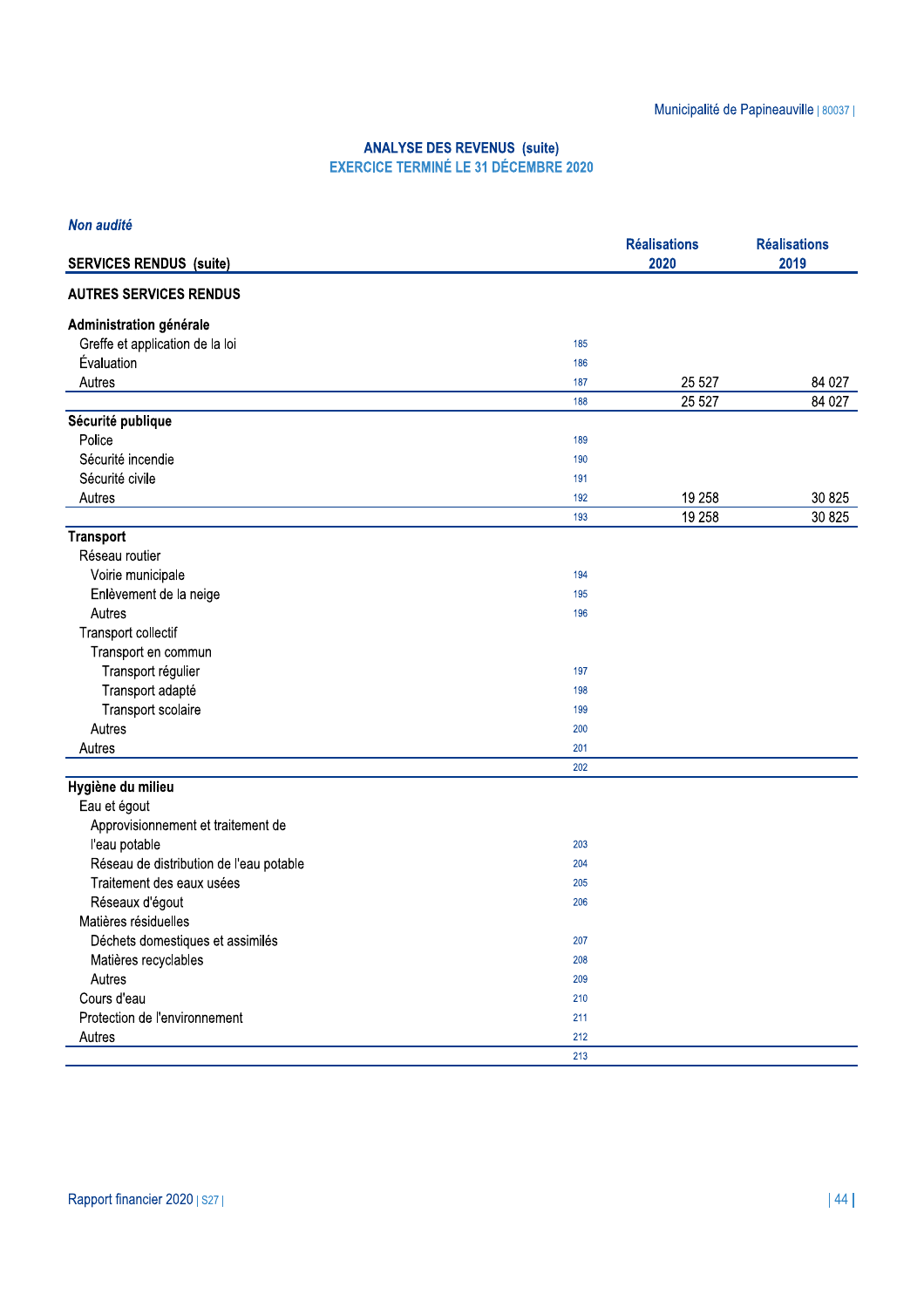|                                         |     | <b>Réalisations</b> | <b>Réalisations</b> |
|-----------------------------------------|-----|---------------------|---------------------|
| <b>SERVICES RENDUS (suite)</b>          |     | 2020                | 2019                |
| <b>AUTRES SERVICES RENDUS (suite)</b>   |     |                     |                     |
| Santé et bien-être                      |     |                     |                     |
| Logement social                         | 214 |                     |                     |
| Sécurité du revenu                      | 215 |                     |                     |
| Autres                                  | 216 |                     |                     |
|                                         | 217 |                     |                     |
| Aménagement, urbanisme et développement |     |                     |                     |
| Aménagement, urbanisme et zonage        | 218 |                     |                     |
| Rénovation urbaine                      | 219 |                     |                     |
| Promotion et développement économique   | 220 |                     |                     |
| Autres                                  | 221 |                     |                     |
|                                         | 222 |                     |                     |
| Loisirs et culture                      |     |                     |                     |
| Activités récréatives                   | 223 |                     |                     |
| Activités culturelles                   |     |                     |                     |
| <b>Bibliothèques</b>                    | 224 |                     |                     |
| Autres                                  | 225 | 16 182              | 59 572              |
|                                         | 226 | 16 182              | 59 572              |
| Réseau d'électricité                    | 227 |                     |                     |
|                                         | 228 | 60 967              | 174 424             |
| <b>TOTAL DES SERVICES RENDUS</b>        | 229 | 98 239              | 222 209             |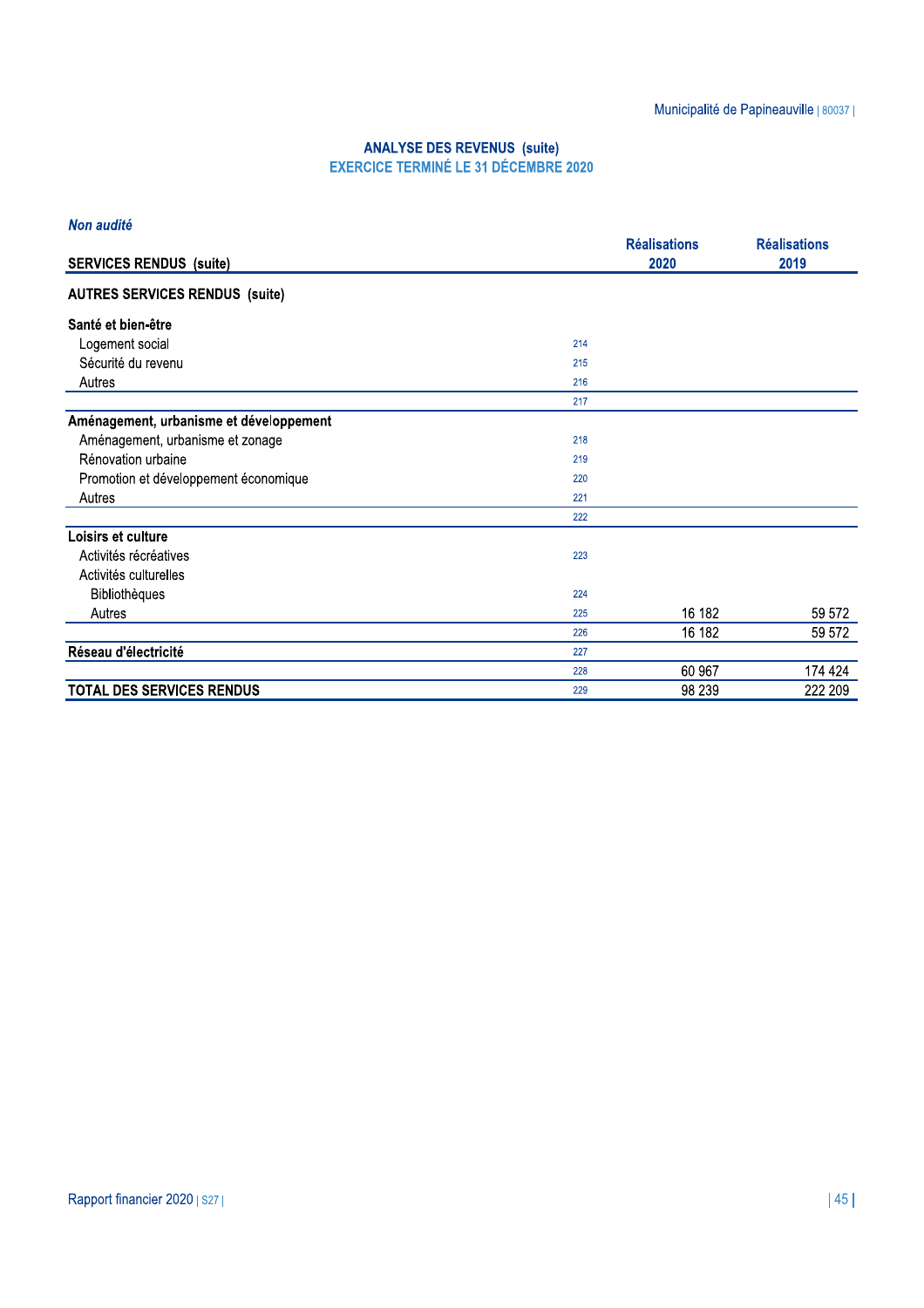#### Non audité

|                                            |     | <b>Réalisations</b><br>2020 | <b>Réalisations</b><br>2019 |
|--------------------------------------------|-----|-----------------------------|-----------------------------|
| <b>IMPOSITION DE DROITS</b>                |     |                             |                             |
| Licences et permis                         | 230 | 19 4 89                     | 12510                       |
| Droits de mutation immobilière             | 231 | 163 991                     | 79 230                      |
| Droits sur les carrières et sablières      | 232 |                             |                             |
| Autres                                     | 233 |                             | 40                          |
|                                            | 234 | 183 480                     | 91 780                      |
| <b>AMENDES ET PÉNALITÉS</b>                | 235 | 7 202                       | 4 4 4 4                     |
| <b>REVENUS DE PLACEMENTS</b>               |     |                             |                             |
| DE PORTEFEUILLE                            | 236 |                             |                             |
| <b>AUTRES REVENUS D'INTÉRÊTS</b>           | 237 | 10 252                      | 31 908                      |
| <b>AUTRES REVENUS</b>                      |     |                             |                             |
| Gain (perte) sur cession d'immobilisations | 238 |                             | (2850)                      |
| Produit de cession de propriétés destinées |     |                             |                             |
| à la revente                               | 239 |                             | 125 000                     |
| Gain (perte) sur remboursement de prêts et |     |                             |                             |
| sur cession de placements                  | 240 |                             |                             |
| Contributions des promoteurs               | 241 |                             |                             |
| Contributions des automobilistes pour le   |     |                             |                             |
| transport en commun - Taxe sur l'essence   | 242 |                             |                             |
| Contributions des organismes municipaux    | 243 |                             |                             |
| Autres contributions                       | 244 |                             |                             |
| Redevances réglementaires                  | 245 |                             |                             |
| Autres                                     | 246 | 10830                       | 31776                       |
|                                            | 247 | 10830                       | 153 926                     |
| EFFET NET DES OPÉRATIONS DE                |     |                             |                             |
| <b>RESTRUCTURATION</b>                     | 248 |                             |                             |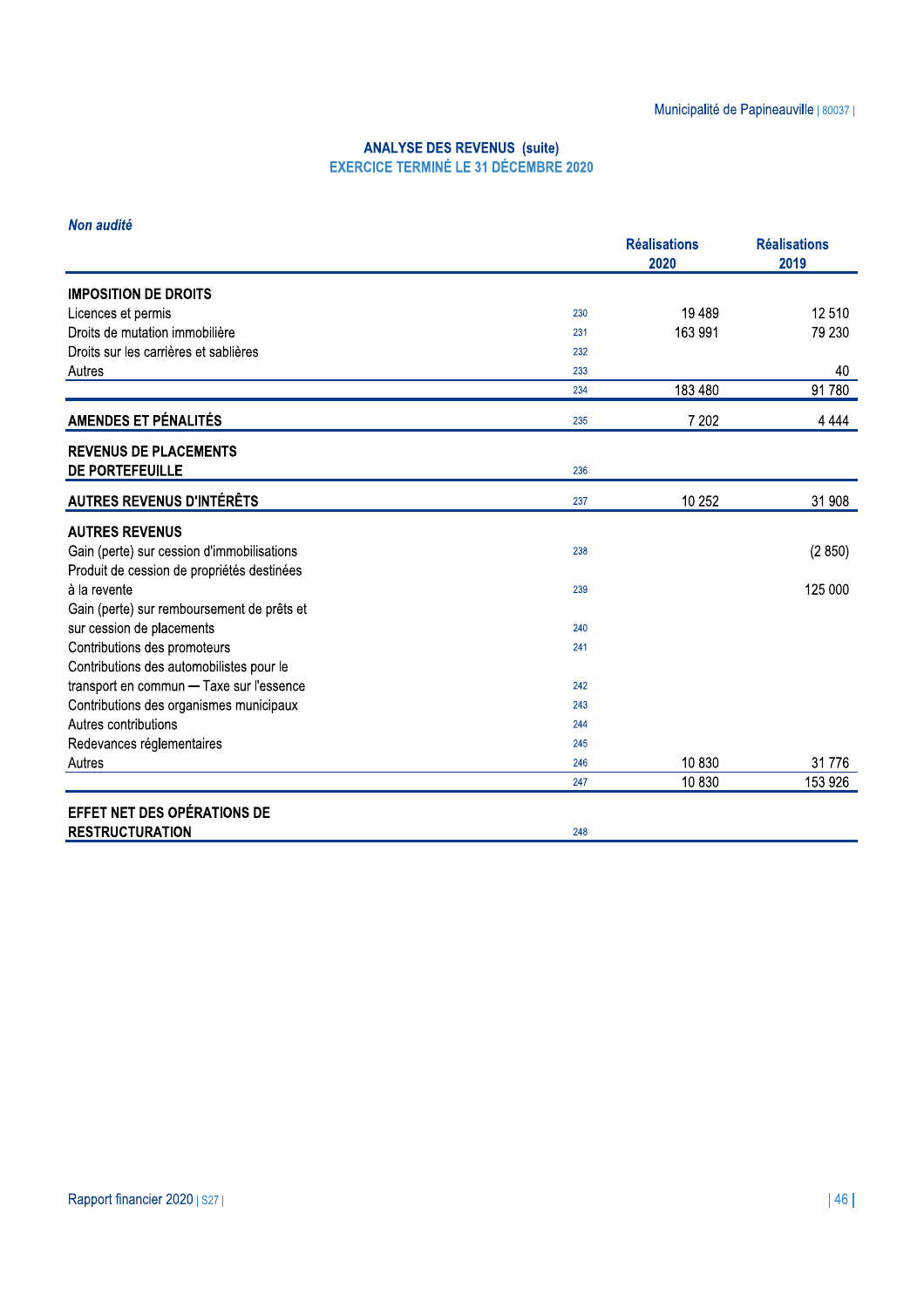### **ANALYSE DES CHARGES EXERCICE TERMINÉ LE 31 DÉCEMBRE 2020**

| Non audité                           |                         | <b>Réalisations 2020</b>                      |                                                 |              |         |
|--------------------------------------|-------------------------|-----------------------------------------------|-------------------------------------------------|--------------|---------|
|                                      |                         | <b>Sans ventilation</b><br>de l'amortissement | <b>Ventilation de</b><br><b>l'amortissement</b> | <b>Total</b> | 2019    |
| <b>ADMINISTRATION GÉNÉRALE</b>       |                         |                                               |                                                 |              |         |
| Conseil                              |                         | 107 108                                       |                                                 | 107 108      | 114 697 |
| Greffe et application de la loi      | $\overline{2}$          | 51 551                                        |                                                 | 51 551       | 48 4 21 |
| Gestion financière et administrative | 3                       | 435 968                                       | 22 313                                          | 458 281      | 507 218 |
| Évaluation                           |                         | 63 824                                        |                                                 | 63 824       | 53 870  |
| Gestion du personnel                 | $\overline{5}$          |                                               |                                                 |              |         |
| Autres                               |                         |                                               |                                                 |              |         |
| - Quote-part MRC                     | $6\phantom{1}6$         | 114 908                                       |                                                 | 114 908      | 107 988 |
|                                      | $\overline{7}$          |                                               |                                                 |              |         |
|                                      | $\overline{\mathbf{8}}$ | 773 359                                       | 22 313                                          | 795 672      | 832 194 |
| <b>SÉCURITÉ PUBLIQUE</b>             |                         |                                               |                                                 |              |         |
| Police                               | 9                       | 193 778                                       |                                                 | 193 778      | 188 998 |
| Sécurité incendie                    | 10                      | 211 651                                       | 56 453                                          | 268 104      | 292 188 |
| Sécurité civile                      | 11                      | 7 0 7 4                                       |                                                 | 7 0 7 4      | 164 896 |
| Autres                               | 12                      |                                               |                                                 |              |         |
|                                      | 13                      | 412 503                                       | 56 453                                          | 468 956      | 646 082 |
| <b>TRANSPORT</b>                     |                         |                                               |                                                 |              |         |
| Réseau routier                       |                         |                                               |                                                 |              |         |
| Voirie municipale                    | 14                      | 400 957                                       | 112 505                                         | 513 462      | 496 374 |
| Enlèvement de la neige               | 15                      | 498 974                                       |                                                 | 498 974      | 420 238 |
| Éclairage des rues                   | 16                      | 23 0 35                                       |                                                 | 23 0 35      | 15 3 82 |
| Circulation et stationnement         | 17                      | 13 067                                        |                                                 | 13 067       | 9706    |
| Transport collectif                  |                         |                                               |                                                 |              |         |
| Transport en commun                  | 18                      |                                               |                                                 |              |         |
| Transport aérien                     | 19                      |                                               |                                                 |              |         |
| Transport par eau                    | 20                      |                                               |                                                 |              |         |
| Autres                               | 21                      | 11 567                                        |                                                 | 11 567       | 11 610  |
|                                      | 22                      | 947 600                                       | 112 505                                         | 1 060 105    | 953 310 |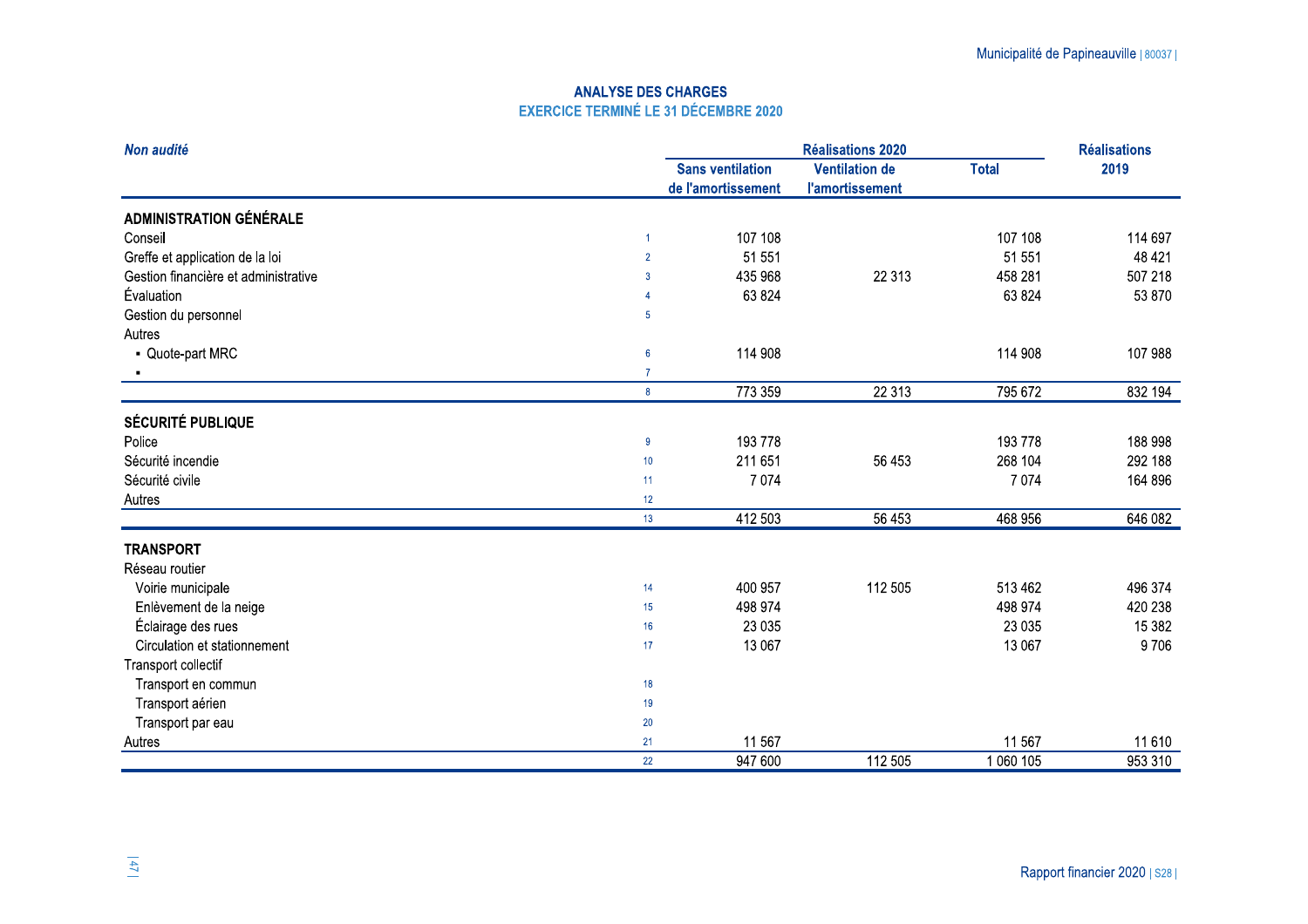| Non audité                              |                         | <b>Réalisations 2020</b> |                        |              | <b>Réalisations</b> |
|-----------------------------------------|-------------------------|--------------------------|------------------------|--------------|---------------------|
|                                         | <b>Sans ventilation</b> |                          | <b>Ventilation de</b>  | <b>Total</b> | 2019                |
|                                         |                         | de l'amortissement       | <b>l'amortissement</b> |              |                     |
| <b>HYGIÈNE DU MILIEU</b>                |                         |                          |                        |              |                     |
| Eau et égout                            |                         |                          |                        |              |                     |
| Approvisionnement et traitement de      |                         |                          |                        |              |                     |
| l'eau potable                           | 23                      | 40 195                   |                        | 40 195       | 48 838              |
| Réseau de distribution de l'eau potable | 24                      | 67 4 25                  | 168 755                | 236 180      | 267 991             |
| Traitement des eaux usées               | 25                      | 135 877                  | 117 738                | 253 615      | 299 454             |
| Réseaux d'égout                         | 26                      | 17 087                   | 52 344                 | 69 431       | 93 168              |
| Matières résiduelles                    |                         |                          |                        |              |                     |
| Déchets domestiques et assimilés        |                         |                          |                        |              |                     |
| Collecte et transport                   | 27                      | 196 376                  |                        | 196 376      | 190 183             |
| Élimination                             | 28                      | 60 158                   |                        | 60 158       | 59 659              |
| Matières recyclables                    |                         |                          |                        |              |                     |
| Collecte sélective                      |                         |                          |                        |              |                     |
| Collecte et transport                   | 29                      |                          |                        |              |                     |
| Tri et conditionnement                  | 30 <sup>°</sup>         |                          |                        |              |                     |
| Matières organiques                     |                         |                          |                        |              |                     |
| Collecte et transport                   | 31                      |                          |                        |              |                     |
| Traitement                              | 32                      |                          |                        |              |                     |
| Matériaux secs                          | 33                      | 2 0 7 4                  |                        | 2 0 7 4      | 2 2 3 0             |
| Autres                                  | 34                      |                          |                        |              |                     |
| Plan de gestion                         | 35                      |                          |                        |              |                     |
| Autres                                  | 36                      |                          |                        |              |                     |
| Cours d'eau                             | 37                      |                          |                        |              |                     |
| Protection de l'environnement           | 38                      | 8513                     |                        | 8513         | 13 207              |
| Autres                                  | 39                      |                          |                        |              | 101                 |
|                                         | 40                      | 527 705                  | 338 837                | 866 542      | 974 831             |
| SANTÉ ET BIEN-ÊTRE                      |                         |                          |                        |              |                     |
| Logement social                         | 41                      |                          |                        |              |                     |
| Sécurité du revenu                      | 42                      |                          |                        |              |                     |
| Autres                                  | 43                      | 750                      |                        | 750          | 4753                |
|                                         | 44                      | 750                      |                        | 750          | 4753                |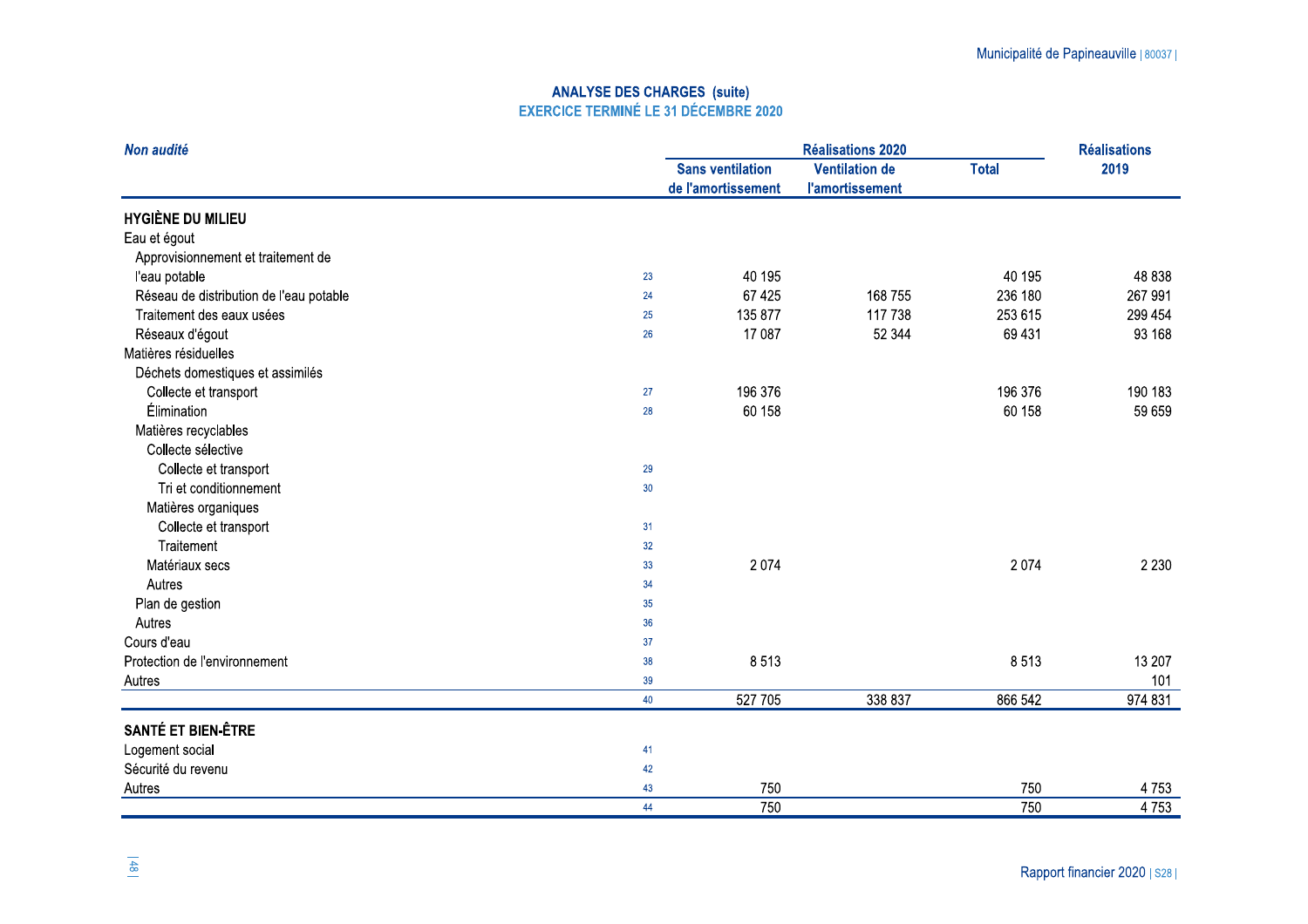| Non audité                             |    | <b>Réalisations 2020</b> |                        |              | <b>Réalisations</b> |
|----------------------------------------|----|--------------------------|------------------------|--------------|---------------------|
|                                        |    | <b>Sans ventilation</b>  | <b>Ventilation de</b>  | <b>Total</b> | 2019                |
|                                        |    | de l'amortissement       | <b>l'amortissement</b> |              |                     |
| AMÉNAGEMENT, URBANISME ET              |    |                          |                        |              |                     |
| <b>DÉVELOPPEMENT</b>                   |    |                          |                        |              |                     |
| Aménagement, urbanisme et zonage       | 45 | 128 022                  |                        | 128 022      | 174 594             |
| Rénovation urbaine                     |    |                          |                        |              |                     |
| Biens patrimoniaux                     | 46 |                          |                        |              | 13722               |
| Autres biens                           | 47 |                          |                        |              |                     |
| Promotion et développement économique  |    |                          |                        |              |                     |
| Industries et commerces                | 48 | 89 355                   |                        | 89 355       | 45 538              |
| Tourisme                               | 49 |                          |                        |              |                     |
| Autres                                 | 50 | 4718                     |                        | 4718         | 4 9 4 2             |
| Autres                                 | 51 |                          |                        |              |                     |
|                                        | 52 | 222 095                  |                        | 222 095      | 238 796             |
| <b>LOISIRS ET CULTURE</b>              |    |                          |                        |              |                     |
| Activités récréatives                  |    |                          |                        |              |                     |
| Centres communautaires                 | 53 | 138 935                  | 106 883                | 245 818      | 276 143             |
| Patinoires intérieures et extérieures  | 54 |                          |                        |              |                     |
| Piscines, plages et ports de plaisance | 55 | 22 4 9 1                 |                        | 22 4 9 1     | 18 522              |
| Parcs et terrains de jeux              | 56 | 15 950                   |                        | 15 950       | 16830               |
| Parcs régionaux                        | 57 |                          |                        |              |                     |
| Expositions et foires                  | 58 | 9784                     |                        | 9784         | 41 176              |
| Autres                                 | 59 |                          |                        |              |                     |
|                                        | 60 | 187 160                  | 106 883                | 294 043      | 352 671             |
| Activités culturelles                  |    |                          |                        |              |                     |
| Centres communautaires                 | 61 |                          |                        |              |                     |
| Bibliothèques                          | 62 | 46 671                   |                        | 46 671       | 58 158              |
| Patrimoine                             |    |                          |                        |              |                     |
| Musées et centres d'exposition         | 63 |                          |                        |              |                     |
| Autres ressources du patrimoine        | 64 |                          |                        |              |                     |
| Autres                                 | 65 | 25 341                   |                        | 25 341       | 29 3 69             |
|                                        | 66 | 72 012                   |                        | 72 012       | 87 527              |
|                                        | 67 | 259 172                  | 106 883                | 366 055      | 440 198             |